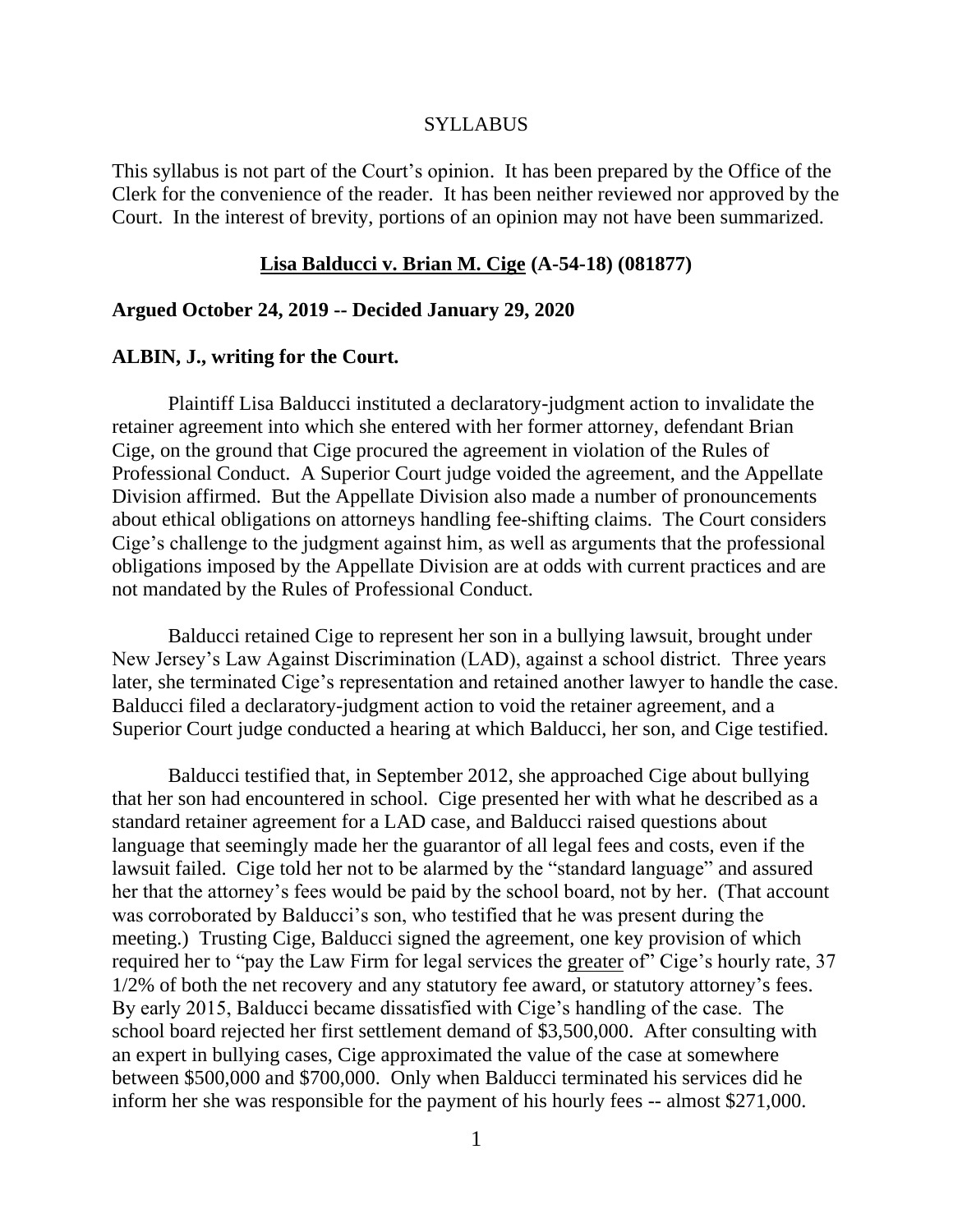Cige gave a very different account, but admitted that he did not inform Balducci of the potential value of the case, of the potential litigation expenses, or of the estimated financial obligation she would bear if the litigation did not succeed. Nor did he detail the billing rates for expenses in the retainer agreement. The expenses for the emails -- \$1.00 for every email sent or received -- amounted to just over \$1700 and were in addition to the hourly rate he charged. Photocopying costs represented almost \$12,000 of the nearly \$16,000 in expenses owed at the time Cige's services were terminated.

At the conclusion of the plenary hearing, the trial court invalidated the retainer agreement, crediting Balducci's testimony over Cige's. The Appellate Division affirmed, finding substantial and credible evidence in the record to support the trial court's decision. 456 N.J. Super. 219, 234, 243-44 (App. Div. 2018).

The Appellate Division also articulated a set of ethical obligations, purportedly arising from the Rules of Professional Conduct, that must be followed by attorneys in fee-shifting actions when a retainer agreement includes an hourly fee component. Those obligations are discussed in numbered paragraphs 6-9 below.

The Court granted certification limited to Cige's challenge of the invalidation of the agreement and his claim that the Appellate Division retroactively applied new rules of professional conduct. 236 N.J. 616 (2019).

**HELD:** The invalidation of the retainer agreement is supported by sufficient credible evidence in the record. Although the Appellate Division's concerns over the retainer agreement in this case are understandable, the ethical pronouncements issued in its opinion may have far-reaching and negative effects, not only on employment-law attorneys and attorneys handling fee-shifting claims, but also on their clients. Some of those pronouncements appear too broad and some unsound, and others are worthy of the deliberative process by which new ethical rules are promulgated by the Court. The Court addresses those issues under its constitutional authority to regulate the conduct of attorneys in this State, N.J. Const. art. VI, § 2, ¶ 3, and directs that an ad hoc committee be established to address the professional-responsibility issues discussed in this opinion. The Court expresses no ultimate opinion on the matters referred to the committee, which will report its recommendations to the Court.

1. The paramount principle guiding every fee arrangement is that "[a] lawyer's fee shall be reasonable." RPC 1.5(a). Every lawyer must set forth "the basis or rate of the fee ... in writing to the client," RPC 1.5(b), and must explain the charges and costs for which the client is responsible, beyond the hourly rate, to permit the client to make an informed decision whether to retain the attorney. A lawyer also has a duty to "explain a matter to the extent reasonably necessary to permit the client to make informed decisions regarding the representation," RPC 1.4(c), and is forbidden from making "false or misleading communications" relating to "legal fees," RPC 7.1(a)(4). (pp. 20-22)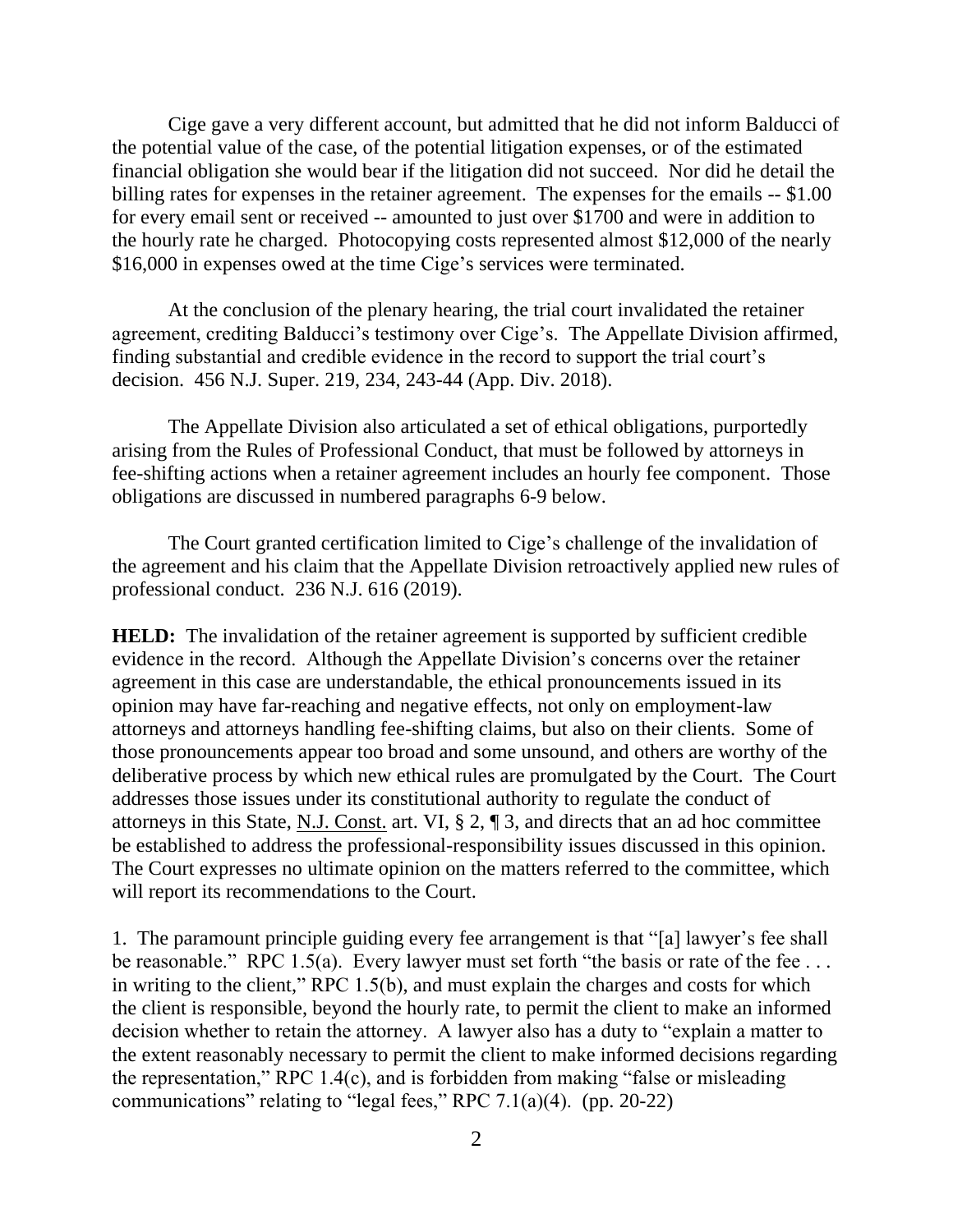2. A court's review of a retainer agreement is not limited by the parol evidence rule because ordinary contract principles must give way to the higher ethical and professional standards that govern the attorney-client relationship. The parol evidence rule cannot bar a client from testifying that she signed a retainer agreement based on an attorney's material misrepresentation. Further, an agreement susceptible to two reasonable interpretations should be construed in favor of the client. The attorney bears the burden of establishing the fairness and reasonableness of the transaction. (pp. 22-24)

3. Here, the dispute between Cige and Balducci amounted to a credibility contest. After hearing the testimony of three witnesses, the trial court found that Balducci never agreed to guarantee Cige his hourly rate if the lawsuit did not prevail. The court, moreover, determined that "a reasonable client" would have viewed the retainer agreement as a typical contingent-fee arrangement, obligating the client to pay a percentage of a monetary recovery only if the lawsuit succeeded. To the extent that ambiguity rendered the retainer agreement susceptible to more than one reasonable interpretation, the agreement must be construed in favor of the client. Based on the deference due the trial court's credibility and factual findings and the Court's independent review of the record, the Court is satisfied that the trial court's judgment must be upheld. (pp. 25-27)

4. Attorneys and clients can agree to fee arrangements of their choice, provided they do not violate the Rules of Professional Conduct. The most conventional fee arrangement is for a client to pay an attorney on an hourly basis. Fee arrangements that provide incentives to lawyers to undertake the representation of clients who are unable or unwilling to pay an hourly rate are also permissible. The contingent-fee arrangement, in which an attorney is entitled to legal fees only if the client receives a recovery, is one such option. In addition to its benefits to clients, the attorney likewise has a powerful incentive to accept a contingent-fee agreement -- the potential of receiving legal fees far in excess of what would have been earned by an hourly-rate computation. Rule 1:21-7 authorizes and circumscribes contingent-fee arrangements. Significantly, New Jersey's court rules do not place fixed fee caps on contingent fees in statutorily based discrimination cases. Nevertheless, in all cases, the contingent fee must conform to the rule of reasonableness articulated in RPC 1.5(a). (pp. 27-30)

5. Fee arrangements are also based on fee-shifting statutes that provide that, when a plaintiff is the prevailing party in a lawsuit, the defendant is responsible to pay the plaintiff's reasonable attorney's fees and costs. The fee-shifting provisions in LAD and other fee-shifting statutes do not require proportionality between damages recovered and counsel-fee awards. A reasonable attorney's fee may exceed the value of the recovery by the plaintiff. When the attorney and client enter into a contingent-fee arrangement in a LAD case, the statutory-fee award -- the reasonable value of services rendered by the attorney -- may yield a higher return to the attorney than a contingent-fee award. In such a scenario, the client would receive the damages award and the attorney the statutory award for the reasonable value of his services. Additionally, in many cases, an hourly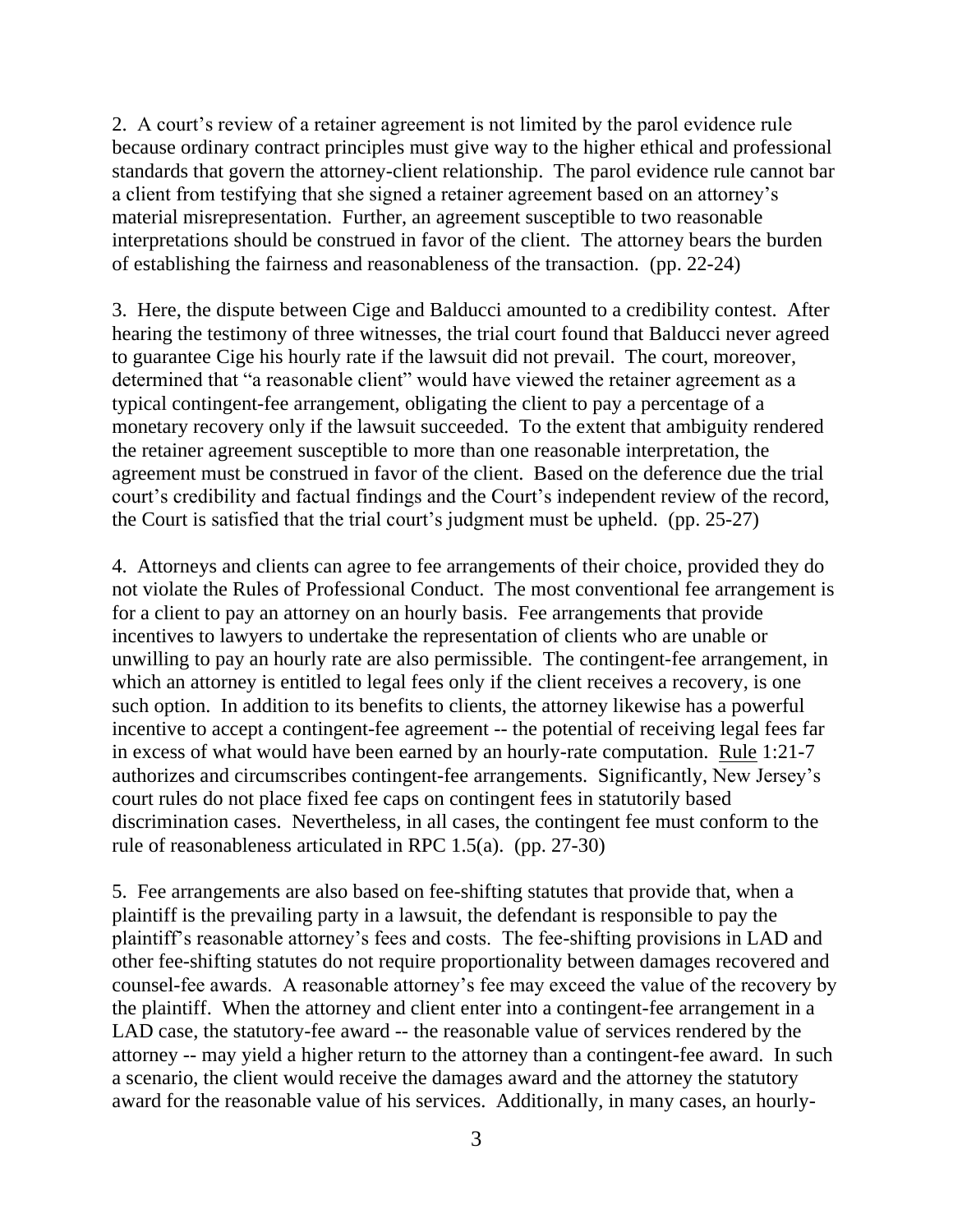fee arrangement may better serve the client's interests than a contingent-fee arrangement -- provided the client has the resources to pay the hourly fee. These principles are relevant because hourly billing, contingent-fee arrangements, and fee-shifting provisions intersect in the retainer agreement in this appeal. That retainer agreement has prompted pronouncements by the Appellate Division that have raised concerns by three bar associations. (pp. 30-33)

6. The Appellate Division's first directive was that "if an attorney's fee in a LAD or statutory fee-shifting case is based in whole or in part on an hourly rate," then the attorney (1) "must inform the client that if the case becomes complex and protracted, the hourly rate-based fee the client is responsible to pay can approach or even exceed his or her recovery"; (2) "should provide examples of how much hourly fees have totaled in similar cases"; and  $(3)$  "must provide the client with approximate costs . . . and must give examples of such costs in similar cases" "if the client is required to advance costs." Balducci, 456 N.J. Super. at 242-43. It is not clear whether the Appellate Division has made a distinction between (1) an hourly rate that is computed based on a reasonable attorney's fee award owed to a plaintiff as the prevailing party in a LAD case and (2) an hourly rate that the client is responsible to pay regardless of the outcome. Amici assert that, while Cige's agreement appears to be an outlier, other hybrid fee agreements are permissible. The Court notes that it currently has no basis to cast ethical doubt on certain hybrid fee arrangements. Attorneys should explain to their clients in fee-shifting cases that the attorney's fees may exceed the recovery by the client and will depend on various unknown factors; however, estimating the value of the case or the number of attorney hours that ultimately will be expended may not be possible with precision. The Court explains why mandating that attorneys in fee-shifting cases "provide examples of how much hourly fees [and costs] have totaled in similar cases" imposes a difficult, if not impossible, task, but notes that at the outset of the attorney-client relationship, the charges for identifiable costs, such as photocopying expenses, should be disclosed. Here, the retainer agreement did not disclose that the client would be charged \$1.00 for every email received or sent, in addition to the hourly fee charged for preparing and reading those emails. That charge does not appear to conform to a standard of reasonableness. (pp. 34-38)

7. The Appellate Division next instructed that "the attorney must inform the client [that] other competent counsel represent clients in similar cases solely on a contingent fee basis, without an hourly component," id. at 242, and "must disclose [that] other competent counsel who represent clients in similar cases advance litigation costs," id. at 243. The wide diversity of cases and the varying fee arrangements used by attorneys may not call for the imposition of blunt and broad ethical obligations. And the disclosure requirement must be considered critically because it could impose on an attorney the duty to refer a potential client to a competitor who may be less experienced or skilled merely because that attorney advances litigation costs. (p. 38)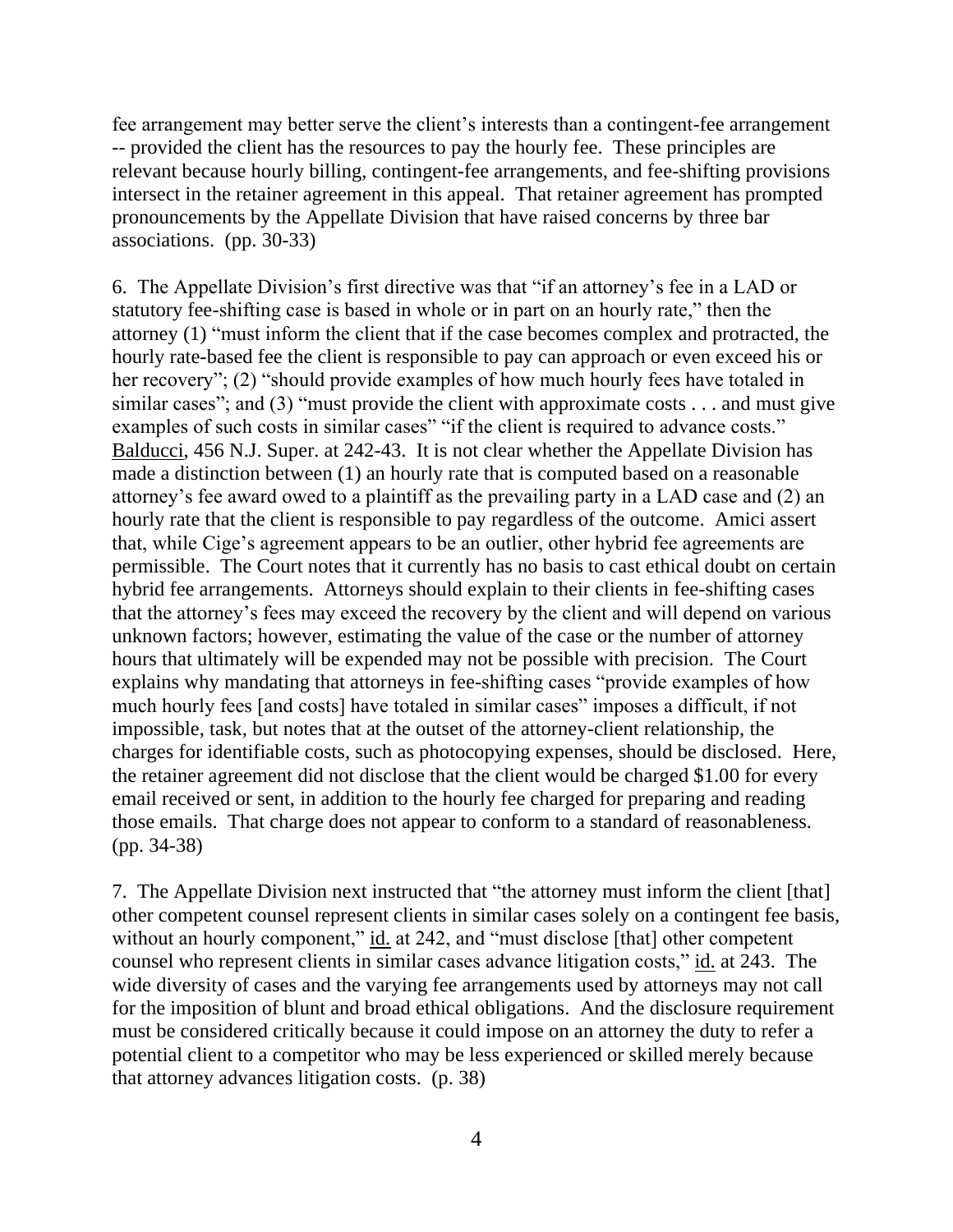8. The Court also questions the correctness of the Appellate Division's third suggestion -- that when LAD attorneys have not had experience with "similar cases," "consideration should be given to referring the case to a certified civil trial attorney." Id. at 242. The Court stresses the variety among LAD cases, the fact that some of the finest attorneys in their respective fields have decided not to seek certification, and the lack of available certification for the subspecialty of LAD cases. (p. 39)

9. Last, the Appellate Division found "questionable the [retainer agreement's] additional fee of fifteen percent of one year's wages in the event a client who has lost a job based on discrimination is reinstated," id. at 243, and "problematic" the provision computing the contingent fee based on both the client's damages and the statutory fee award, id. at 239- 40. As to the computation provision, the Court notes that such a method may be relatively common and has been authorized by other jurisdictions. Regarding the reinstatement provision, the Court notes that there may be employment-law cases in which the settlement provides only for reinstatement -- without any financial recovery, and without attorney's fees -- and therefore, it may be that in such a circumstance, a fee taken from a percentage of a year's salary would be reasonable. (pp. 39-41)

10. The Court notes that those issues all require careful and thoughtful consideration and deliberation. The Court generally establishes professional standards governing attorneys through the rulemaking process. Several Supreme Court committees have overlapping jurisdiction over the professional-responsibility issues raised in this opinion: the Civil Practice Committee, the Professional Responsibility Rules Committee, and the Advisory Committee on Professional Ethics. The Court has decided that the study of the professional-responsibility issues should be addressed by a newly established ad hoc committee comprised of representatives of those three committees, and of other representative members of the Bar and Bench with experience in these matters. The Court therefore will ask the Administrative Director of the Courts to select members for this committee for the Court's approval. (p. 41)

11. This committee of experienced judges and attorneys will make recommendations on the questions raised in this opinion. With the valuable input and insight from the committee, the Court then will be able to carefully survey all viewpoints and deliberate before considering any new rule of general applicability to the Bar. The committee may also consider whether to revisit a cap on contingent fees in statutorily based discrimination and employment claims. See R. 1:21-7(c). The Court expresses no ultimate opinion on the matters referred to the committee. (p. 42)

# **The judgment of the Appellate Division is AFFIRMED.**

**CHIEF JUSTICE RABNER and JUSTICES LaVECCHIA, PATTERSON, FERNANDEZ-VINA, SOLOMON, and TIMPONE join in JUSTICE ALBIN's opinion.**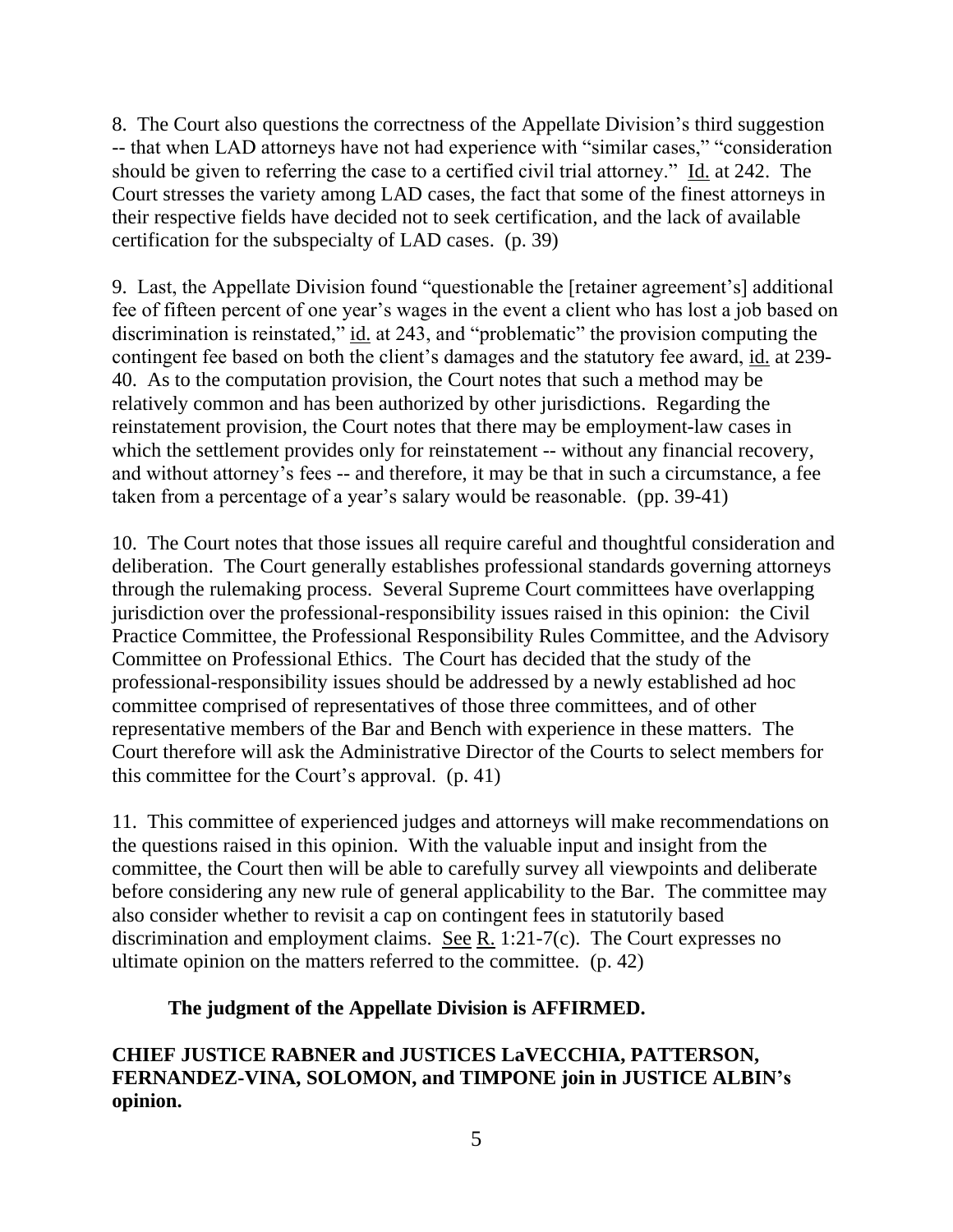## SUPREME COURT OF NEW JERSEY

A-54 September Term 2018

# 081877

Lisa Balducci,

### Plaintiff-Respondent,

v.

Brian M. Cige,

Defendant-Appellant.

On certification to the Superior Court, Appellate Division, whose opinion is reported at 456 N.J. Super. 219 (App. Div. 2018).

| Argued           | Decided          |
|------------------|------------------|
| October 24, 2019 | January 29, 2020 |

Brian M. Cige argued the cause for appellant (Law Offices of Brian M. Cige, attorneys; Brian M. Cige on the briefs).

Jay J. Rice argued the cause for respondent (Nagel Rice, attorneys; Jay J. Rice, of counsel and on the briefs, and Randee M. Matloff and Michael J. Paragano, on the briefs).

Edward J. Zohn argued the cause for amicus curiae New Jersey State Bar Association (New Jersey State Bar Association, attorneys; Evelyn Padin, President, of counsel, and Edward J. Zohn, William E. Denver, and Thomas H. Prol, on the brief).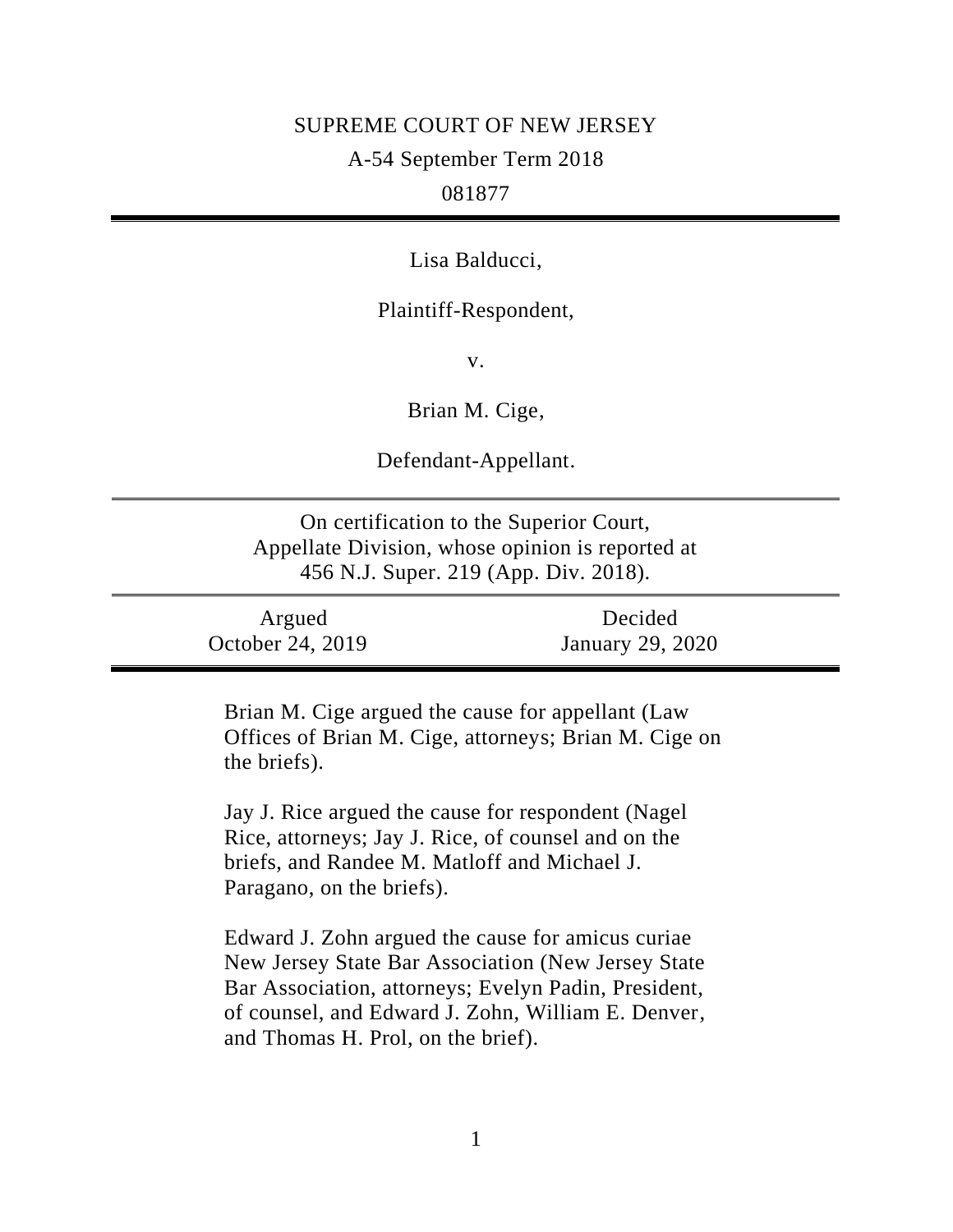Richard M. Schall argued the cause for amicus curiae National Employment Lawyers Association of New Jersey (Schall & Barasch, attorneys; Richard M. Schall, on the brief).

Benjamin Folkman argued the cause for amicus curiae New Jersey Association for Justice (Folkman Law Offices, attorneys; Benjamin Folkman, on the brief).

JUSTICE ALBIN delivered the opinion of the Court.

A retainer agreement between a lawyer and a client is not an ordinary contract subject to the rules of the marketplace. It is a contract that must conform to the Rules of Professional Conduct that guide lawyers in their dealings with prospective clients. A lawyer stands in a fiduciary relationship with a prospective client and must act within the ethical constraints commanded by professional standards of responsibility. A retainer agreement must be fair and understandable, and the fee arrangement must be reasonable. The oral assurances that the attorney gives the client should not be different from the written words in the retainer agreement. Those general principles are key to the resolution of this appeal.

Plaintiff Lisa Balducci retained defendant Brian Cige to represent her son in a bullying lawsuit brought against a school district under New Jersey's Law Against Discrimination (LAD), N.J.S.A. 10:5-1 to -49. The written retainer agreement seemingly ensured Cige the highest calculation of legal fees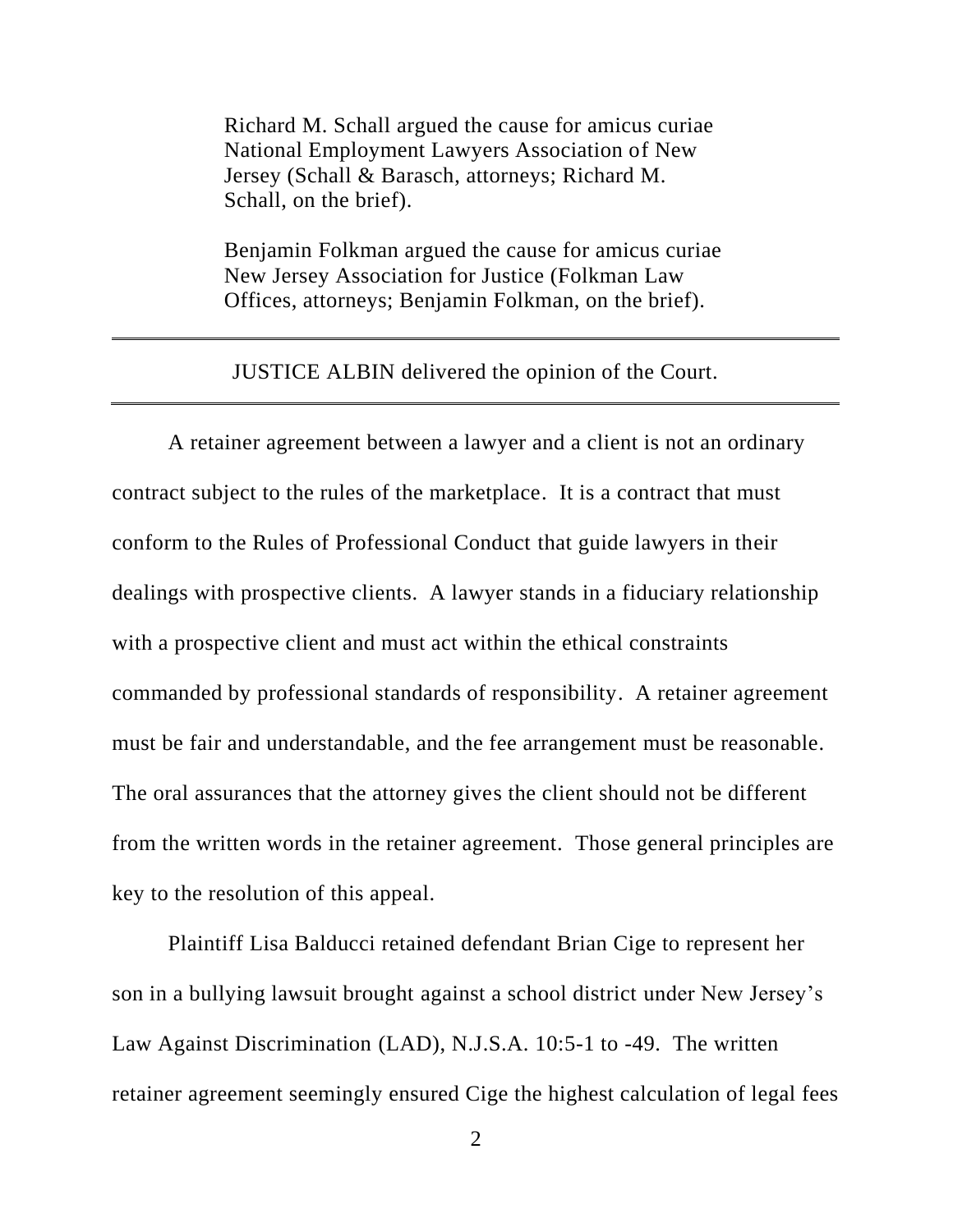under three potential scenarios: (1) his hourly rate multiplied by hours worked, regardless of whether the lawsuit prevailed; (2) a contingent fee of thirty-seven-and-one-half percent (37 1/2%) of the net recovery combined with any statutory attorney's fees awarded under LAD; or (3) the statutory attorney's fees under LAD awarded by judgment or settlement. The agreement guaranteed that Cige would bear no financial risk but possibly benefit from a windfall of legal fees.

Three years into the LAD litigation, Balducci switched attorneys and instituted a declaratory-judgment action to invalidate the retainer agreement on the ground that Cige procured the agreement in violation of the Rules of Professional Conduct. A Superior Court judge voided the agreement, finding that Cige orally promised Balducci that she would not be responsible for legal fees if the lawsuit did not succeed, despite the terms of the retainer agreement that suggested otherwise. The court found that Cige was entitled only to the quantum meruit of his legal fees.

The Appellate Division affirmed the trial court's judgment. But it also made a number of pronouncements purportedly imposing new ethical obligations on attorneys handling LAD and other fee-shifting claims. Cige and several bar associations assert that the newly imposed professional obligations are at odds with the current practices of attorneys who handle employment-law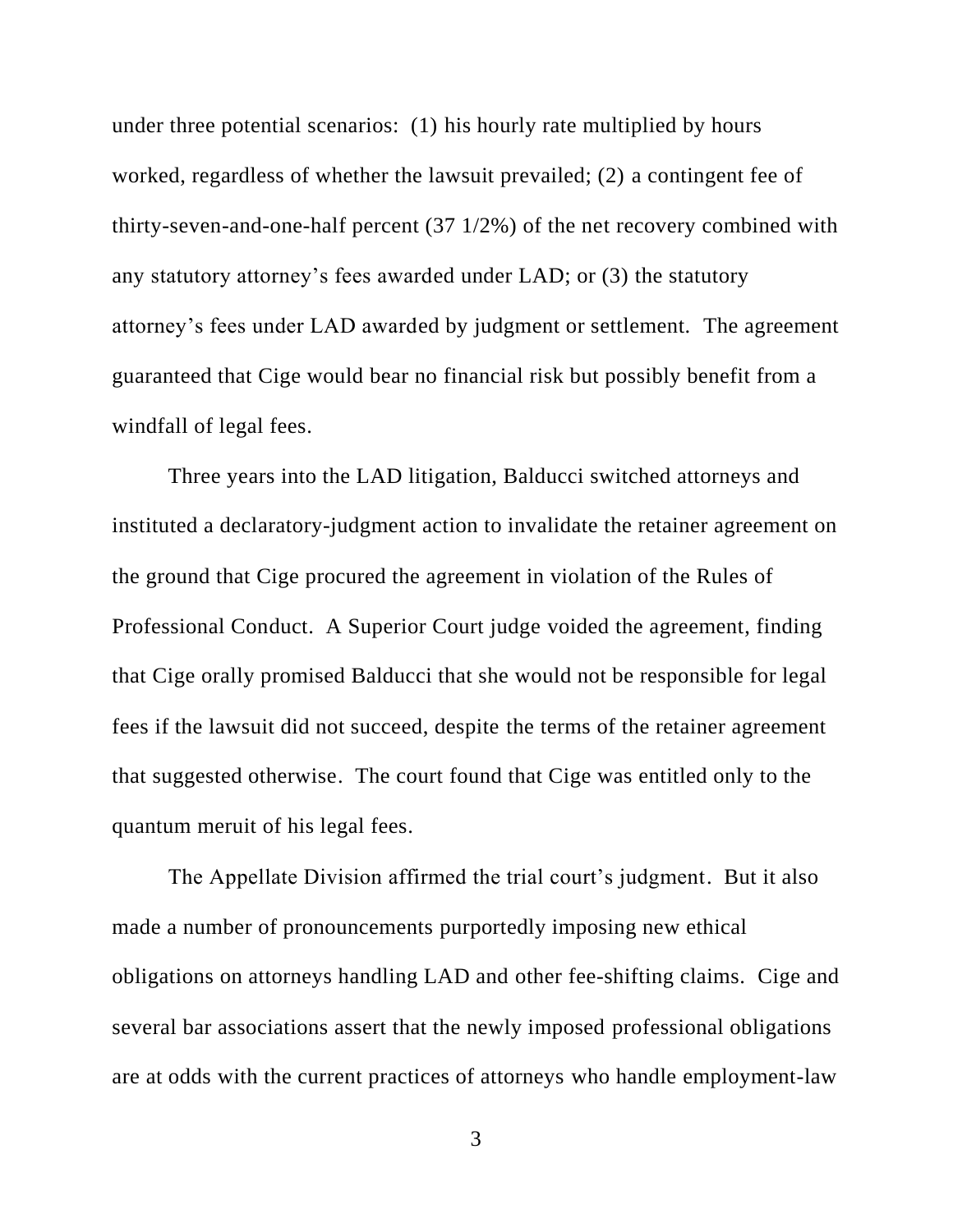and other fee-shifting cases and are not mandated by the Rules of Professional Conduct. Any new professional obligations, they maintain, should have been vetted through the Court's rulemaking process.

We agree that the invalidation of the retainer agreement is supported by sufficient credible evidence in the record and therefore affirm the judgment of the Appellate Division. Although the Appellate Division's concerns over the retainer agreement in this case are understandable, the ethical pronouncements issued in its opinion may have far-reaching and negative effects, not only on employment-law attorneys and attorneys handling fee-shifting claims, but also on their clients. Some of those pronouncements appear too broad and some unsound, and others are worthy of the deliberative process by which new ethical rules are promulgated by this Court.

We will address those issues under our constitutional authority to regulate the conduct of attorneys in this State. N.J. Const. art. VI,  $\S 2$ ,  $\P 3$ .

I.

In September 2012, Balducci retained Cige to represent her high-school age son in a bullying lawsuit, brought under LAD, against a school district. Three years later, Balducci terminated Cige's representation and retained another lawyer to handle the case. In July 2016, Balducci filed a declaratoryjudgment action to void the retainer agreement on the ground that it violated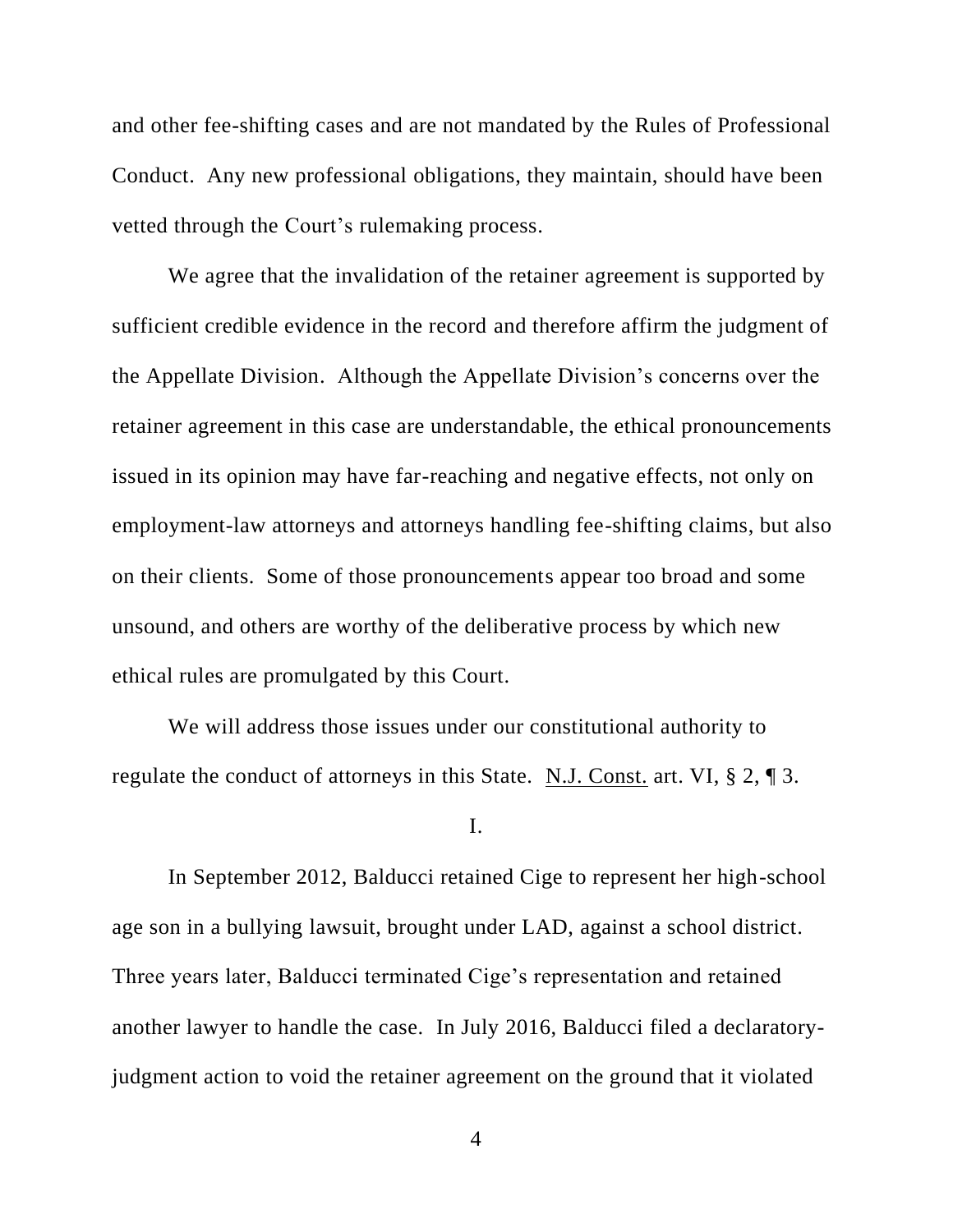the Rules of Professional Conduct. In turn, Cige counterclaimed, demanding all legal fees and expenses owed under the retainer agreement.

A Superior Court judge conducted a two-day plenary hearing at which Balducci, her son, and Cige testified.

## Balducci's Testimony

Balducci testified that, in September 2012, she approached Cige about bullying that her son had encountered in school, which had a devastating impact on his psychological and physical health. She went to Cige because he was "one of [her] very close friends." Cige socialized with her, had attended her wedding, and had represented her in a prior legal matter. Cige explained to her that he had the experience to handle the lawsuit against the school district.

Cige presented Balducci with what he described as a standard retainer agreement for a LAD case. Balducci was not an unsophisticated client, having worked for lawyers, owned a title company, and invested in real estate ventures. She raised questions about language in the retainer agreement that seemingly made her the guarantor of all legal fees and costs, even if the lawsuit failed. Cige told her not to be alarmed by the "standard language" in the retainer agreement. He assured her that the attorney's fees would be paid by the school board, not by her, saying, "[w]e are friends. I was at your wedding. I would never do this to you. Ignore that." (That account was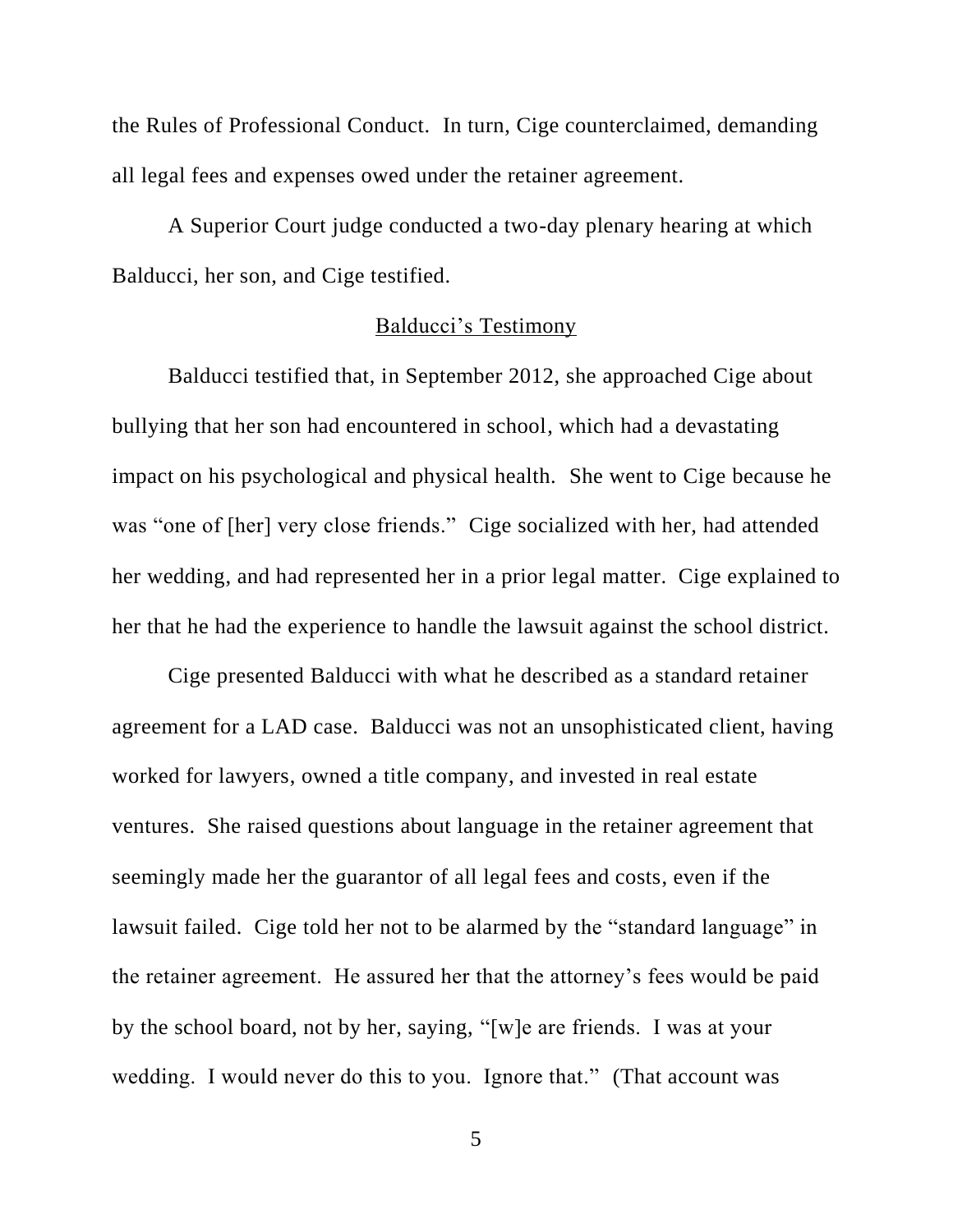corroborated by Balducci's son, who testified that he was present during the meeting.) Trusting Cige as a friend, Balducci signed the retainer agreement, which, in relevant part, is set forth below:

> 3. Legal Fees. The Law firm cannot predict or guarantee what your final bill will be. This will depend on the amount of time spent on your case and the amount of other expenses.

A. Initial Payment. The Law firm will begin work on your case upon receipt of \$3,750.00. This sum will be used to pay for your initial filing fee, other fees and expenses, and legal fees, according to this Agreement.

B. Retainer. You agree to pay \$7,500.00\* as the minimum retainer, but maximum amount for legal fees to be paid until case is settled or judgment is entered. Notwithstanding, you are encouraged to make additional payments toward legal fees as invoiced to minimize having a large invoice when the case ends.

 $*$ \$3,750.00 to be paid within<sup>[]</sup> ninety (90) days of signing this Agreement.

C. Legal Fee. You agree to pay the Law Firm for legal services the greater of:

| Rate Per Hour | Services of         |
|---------------|---------------------|
| \$475.00      | Brian M. Cige, Esq. |

(This hourly rate[] is subject to review and revision on 1 January 2014 and annually thereafter. Further, at the Law Firm's discretion, it may either use the rates which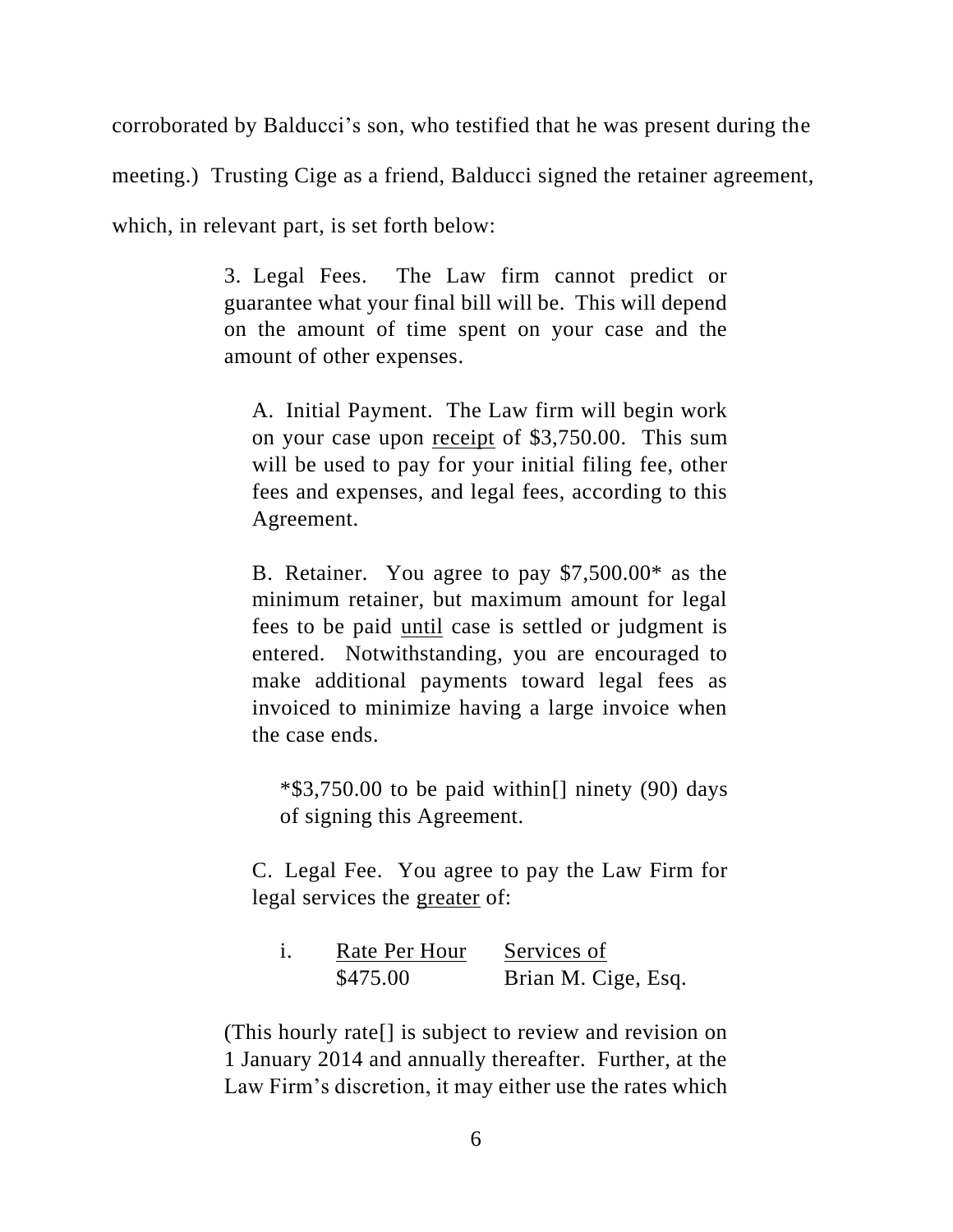were current when the services were performed and adding interest at the regular rate for paying clients or using the rate current at the time the payment is made.)

> ii. thirty seven and one half percent  $(37 \frac{1}{2\%})$ of the net recovery (including attorneys fees referred to in iii below).

> iii. statutory attorneys fees, by settlement or award, received with credit for all payments received.

> Client has been advised that, in employment cases, the employer may offer reinstatement of his or her prior position or a comparable position. In the event the client accepts an offer of reinstatement, the client agrees to pay the Law Firm fifteen additional percent (15%) of the total pay he or she would receive from the employer upon reinstatement for a one (1) year pay period, in no more than six (6) equal monthly installments.

D. All Services Will Be Billed. You will be billed at the hourly rate set forth in paragraph 3C for all services rendered. This includes telephone calls (minimum charge of 6 minutes), dictating and reviewing letters, travel time to and from meetings and the Court, legal research, negotiations and any other service relating to this matter. Client hereby gives the Law Firm a continuing lien on the client's claim and the proceeds thereof for the amount of the attorney's fees, out-of-pocket expenses, and costs for which the client is obligated under this agreement. The attorney's lien is given by the client pursuant to New Jersey [Statutes] Annotated Title  $2A.13-5$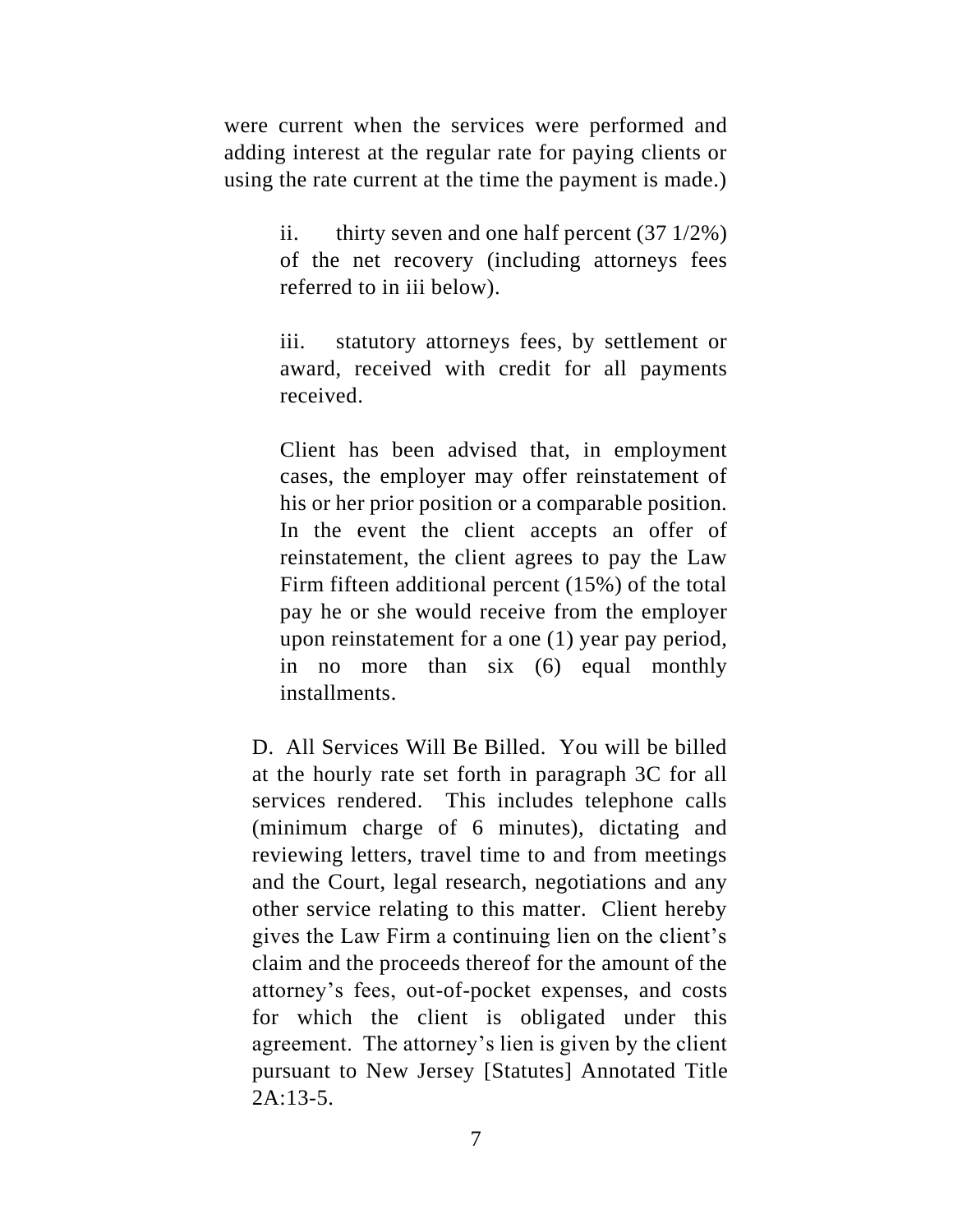4. Costs and Expenses. In addition to legal fees, you must pay the following costs and expenses: experts' fees, court costs, accountants' fees, appraisers' fees, service fees, investigators' fees, deposition costs, messenger services, photocopying charges, telephone toll calls, postage and any other necessary expenses in this matter. The Law Firm may require that expert(s) be retained directly by you. You would then be solely responsible to pay the expert(s).

5. Bills. The Law Firm will send you itemized bills from time to time. The Law Firm may require that costs and expenses (see paragraph 4) be paid in advance. All bills for costs and legal expenses are due upon receipt and failure to pay will waive any discounts. You will be charged interest at a monthly rate of one and onehalf percent (1 1/2%) on any remaining balance not paid within thirty (30) days from the date of the bill. If an outstanding balance necessitates collection efforts . . . the Law Firm will be paid its legal fees for collecting same. Further, at the Law Firm's discretion, it may either use the rates which were current when the services were performed and adding interest at the regular rate for paying clients or using the rate current at the time the payment is made.

By October 2012, Balducci had paid the \$7500 minimum retainer.

Balducci accepted her financial obligation to pay the expenses and, over the

next three years, paid approximately \$18,000 to \$19,000 for the cost of

experts' fees, depositions, photocopies, and other items. The expenses that

Cige claimed were still due, however, exceeded those payments.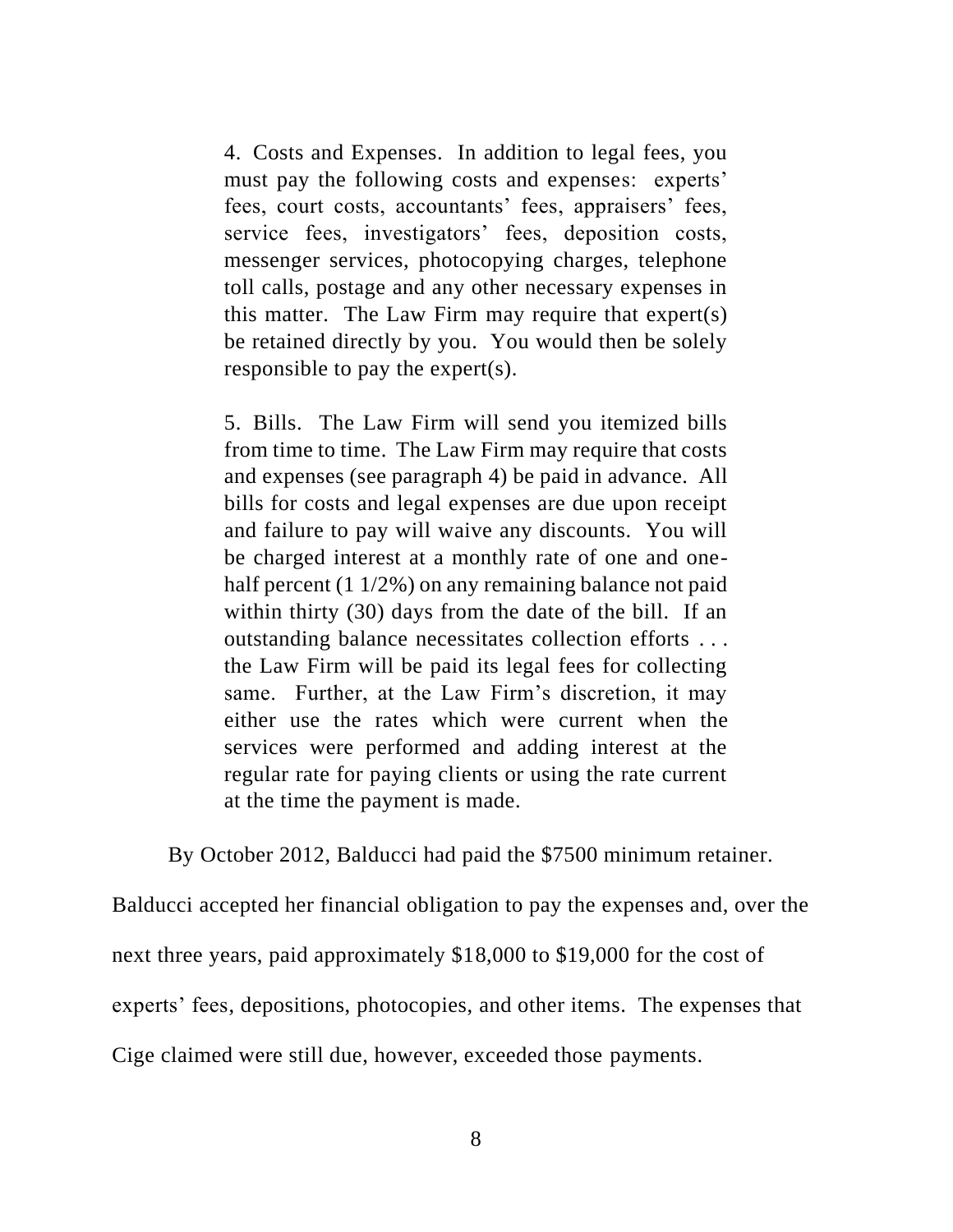In 2013, Balducci received invoices reflecting the hourly legal fees owed and became very upset. She called Cige, who explained that he forwarded the invoices only because of his legal obligation to keep track of his billing. He also confided that he was "padding" the bills, stating that the school board would be responsible for the legal fees after the successful conclusion of the case. Because of her expressed discomfort at receiving the invoices, he agreed to stop sending them.

By early 2015, Balducci became dissatisfied with Cige's handling of the case. Cige saddled her with the preparatory work for depositions while he spent time at chess tournaments, and he was not adequately prepared for the depositions. The mounting expenses also made her anxious. In September 2015, Balducci received an invoice for \$12,400.61 in unpaid expenses, and Cige estimated that his legal fees totaled \$200,000.

The school board rejected Balducci's first settlement demand of \$3,500,000. After consulting with an expert in bullying cases, Cige approximated the value of the case at somewhere between \$500,000 and \$700,000.

By October 2015, weighed down by the multiplying expenses and disenchanted with her attorney, Balducci retained a law firm willing to front the expenses and terminated Cige's services. Only at that point did Cige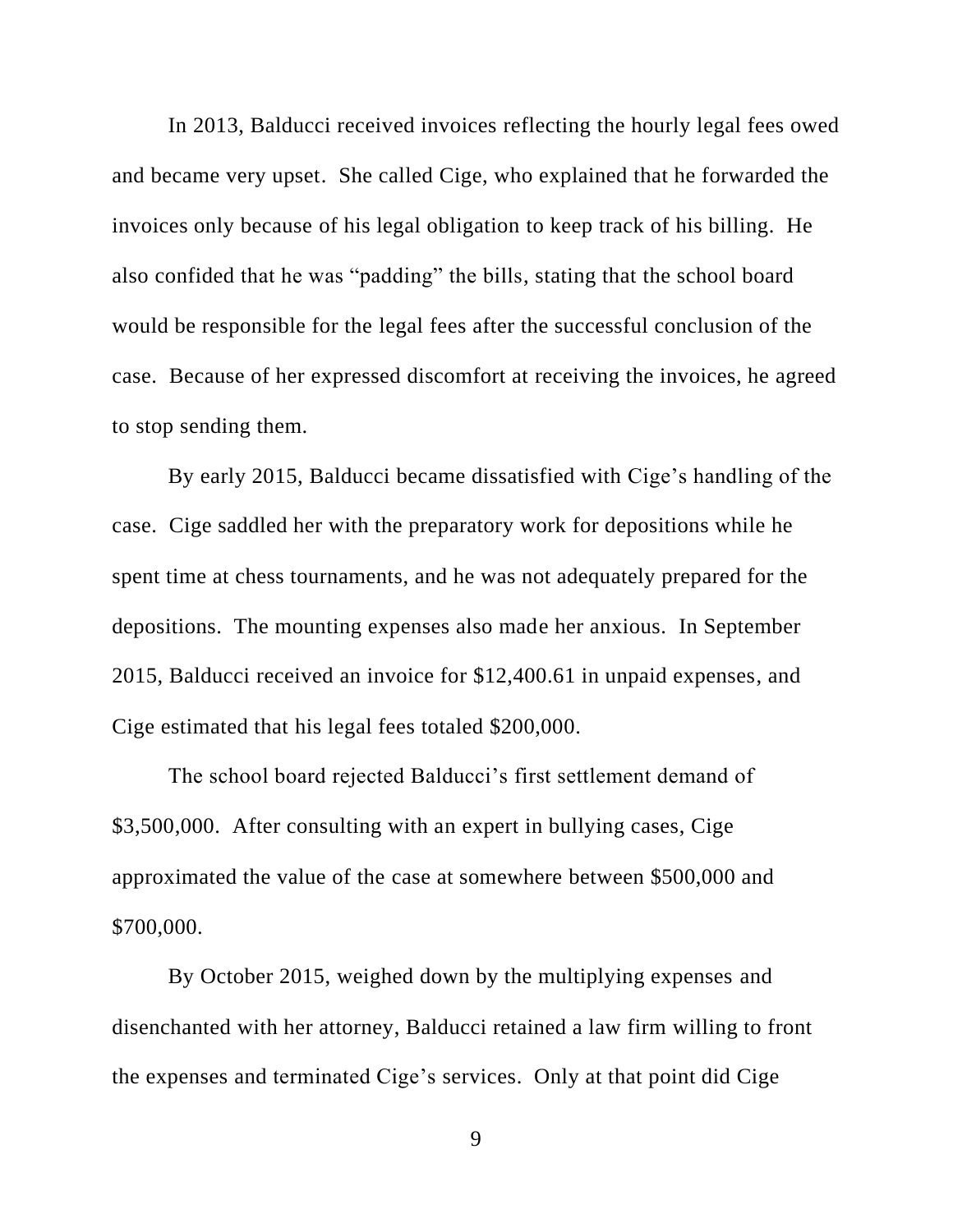inform her that she was responsible for the payment of his hourly fees, which, by February 9, 2016, had climbed to \$270,791.22.

### Cige's Testimony

Cige gave a very different account of his relationship with Balducci and the terms of their agreement. He began by stating that he had "more than twenty-five years of experience litigating [LAD] cases" and had "some experience in bullying law." He had tried ten to twelve jury trials and fifteen to twenty non-jury trials. He also had represented a Somerville high school student in a bullying case against a board of education, though he had never tried a bullying case to conclusion. Cige had lectured on subjects such as LAD and disability discrimination as well as bullying, but was not designated a certified civil trial attorney.

Balducci was not a close social acquaintance, however Cige had successfully represented her in a litigated matter. According to Cige, under the retainer agreement, he was entitled to the greater of three alternate methods of calculating his fee: (1) his hourly rate multiplied by the number of hours worked; (2) a contingent fee of 37 1/2% of both the net recovery and any award of statutory attorney's fees; or (3) an award of statutory attorney's fees. Cige maintained that Balducci had the responsibility to pay his hourly fees,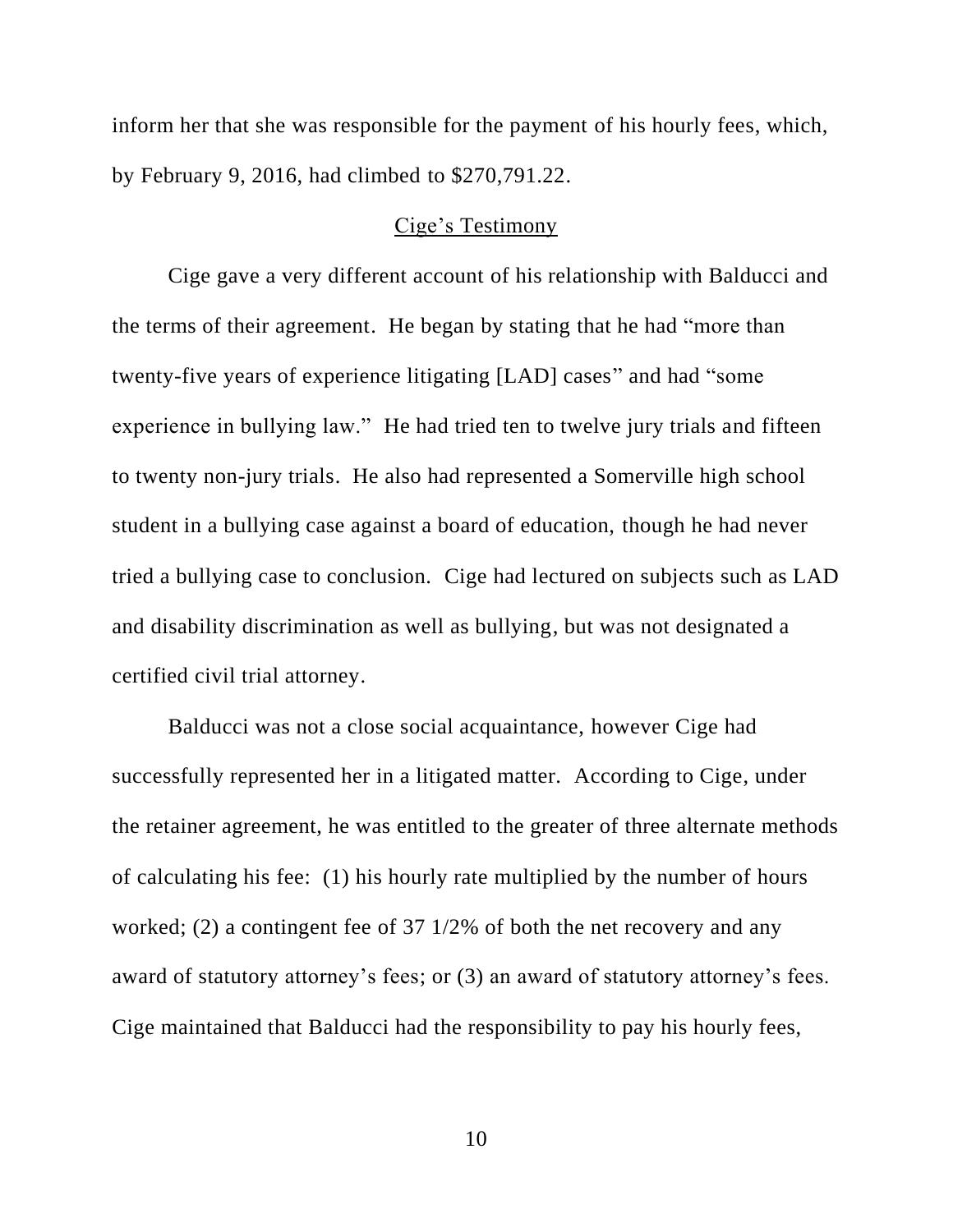regardless of whether the case prevailed. He denied making any statement to Balducci that conflicted with the written terms of the retainer agreement.

Cige asserted that Balducci reviewed the retainer agreement in his office and that he asked her if she had any questions before she signed it. Cige, however, admitted that he did not inform Balducci of the potential value of the case, of the potential litigation expenses, or of the estimated financial obligation she would bear if the litigation did not succeed. Nor did he detail the billing rates for expenses in the retainer agreement. Instead, he later forwarded a letter to Balducci indicating that he billed "\$0.25 per page for photocopies, \$1.00 per email, \$1.00 per fax, \$0.55 per mile, and \$25.00 for New Jersey Lawyers Service." The expenses for the emails -- \$1.00 for every email sent or received -- amounted to just over \$1700 and were in addition to the hourly rate he charged. Photocopying costs represented almost \$12,000 of the nearly \$16,000 in expenses owed to Cige at the time his services were terminated.

Cige tendered to the school board a \$3,500,000 settlement demand, a figure he thought high, to comply with his client's wishes. He believed the case had substantial value because Balducci's son had suffered severe harm from the bullying. He did not discuss with Balducci the settlement value in other cases, because the unique facts of each case do not permit reliable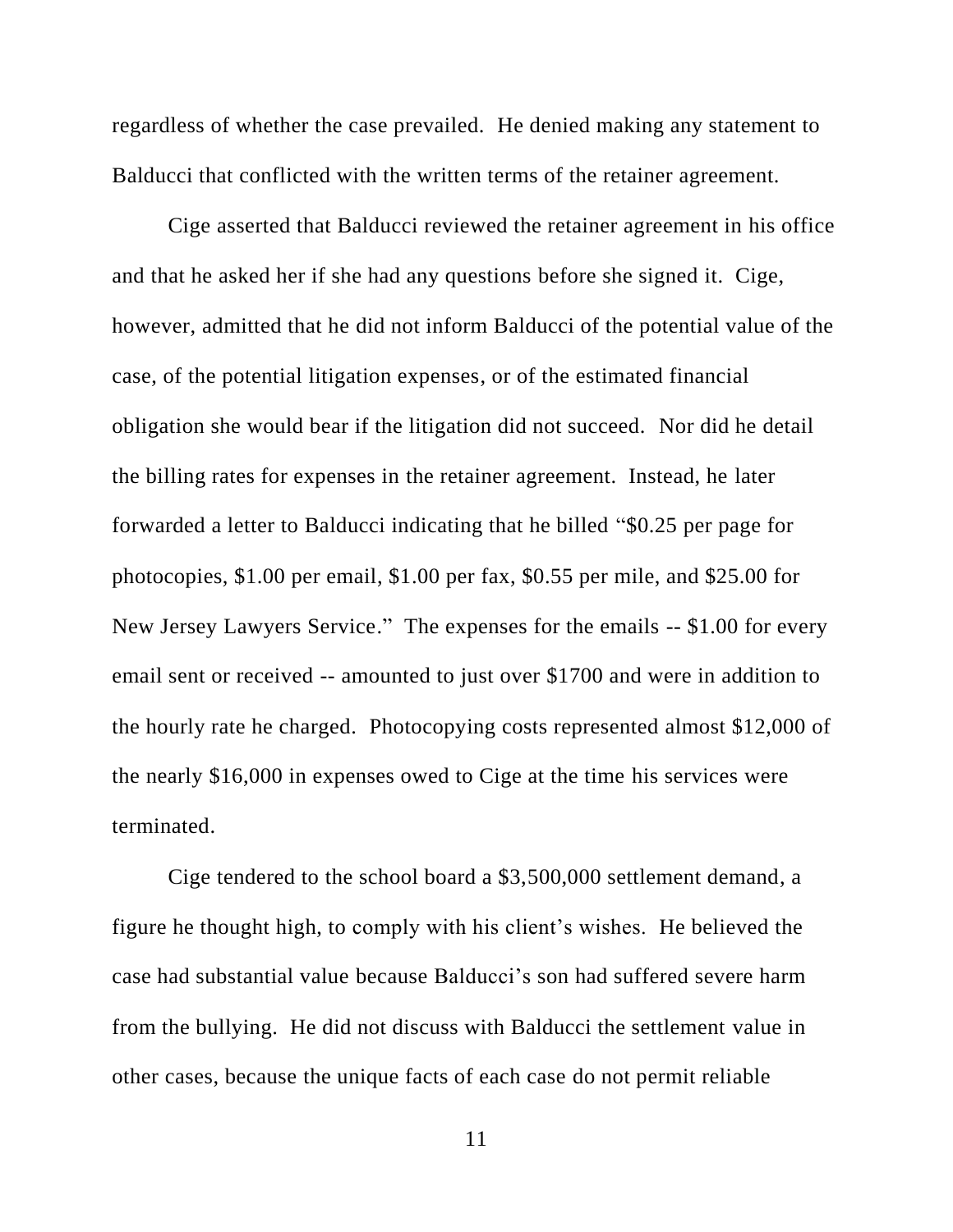comparisons. By letter dated September 3, 2015, Cige advised Balducci that he estimated the settlement value of her son's case to be between \$500,000 and \$700,000 and that a successful trial would probably yield between \$1,000,000 and \$1,200,000. He also indicated to her that the settlement value would increase as the legal fees increased.

Balducci's dissatisfaction with his representation manifested itself after his estimate of the case's value did not meet her expectations and after she received invoices for outstanding expenses. On January 19, 2016, months after his services were terminated, Cige advised Balducci that she still owed \$15,955.45 in expenses. Approximately three weeks later, Balducci forwarded a check in the amount of \$6122.62 for the expenses she considered valid. Cige responded two days later, informing Balducci that in addition to the outstanding expenses, she owed legal fees totaling \$270,791.22.

On March 10, 2016, Balducci initiated fee arbitration. The Fee Arbitration Committee, however, declined jurisdiction because the amount in dispute exceeded \$100,000. Thereafter, Balducci filed the declaratoryjudgment complaint.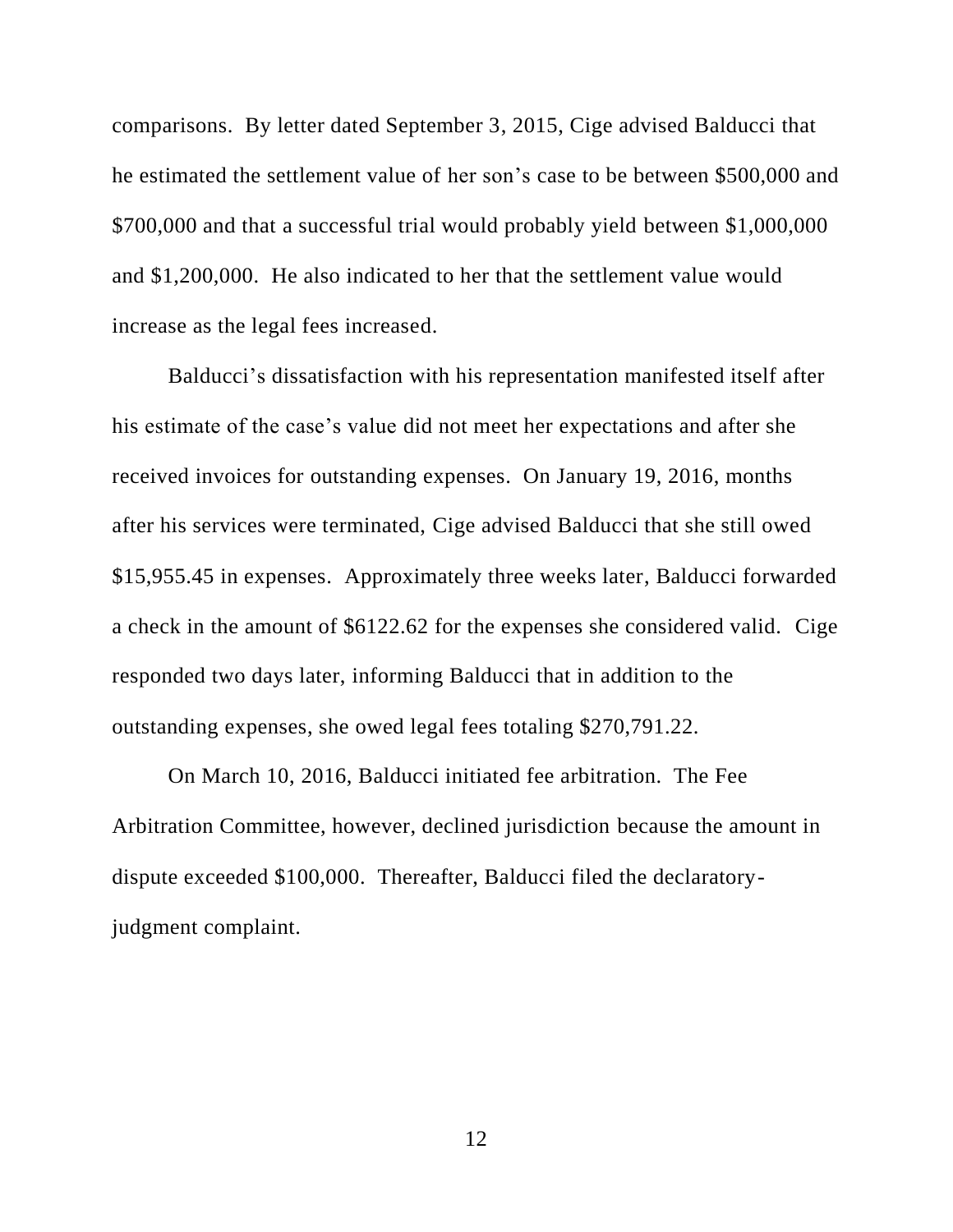$\mathbf{A}$ .

At the conclusion of the plenary hearing, the trial court invalidated the retainer agreement, crediting Balducci's testimony over Cige's. The court determined that "a reasonable client would have understood [the] retainer agreement" as a typical contingent-fee arrangement in which the client is obligated to pay legal fees only if the lawsuit is successful. It next determined that Cige did not fulfill his duty "to communicate clearly that his fee structure was different" and that Balducci was required to pay legal fees regardless of the case's success, citing RPC 1.4(c). The court accepted Balducci's testimony that Cige informed her that his hourly fees would be paid by the school board -- not by her.

The court enumerated other professional failings by Cige: (1) he did not advise Balducci "of the average settlement in matters much like hers"; (2) he did not "articulate how expensive [Balducci's] matter could ultimately be, and what recovery [she] could expect (within reason)"; and (3) he did not identify in the retainer agreement numerous costs that would be charged, "including, most egregiously, \$1 per email sent and received." The court found that Cige had failed to impart information "material and necessary to permit [Balducci]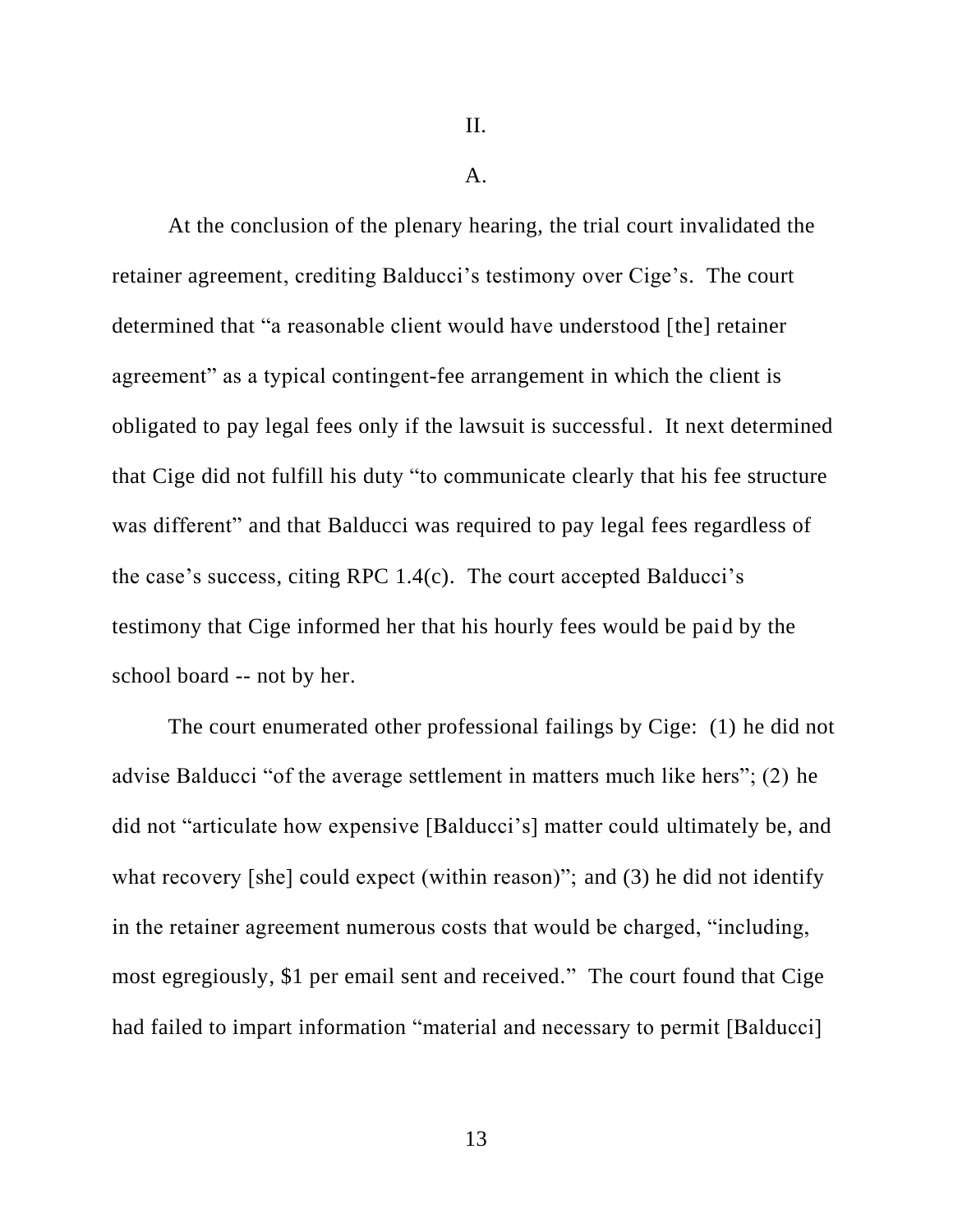to make an informed decision regarding representation" in violation of the Rules of Professional Conduct.

Last, the court credited Balducci's testimony that she never would have retained Cige to represent her son "had she known she would be liable to pay [Cige's] hourly rate even in the event her claims were unsuccessful." Accordingly, the court voided the retainer agreement and limited Cige's legal fees to "the quantum meruit of [his] work" to be determined at a later hearing.

B.

The Appellate Division affirmed, finding substantial and credible evidence in the record to support the trial court's decision. Balducci v. Cige, 456 N.J. Super. 219, 234, 243-44 (App. Div. 2018). The Appellate Division highlighted the testimony and evidence credited by the trial court: Cige not only failed to explain that "the cost of his services, based on his hourly rate and liberal billing practices, could approach or exceed [Balducci's] recovery," but also "represented -- or misrepresented as the case may be -- that he would not charge her his hourly rate." Id. at 234. It found the retainer agreement unenforceable because Cige "did not adequately inform [Balducci] about [its] ramifications," not "because of the problematic nature of the three fee provisions." Id. at 241.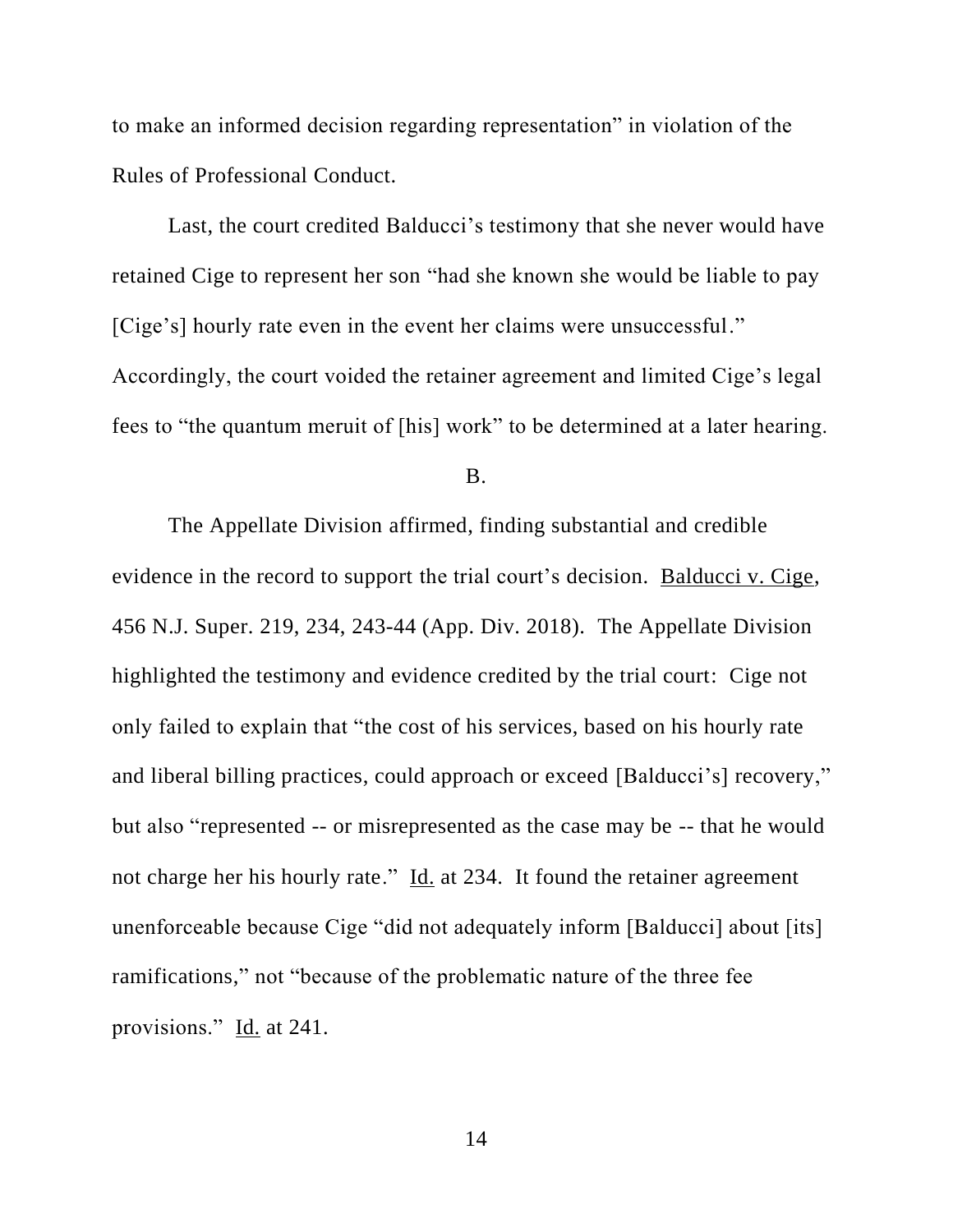The Appellate Division, additionally, spoke more expansively about an attorney's ethical obligation to inform his client of the ramifications of a retainer agreement in fee-shifting cases, given the "ambiguous if not misleading" nature of the agreement in this case. Id. at 234.

It noted that LAD's fee-shifting provision is designed to attract competent counsel to enforce the statutory rights of victims of discrimination. Id. at 236. It then made the following observations: (1) "in the absence of a statutory fee award, an attorney's hourly fee can approach or exceed a LAD client's recovery"; (2) a retainer agreement in a LAD case that places the onus on the client to pay the hourly fee can greatly diminish the client's damages award, thus undermining LAD's policy of "compensating victims of discrimination," and, in the event of an unsuccessful outcome, financially devastate the client; and (3) "[t]here is no dearth of competent, civic-minded attorneys willing to litigate LAD and other statutory fee-shifting cases under fee agreements that do not include an hourly component." Ibid. With those observations in mind, the Appellate Division articulated a set of ethical obligations, purportedly arising from the Rules of Professional Conduct, that must be followed by attorneys in LAD and fee-shifting actions when a retainer agreement includes an hourly fee component.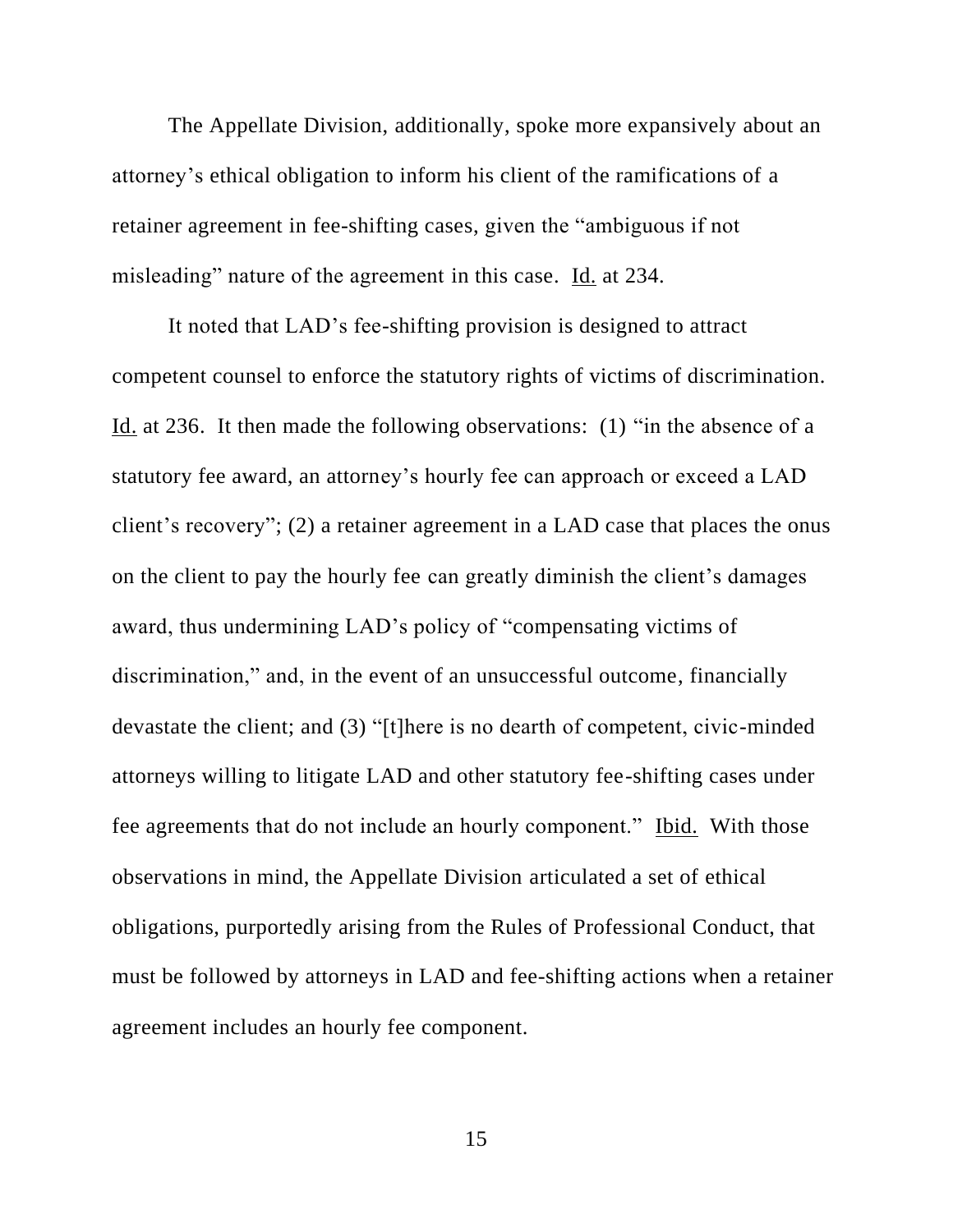First, "if an attorney's fee in a LAD or statutory fee-shifting case is based in whole or in part on an hourly rate, then the attorney is ethically obligated to inform the client of the ramifications." Id. at 242. Thus, "[t]he attorney must inform the client that if the case becomes complex and protracted, the hourly rate-based fee the client is responsible to pay can approach or even exceed his or her recovery." Ibid. In addition, "[t]he attorney should provide examples of how much hourly fees have totaled in similar cases," ibid., and "if the client is required to advance costs, the attorney must provide the client with approximate costs . . . and must give examples of such costs in similar cases," id. at 243.

Second, "the attorney must inform the client [that] other competent counsel represent clients in similar cases solely on a contingent fee basis, without an hourly component," id. at 242, and "must disclose [that] other competent counsel who represent clients in similar cases advance litigation costs," id. at 243.

Third, if an attorney does not have experience with similar LAD cases, "consideration should be given to referring the case to a certified civil trial attorney." Id. at 242.

Last, the Appellate Division found "questionable the [retainer agreement's] additional fee of fifteen percent of one year's wages in the event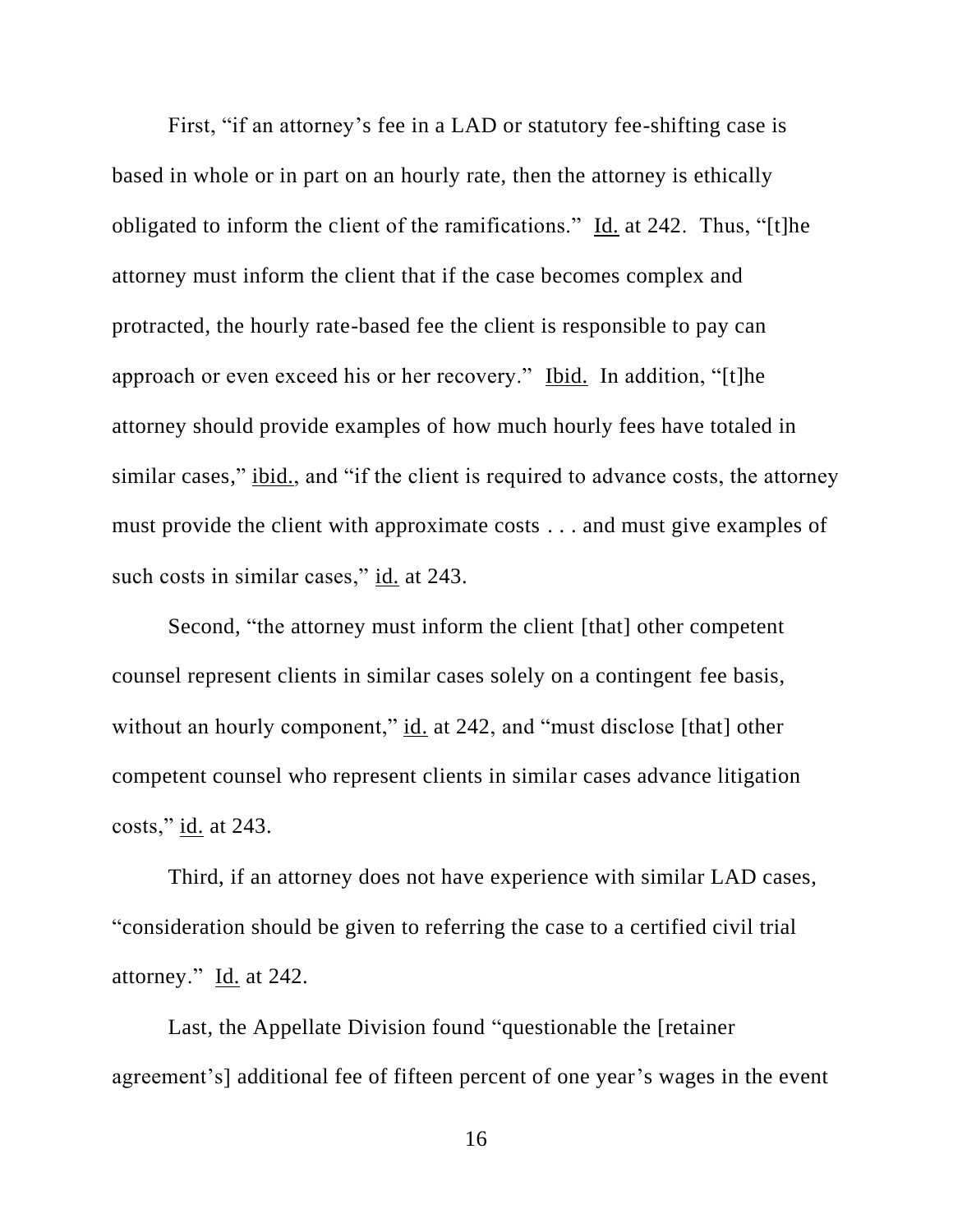a client who has lost a job based on discrimination is reinstated," id. at 243, and "problematic" the provision computing the contingent fee based on both the client's damages and the statutory fee award, id. at 239-40.

### $\overline{C}$ .

We granted Cige's petition for certification limited to his challenge of the invalidation of the retainer agreement and his claim that the Appellate Division retroactively applied new rules of professional conduct. 236 N.J. 616, 616-17 (2019). We also granted the motions of the New Jersey State Bar Association, the National Employment Lawyers Association of New Jersey, and the New Jersey Association for Justice to participate as amici curiae.

# III.

#### A.

Cige claims that the Appellate Division erred in affirming the invalidation of the retainer agreement. He alleges that the retainer agreement is a clear and unambiguous "integrated written" contract and therefore the parol evidence rule barred oral testimony collaterally attacking the validity of the agreement. He also contends that the Appellate Division improperly created and then retroactively applied new ethical standards on attorneys handling LAD and other fee-shifting cases, requiring, among other things, that clients be informed how other attorneys bill similar cases.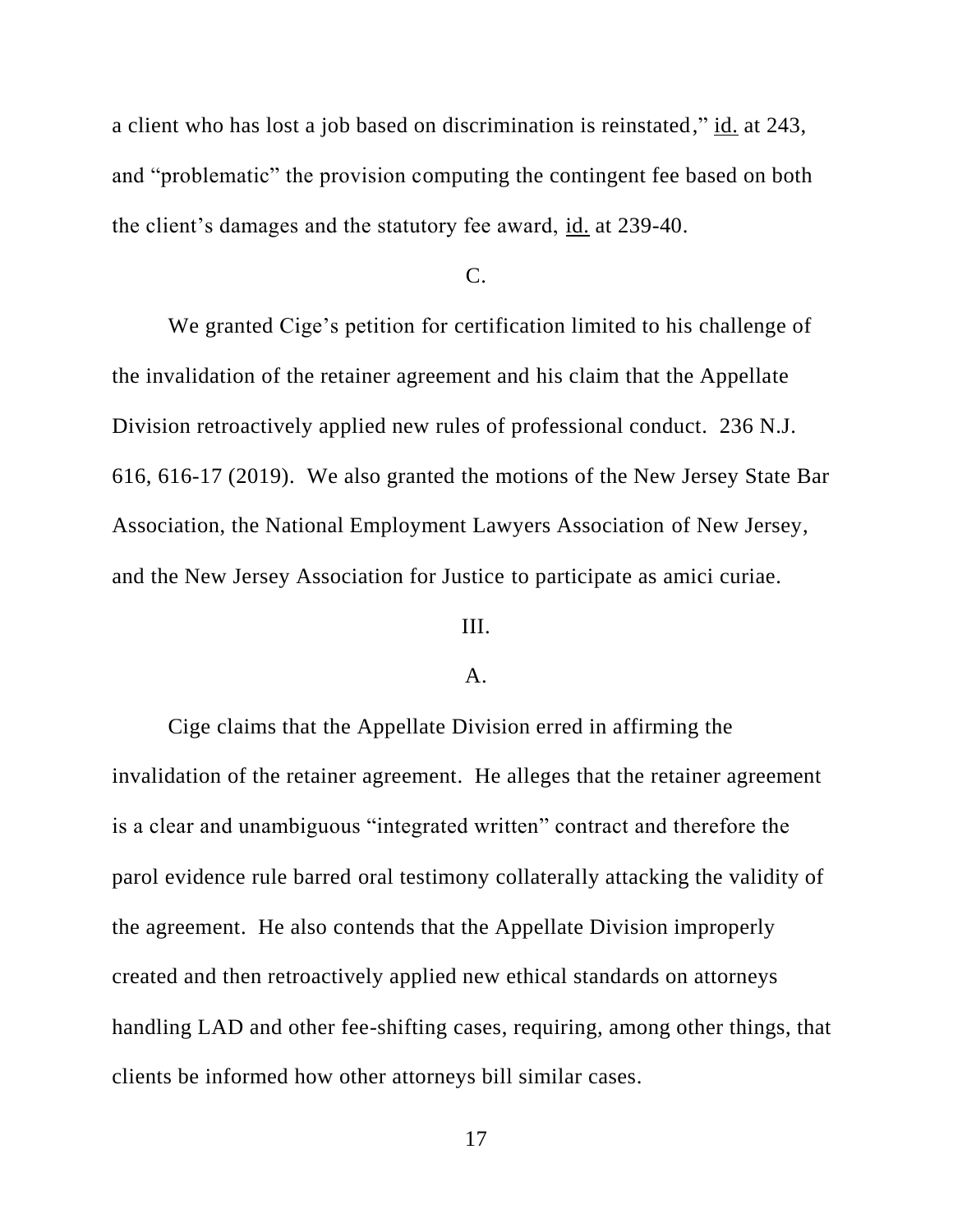Balducci asks this Court to affirm the Appellate Division, which found ample evidence to uphold the trial court's factual findings that Cige failed to explain material terms of the retainer agreement to her, thus rendering the agreement unenforceable. She points to the trial court's finding that she signed the retainer agreement only because Cige assured her that the agreement was a contingent-fee arrangement and that she would not be responsible for his legal fees if the lawsuit were unsuccessful.

## C.

The three amici claim that the Appellate Division made novel and illconsidered pronouncements on the Rules of Professional Conduct applicable in statutory fee-shifting cases that were unnecessary to decide the narrow facts before it. Amici assert that those pronouncements amounted to rulemaking that falls within the exclusive domain of the Supreme Court -- rulemaking that is ordinarily preceded by careful consideration and review by Supreme Court committees and input from the Bar.

Amici contend that the client's right to an attorney's fee award as a prevailing party in a fee-shifting case does not exclude an attorney from contracting with a client for payment of services on an hourly basis with or without a contingent-fee arrangement.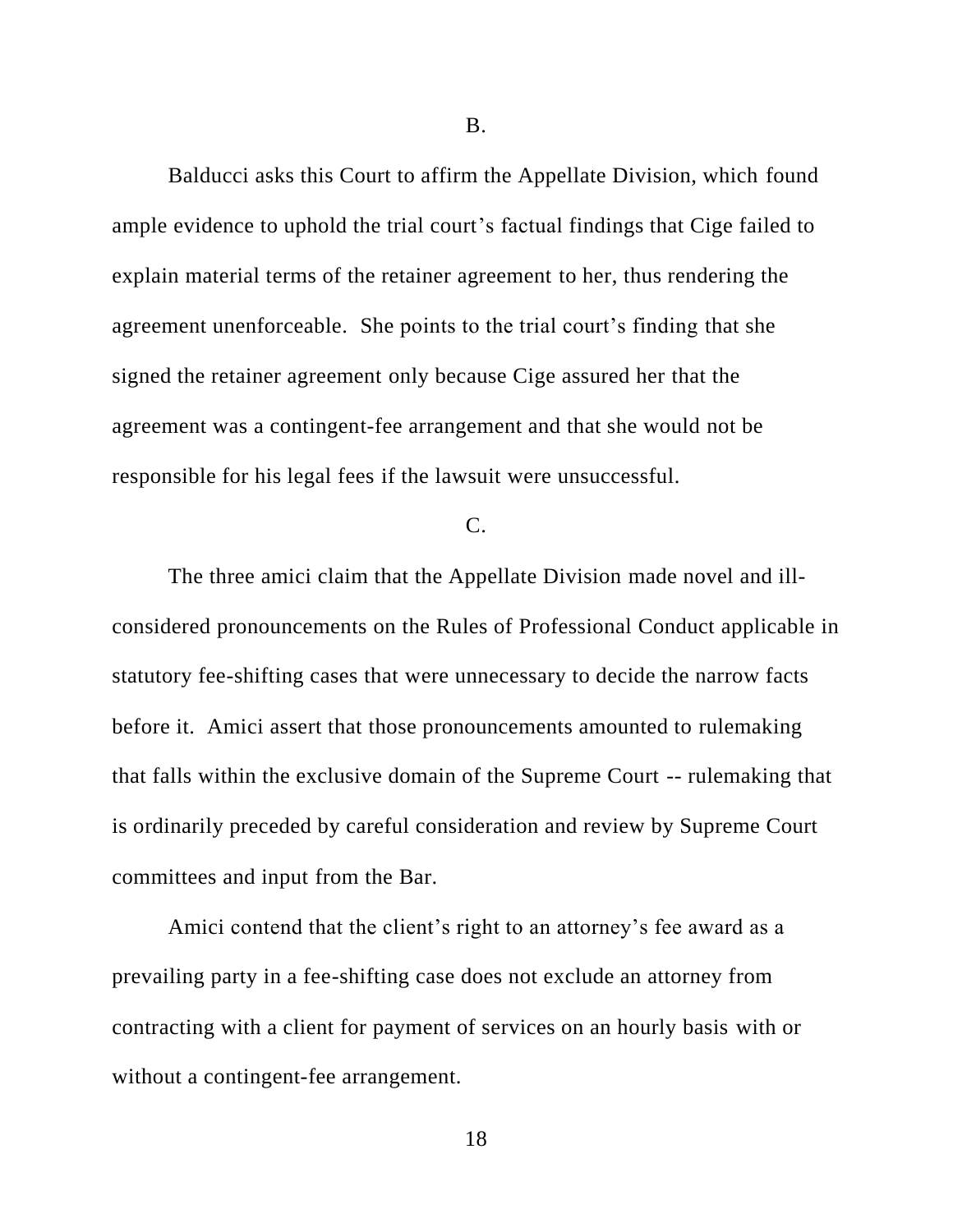Amici take issue with newly ordained ethical requirements imposed on attorneys who charge wholly or partly on an hourly basis in fee-shifting cases, and make some general points. In a LAD fee-shifting case, for example, a client may be better served by a retainer agreement based on an hourly fee than a contingent fee when the proofs are strong, success is expected, and the recovery likely will be very high. In that circumstance, a contingent-fee arrangement might reap an unwarranted windfall for an attorney. Therefore, referring the client to an attorney who would take the case on a contingent basis might not be in the client's best interests.

Amici also submit that LAD attorneys should not be responsible for advising their clients of other attorneys' billing practices because they have no access to such information and no obligation to conduct market research or investigate their competitors' practices. Amici reject the suggestion that experienced and skilled LAD attorneys, who have not handled a "similar" case, should refer the client to a certified civil trial attorney who may have less experience and expertise in LAD matters. According to amici, the Appellate Division unfairly criticized the varied hourly billing arrangements commonly used in LAD cases that properly apportion risk between attorneys and clients and failed to give guidance to attorneys in fulfilling the new ethical mandates.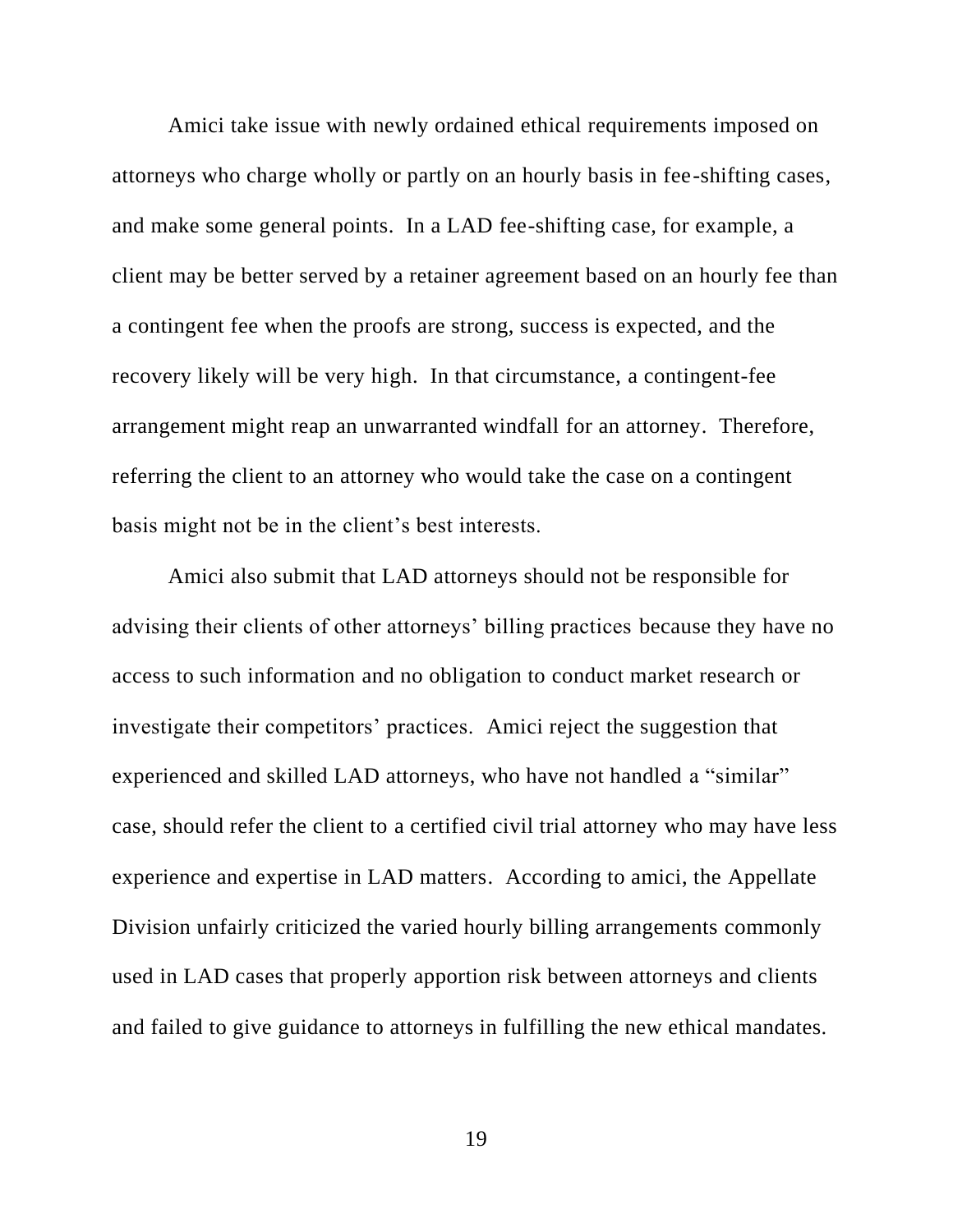The Appellate Division's decision requires that this Court address two distinct issues. The first is whether the trial court properly invalidated the retainer agreement between Balducci and Cige. The second is whether some of the Appellate Division's general pronouncements on professional standards applicable in fee-shifting cases exceeded the bounds of its charge.

We start with general ethical principles that relate to the conduct of attorneys in their relationships with clients.

### A.

This Court has exclusive constitutional authority to regulate the practice of law by establishing ethical duties that attorneys owe their clients and potential clients. N.J. Const. art. VI, § 2, ¶ 3; Am. Trial Lawyers Ass'n, N.J. Branch v. Supreme Court, 66 N.J. 258, 262-63 (1974). Those ethical obligations are set forth in the Rules of Professional Conduct and court rules and have been further refined by our case law. See R. 1:14 ("The Rules of Professional Conduct . . . as amended and supplemented by the Supreme Court . . . shall govern the conduct of the members of the bar and the judges and employees of all courts of this State.").

A retainer agreement between an attorney and client is a contract, but not an ordinary contract. "[T]he unique and special relationship between an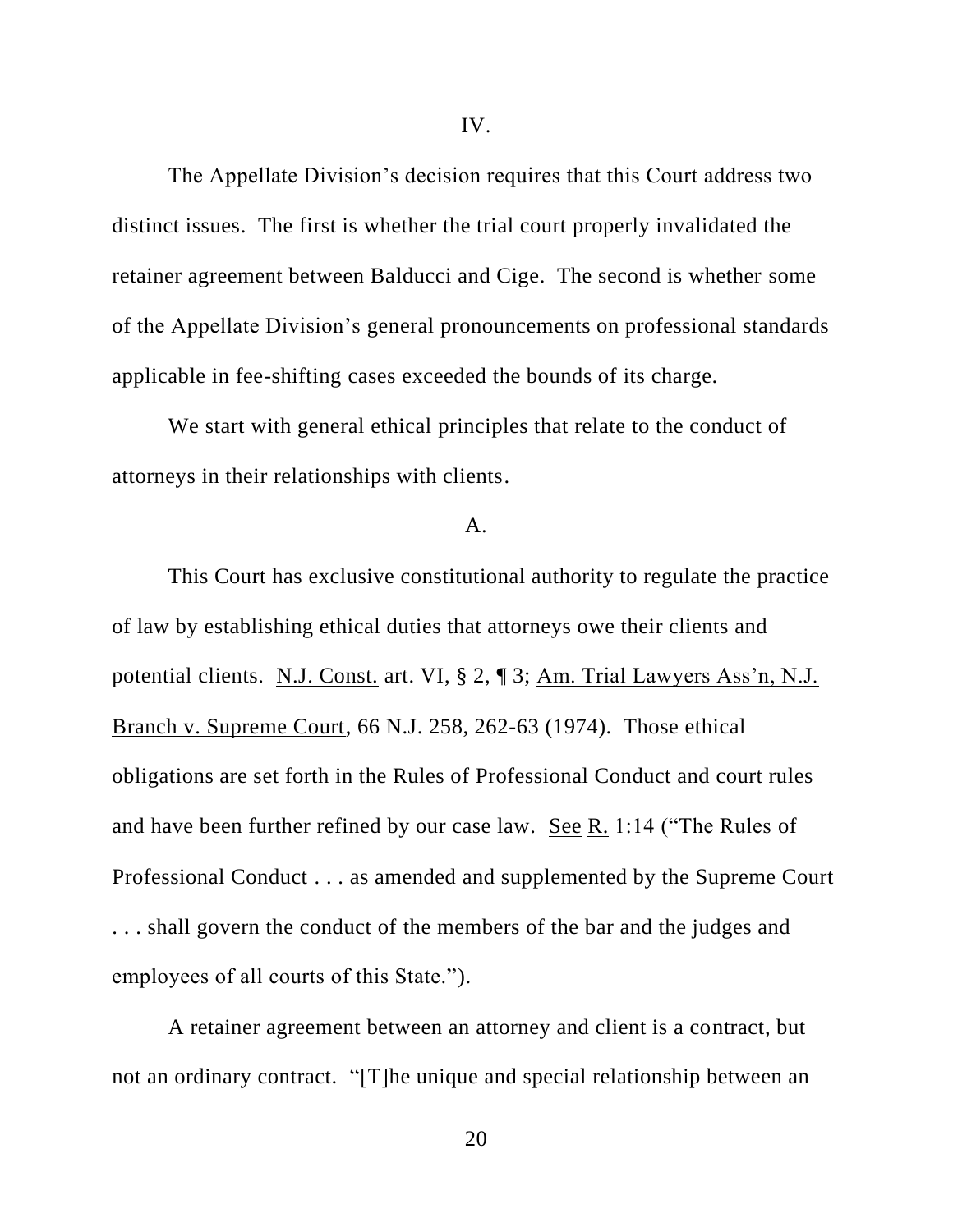attorney and a client" requires that a retainer agreement satisfy not only ordinary principles governing contracts, but also the professional ethical standards governing the attorney-client relationship. Alpert, Goldberg, Butler, Norton & Weiss, P.C. v. Quinn, 410 N.J. Super. 510, 529 (App. Div. 2009) (quoting Cohen v. Radio-Elecs. Officers Union, Dist. 3, 275 N.J. Super. 241, 259 (App. Div. 1994), modified, 146 N.J. 140 (1996)).

Because lawyers stand in a fiduciary relationship with their clients, see Alpert, 410 N.J. Super. at 531, they must act fairly in all their dealings with them, see In re Humen, 123 N.J. 289, 299-300 (1991). Fee agreements that contravene the Rules of Professional Conduct and public policy are not enforceable. See Tax Auth., Inc. v. Jackson Hewitt, Inc., 187 N.J. 4, 15 (2006).

The paramount principle guiding every fee arrangement is that "[a] lawyer's fee shall be reasonable." RPC 1.5(a). Every lawyer must set forth "the basis or rate of the fee  $\dots$  in writing to the client."<sup>1</sup> RPC 1.5(b). That professional imperative requires that the lawyer also make a "[f]ull and complete disclosure of all charges which may be imposed upon the client." Alpert, 410 N.J. Super. at 531; see also Michels, New Jersey Attorney Ethics

<sup>&</sup>lt;sup>1</sup> The only exception to that rule is when the lawyer has regularly represented the client. RPC 1.5(b).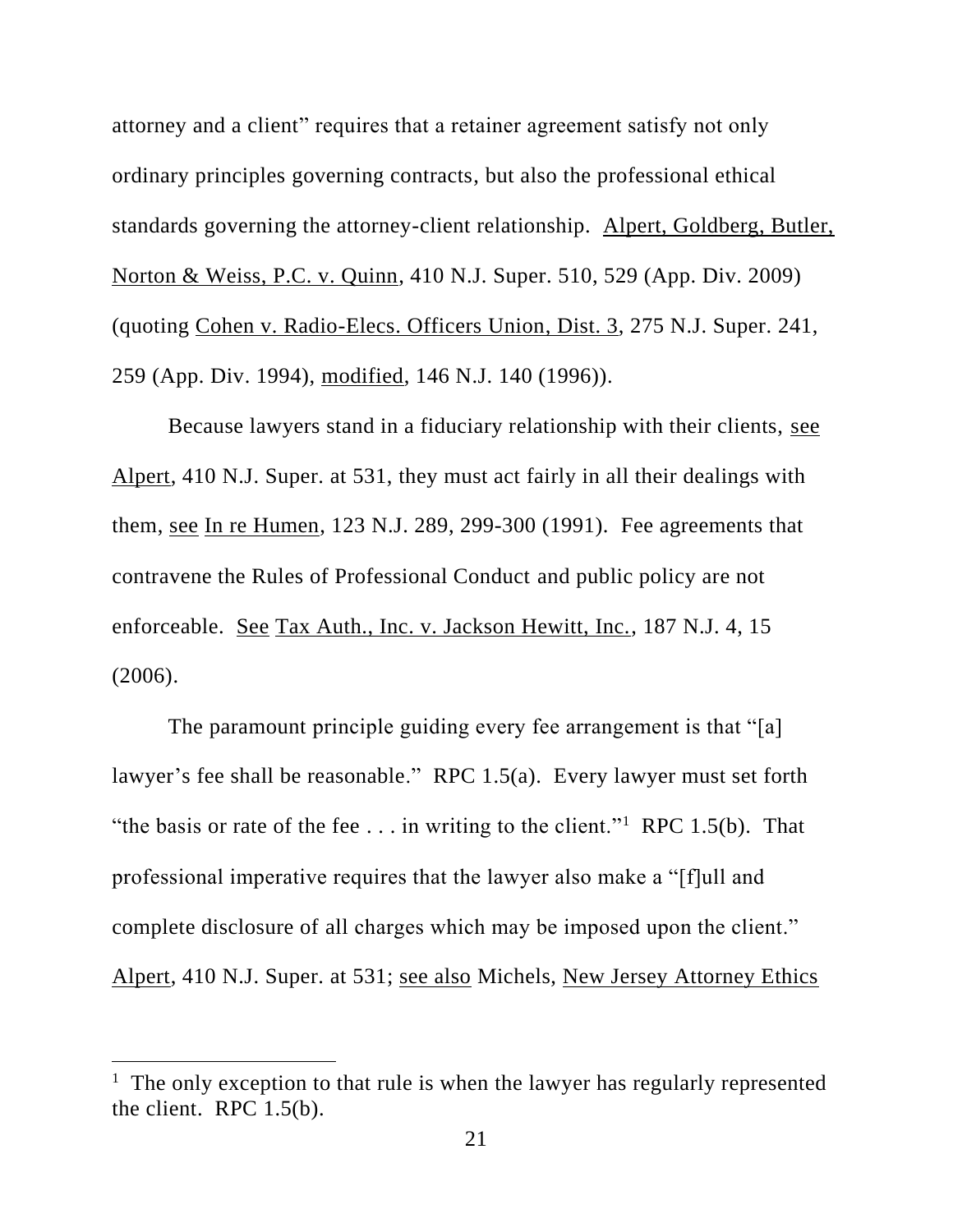§ 33:4-1 (2019). An attorney must explain the charges and costs for which the client is responsible, beyond the hourly rate, to permit the client to make an informed decision whether to retain the attorney. Alpert, 410 N.J. Super. at 531.

A lawyer also has a corresponding duty to "explain a matter to the extent reasonably necessary to permit the client to make informed decisions regarding the representation," RPC 1.4(c), and is forbidden from making "false or misleading communications" relating to "legal fees," RPC 7.1(a)(4). "[C]lear communication about the basis of the fee and the services it will cover should be the objective of every fee agreement." Michels, § 33:1. In determining the validity of a retainer agreement, a court may consider the circumstances related to the making of the agreement, including whether the parties "actually negotiated the agreement," "the client's level of sophistication or experience in retaining and compensating lawyers," and other relevant factors. See Cohen v. Radio-Elecs. Officers Union, Dist. 3, 146 N.J. 140, 160 (1996); see also Restatement (Third) of the Law Governing Lawyers § 18 cmt. h (Am. Law Inst. 2000).

A court's review of the validity of a retainer agreement is not limited by the parol evidence rule. See Restatement (Second) of Contracts § 214(d) (Am. Law Inst. 1981) ("Agreements and negotiations prior to or contemporaneous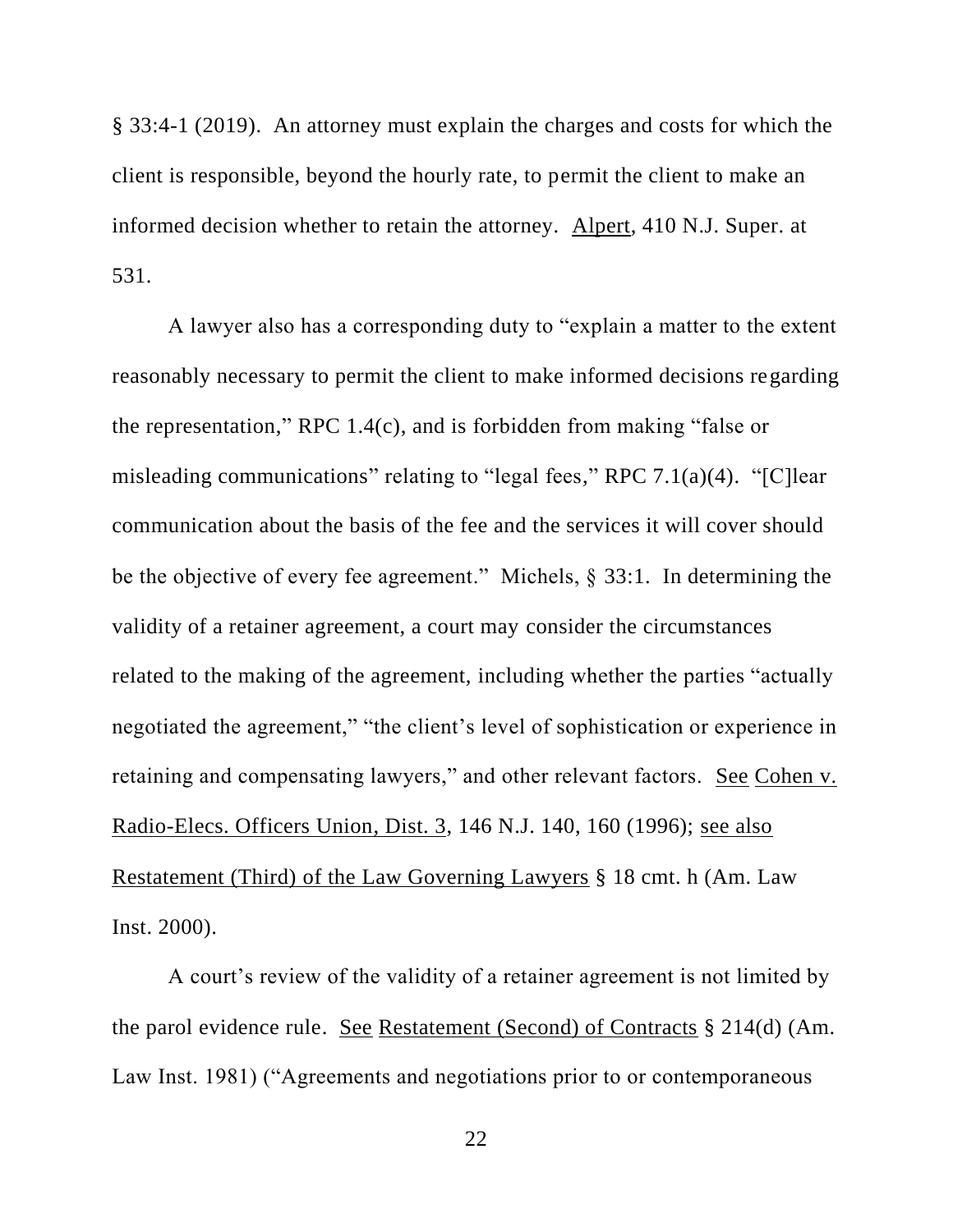with the adoption of a writing are admissible in evidence to establish ... illegality, fraud, . . . or other invalidating cause . . . ."); accord Conway v. 287 Corp. Ctr. Assocs., 187 N.J. 259, 269-70 (2006) (noting that the words of the retainer agreement did not preclude "a broad use of extrinsic evidence to achieve the ultimate goal of discovering the intent of the parties"). The parol evidence rule generally "prohibits the introduction of evidence that tends to alter an integrated written document." See Conway, 187 N.J. at 268 (citing Restatement (Second) of Contracts § 213). That rule does not apply to retainer agreements because "ordinary contract principles . . . must give way to the higher ethical and professional standards" that govern the attorney-client relationship. See Alpert, 410 N.J. Super. at 529. An attorney cannot give an oral assurance to a client that conflicts with a written retainer agreement and expect to find refuge in the parol evidence rule. See RPC 7.1(a). The parol evidence rule cannot bar a client from testifying that she signed a retainer agreement based on an attorney's material misrepresentation.

We also must be mindful that lawyers typically prepare retainer agreements, that clients rely on the integrity of their lawyers who fashion the agreements, and that, as such, an agreement susceptible to two reasonable interpretations should be construed in favor of the client. See Starkey, Kelly, Blaney & White v. Estate of Nicolaysen, 172 N.J. 60, 67 (2002); Cohen, 146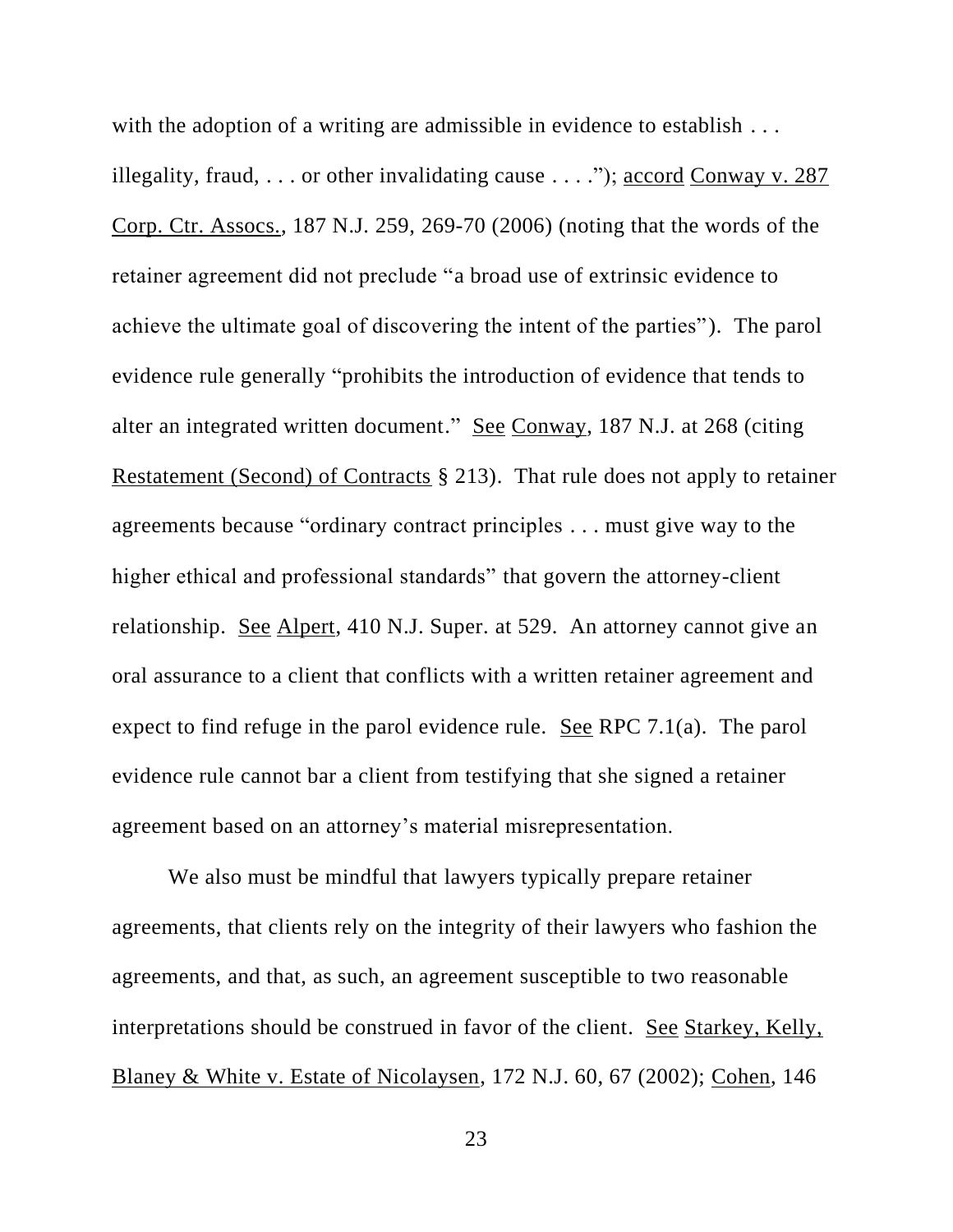N.J. at 156; see also Restatement (Third) of the Law Governing Lawyers § 18 cmt. h. When a court reviews a retainer agreement, it should do so "from the standpoint of a reasonable person in the client's circumstances." Restatement (Third) of the Law Governing Lawyers § 18 cmt. h; <u>see Cohen</u>, 146 N.J. at 156.

Ultimately, "the attorney bears the burden of establishing the fairness and reasonableness of the transaction." Cohen, 146 N.J. at 156.

#### B.

Before applying those principles to the case before us, we begin with our standard of review. Although the interpretation of a contract is generally subject to de novo review, Keiffer v. Best Buy, 205 N.J. 213, 222-23 (2011), we apply a deferential standard here because the trial court determined the validity of the retainer agreement by taking the testimony of the parties and by making credibility and factual findings, see Cesare v. Cesare, 154 N.J. 394, 411-12 (1998). "Deference is especially appropriate 'when the evidence is largely testimonial and involves questions of credibility.'" Id. at 412 (quoting In re Return of Weapons to J.W.D., 149 N.J. 108, 117 (1997)). That is so because an appellate court's review of a cold record is no substitute for the trial court's opportunity to hear and see the witnesses who testified on the stand. See State v. Elders, 192 N.J. 224, 244 (2007). We may not overturn the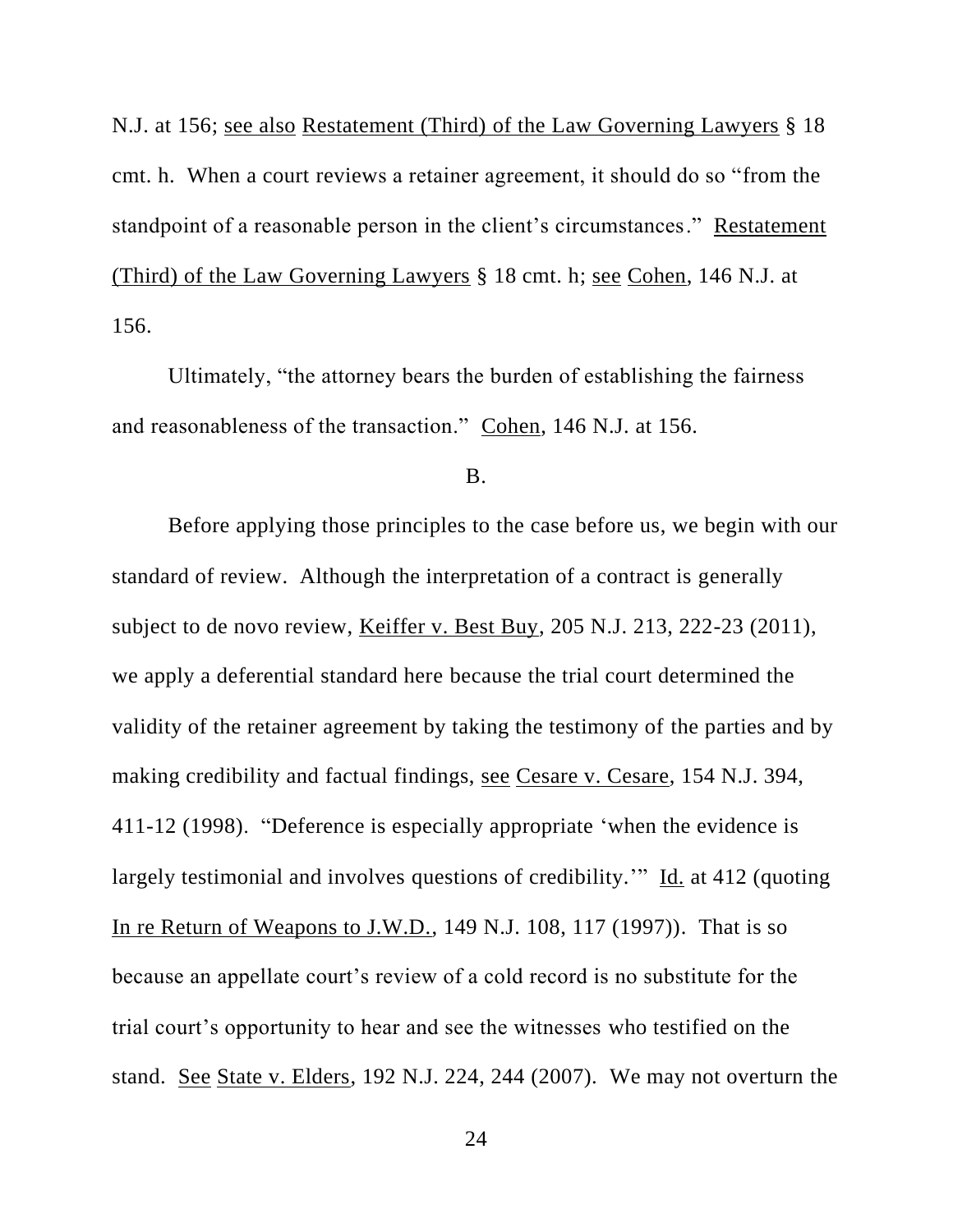trial court's factfindings unless we conclude that those findings are "manifestly unsupported" by the "reasonably credible evidence" in the record. Seidman v. Clifton Sav. Bank, S.L.A., 205 N.J. 150, 169 (2011) (quoting In re Tr. Created By Agreement Dated Dec. 20, 1961, 194 N.J. 276, 284 (2008)).

C.

We first conclude that the trial court's factfindings in support of the invalidation of the retainer agreement are grounded in sufficient credible evidence in the record. A retainer agreement must be viewed through the prism of a lawyer's ethical responsibilities as commanded by the Rules of Professional Conduct. The trial court's purview extended beyond the four corners of the retainer agreement to a consideration of all the circumstances that led the parties to reach an agreement. See Cohen, 146 N.J. at 160. In this setting, the parol evidence rule cannot place a stranglehold on the admission of extrinsic evidence, particularly the testimony of the client and attorney. Through the testimony of the parties, the court had to determine the nature of the actual agreement that had been reached and whether oral promises conflicted with the agreement reduced to writing.

At its core, the dispute between Cige and Balducci amounted to a credibility contest. After hearing the testimony of three witnesses, the trial court found that Balducci never agreed to guarantee Cige his hourly rate if the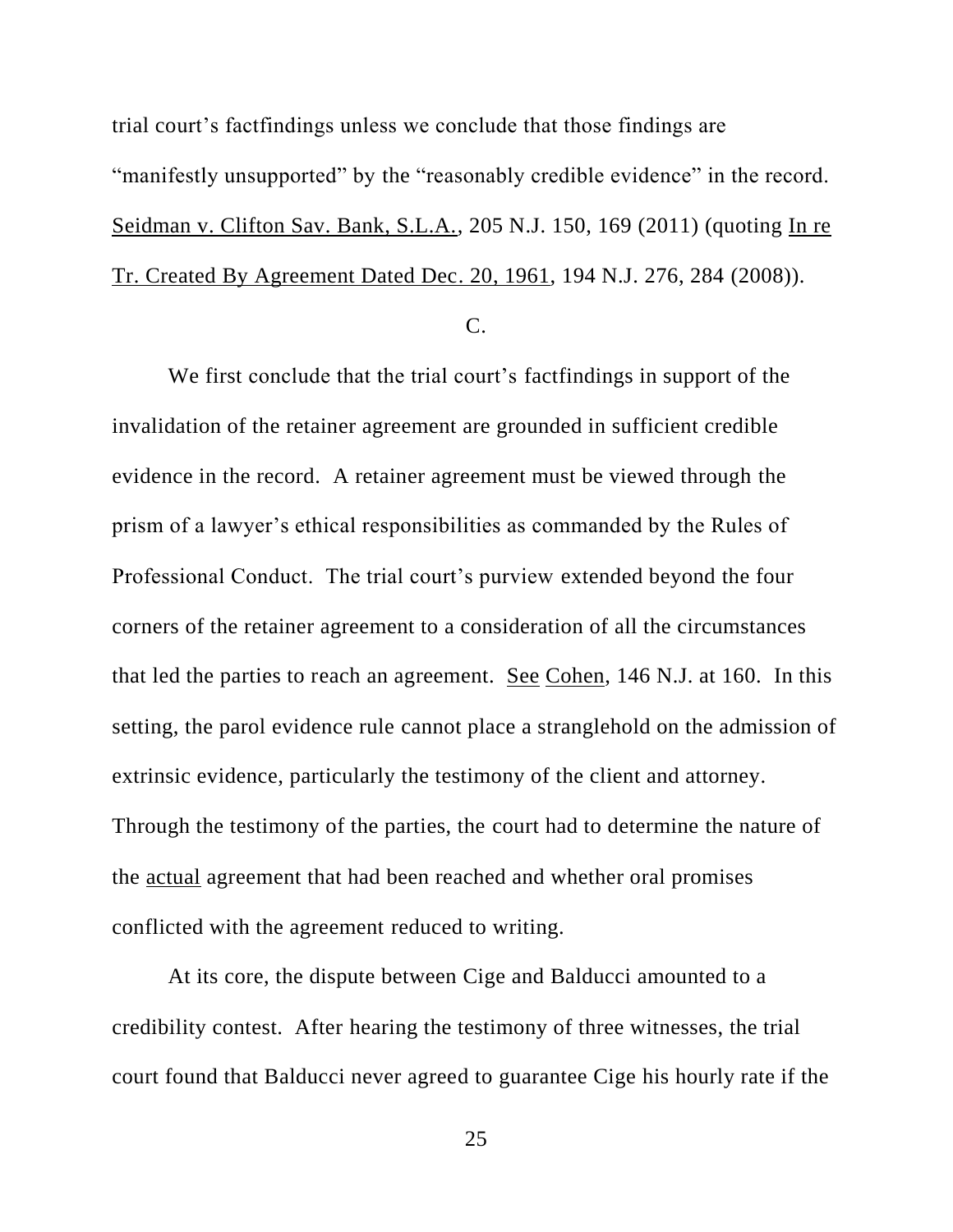lawsuit did not prevail. The trial court credited Balducci's and her son's testimony that Cige gave oral assurances that, despite the written language in the retainer agreement, Balducci would never have to pay the hourly rate. The court accepted Balducci's assertion that she would not have retained Cige had he informed her that she would be responsible for his hourly fees if the lawsuit failed. The court, moreover, determined that "a reasonable client" would have viewed the retainer agreement as a typical contingent-fee arrangement, obligating the client to pay a percentage of a monetary recovery only if the lawsuit succeeded. To the extent that ambiguity rendered the retainer agreement susceptible to more than one reasonable interpretation, the agreement must be construed in favor of the client. See Cohen, 146 N.J. at 156. Based on the deference we must accord the trial court's credibility and factual findings and our independent review of the record, we are satisfied that the trial court's judgment must be upheld.

We note that the court additionally indicated that Cige fell short of his duty to impart material information so that Balducci could make an informed decision about whether to retain him -- information concerning the "average settlement" in such cases, the range of recovery to be expected, and the expenses involved, including what the court described as the egregious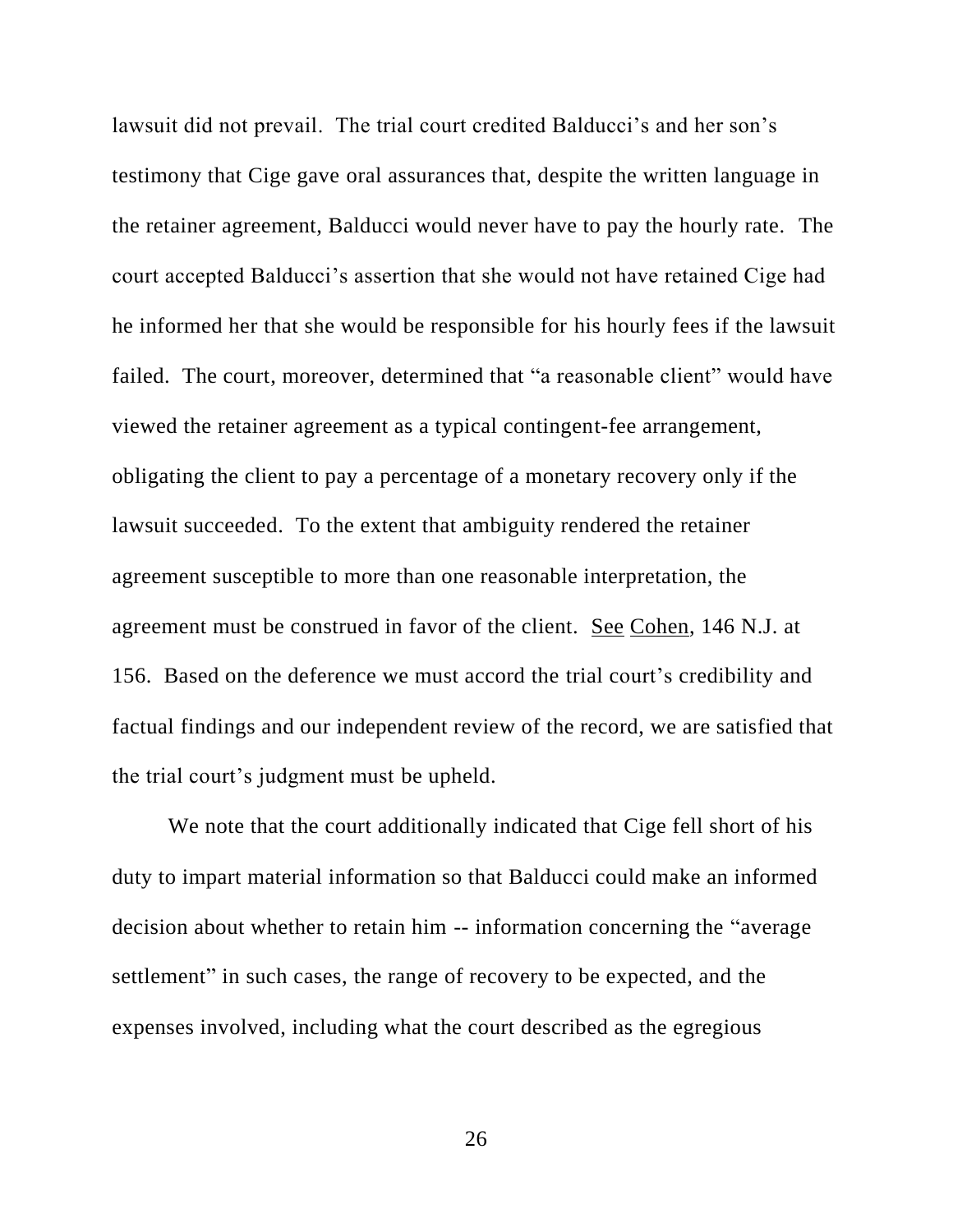charging of \$1.00 per email. We will address the practicability of imposing on attorneys those and other obligations later.

In sum, we hold that sufficient credible evidence in the record supports invalidating the retainer agreement and limiting Cige to the quantum meruit value of his services.

#### V.

#### A.

We now address some of the central concerns raised by amici and Cige -- that the Appellate Division has imposed new and unfair mandates on practitioners in LAD and other fee-shifting cases.

We begin with some basic precepts relating to fee arrangements and the import of the LAD fee-shifting provision in such arrangements.

Attorneys and clients can agree to fee arrangements of their choice, provided they do not violate the Rules of Professional Conduct. The most conventional fee arrangement is for a client to pay an attorney on an hourly basis. See generally Ted Schneyer, Legal-Process Constraints on the Regulation of Lawyers' Contingent Fee Contracts, 47 DePaul L. Rev. 371, 375 (1998). Fee arrangements that provide incentives to lawyers to undertake the representation of clients who are unable or unwilling to pay an hourly rate are also permissible.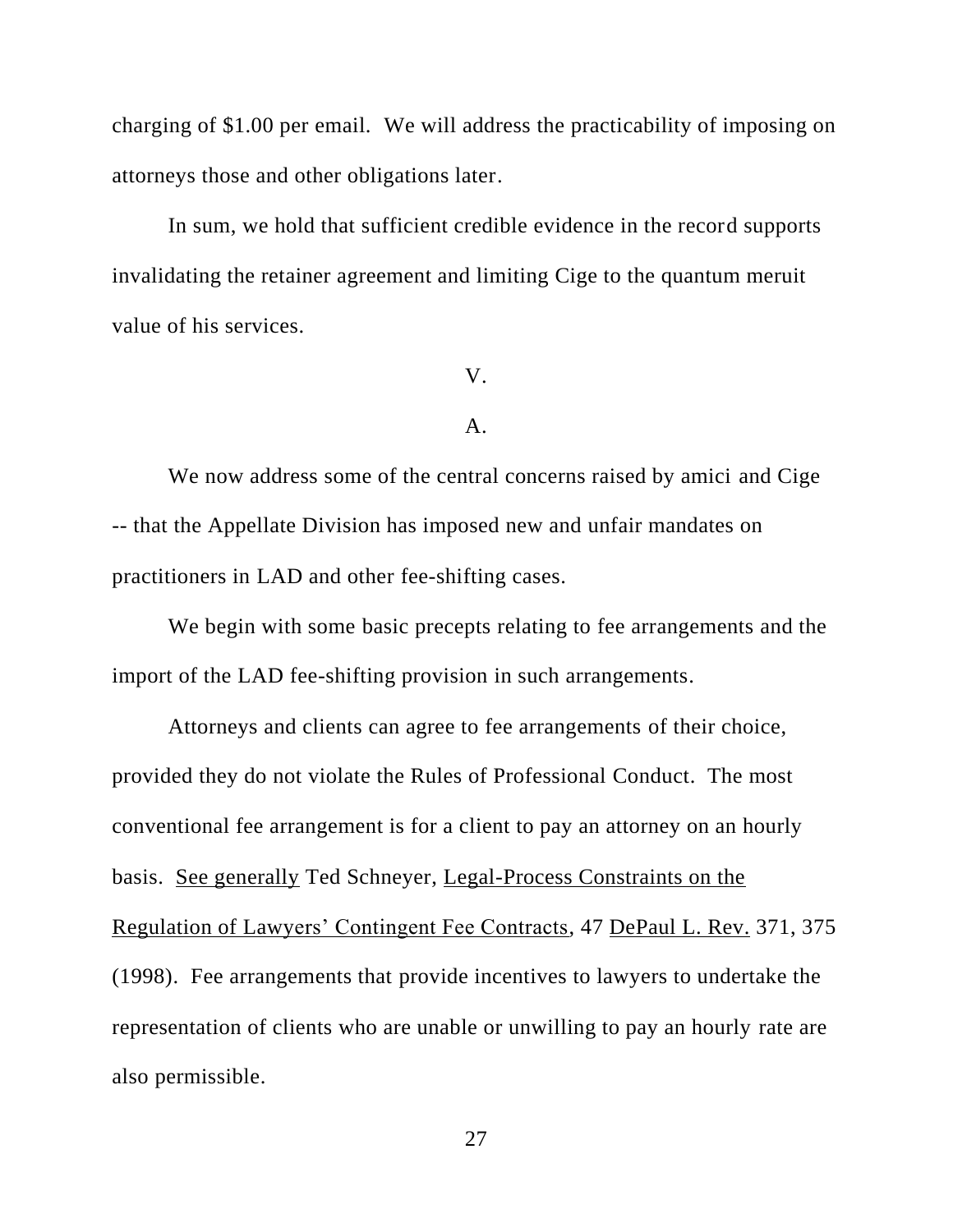The contingent-fee arrangement is one such option. Am. Trial Lawyers Ass'n, N.J. Branch v. Supreme Court, 126 N.J. Super. 577, 582 (App. Div.), aff'd, 66 N.J. 258 (1974). In a contingent-fee agreement, the attorney agrees to provide legal services for compensation that is contingent on the successful outcome of the case by settlement or judgment, and compensation is fixed by a percentage of the net recovery. See R. 1:21-7(a); see also Am. Trial Lawyers Ass'n, 126 N.J. Super. at 582. In a contingent-fee arrangement, the attorney is entitled to legal fees only if the client receives a recovery. See R. 1:21-7(a).

Such an arrangement has obvious benefits to the client. The attorney assumes most of the risk -- no recovery, no legal fees, see ibid., although, depending on the terms of the retainer agreement, the client may be responsible for expenses, see generally Michels, § 33:3-2(d). A contingent-fee arrangement also opens the courthouse door to the poor and those with modest incomes, who are unable to pay an attorney's hourly rate. See Douglas R. Richmond, Turns of the Contingent Fee Key to the Courthouse Door, 65 Buff. L. Rev. 915, 915-16 (2017). The attorney likewise has a powerful incentive to accept a contingent-fee agreement -- the potential of receiving legal fees far in excess of what would have been earned by an hourly-rate computation. See id. at 917-18 (surveying cases and noting that "some cases are potentially much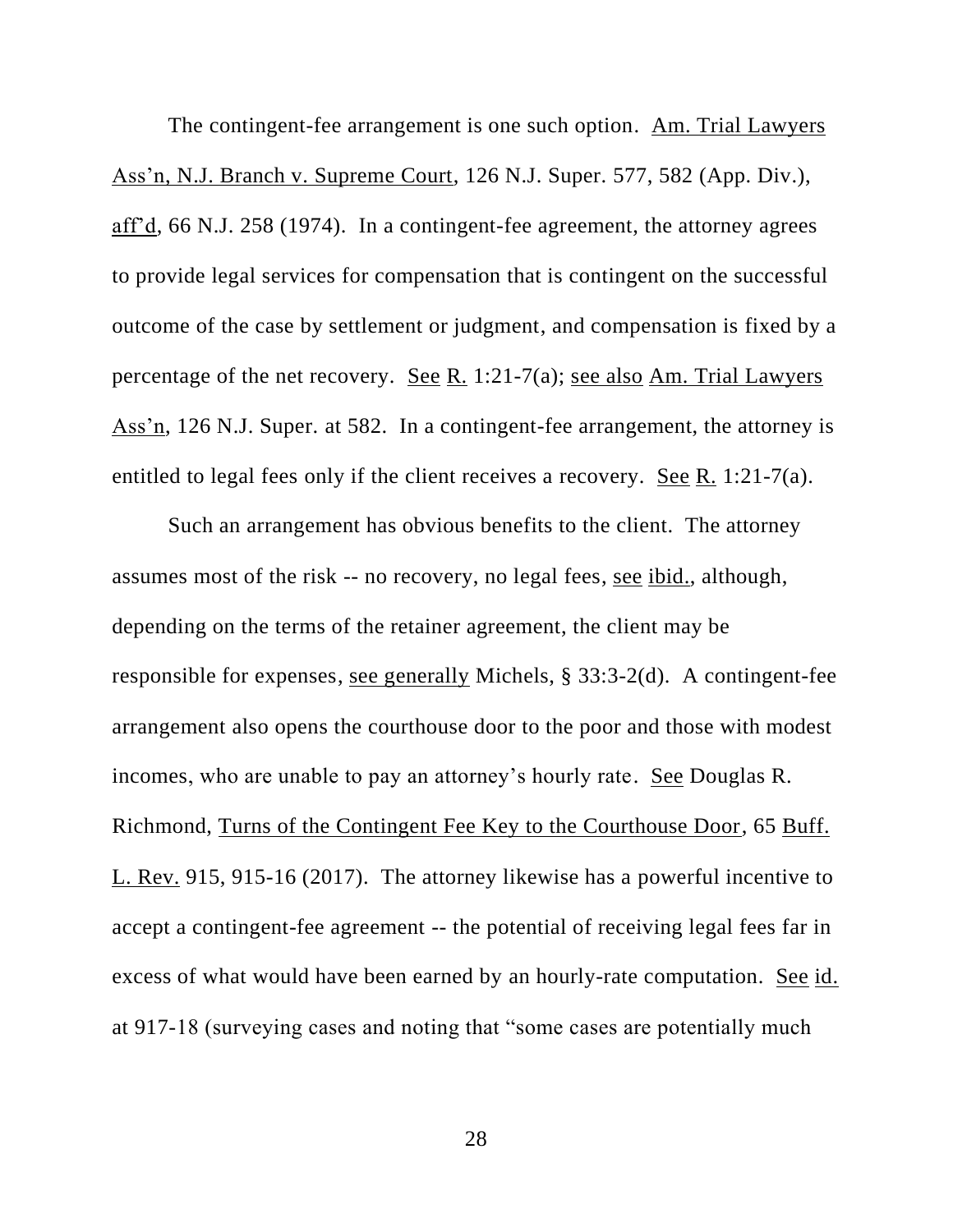more lucrative on a contingent fee basis than they would be if the firm billed by the hour").

Rule 1:21-7 authorizes and circumscribes contingent-fee arrangements. A.W. v. Mount Holly Twp. Bd. of Educ., 453 N.J. Super. 110, 119 (App. Div. 2018). In all cases concerning a contingent-fee arrangement, the attorney must first "advise[] the client of the right and afford[] the client an opportunity to retain the attorney under an arrangement for compensation on the basis of the reasonable value of the services." R. 1:21-7(b). In cases involving "the alleged tortious conduct of another, . . . but excluding statutorily based discrimination and employment claims," Rule 1:21-7(c) sets limits on the percentage of recovery that an attorney may receive. Thus, in a tort case, the attorney's compensation is limited to "33 1/3% on the first \$750,000 recovered." R. 1:21-7(c) (setting forth declining percentages of compensation for amounts over \$750,000).

Significantly, our court rules do not place fixed fee caps on contingent fees in statutorily based discrimination cases. See ibid. Nevertheless, in all cases, the contingent fee must conform to the rule of reasonableness articulated in RPC 1.5(a). R. 1:21-7(e); see also A.W., 453 N.J. Super. at 121; Advisory Comm. on Prof'l Ethics, Op. 715 (N.J. 2008) (noting that in a consumer protection fee-shifting case, "[a] 50 percent contingency . . . cannot per se be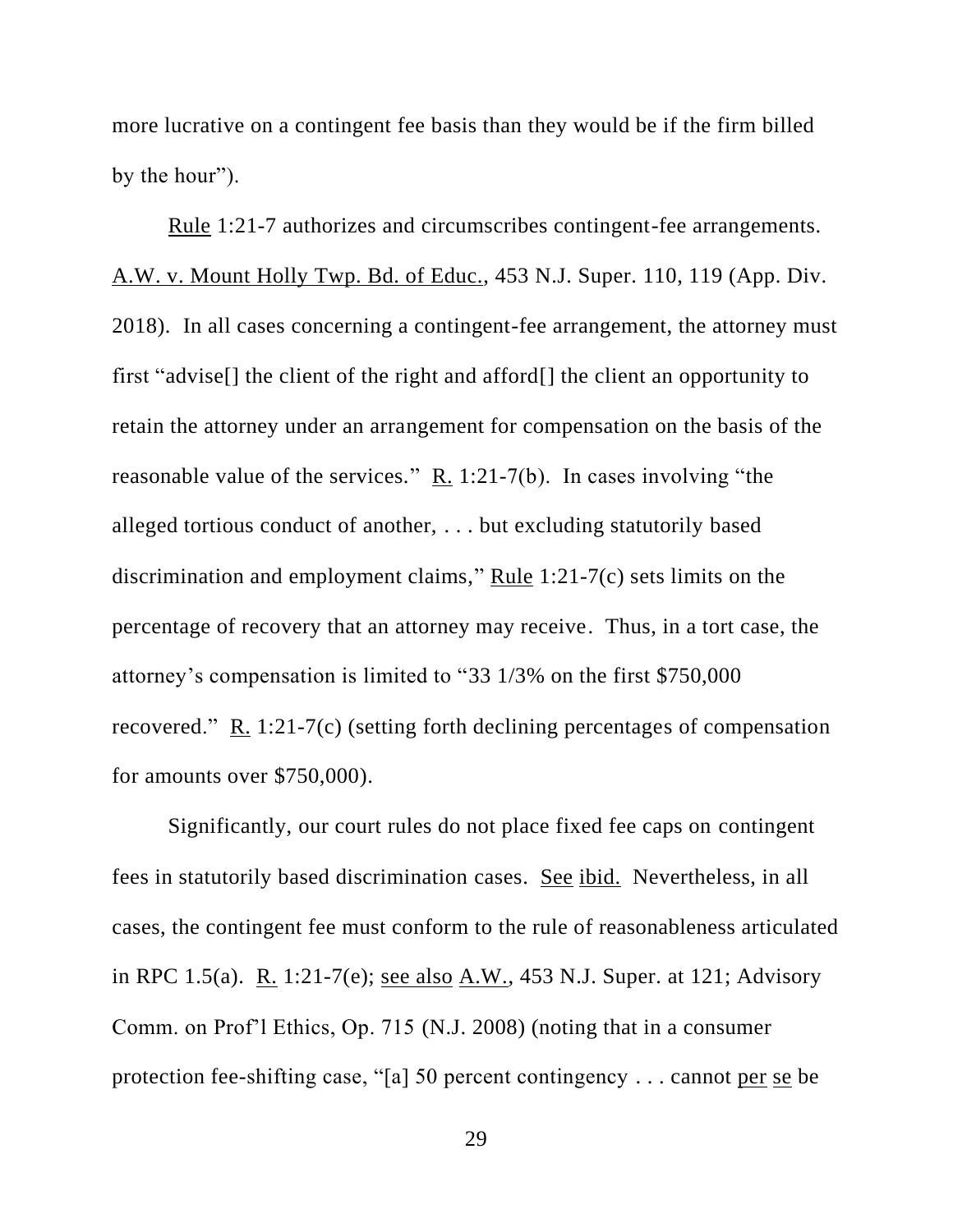deemed to be 'reasonable'" and must be judged by the factors in RPC 1.5(a)). "[T]he element of uncertainty of recovery is often important in determining whether a contingent fee as ultimately charged is reasonable or excessive." In re Reisdorf, 80 N.J. 319, 329 (1979).

#### B.

Fee arrangements are also based on fee-shifting statutes that provide that, when a plaintiff is the prevailing party in a lawsuit, the defendant is responsible to pay the plaintiff's reasonable attorney's fees and costs. LAD is one such fee-shifting statute. See N.J.S.A. 10:5-27.1; Pinto v. Spectrum Chems. & Lab. Prods., 200 N.J. 580, 593 (2010). LAD is remedial social legislation intended to combat various forms of discrimination in our society. See N.J.S.A. 10:5-3; see also Caraballo v. City of Jersey City Police Dep't, 237 N.J. 255, 267 (2019). To incentivize attorneys to undertake LAD claims, particularly when the claims have small monetary value, the Legislature enacted a provision allowing that a prevailing plaintiff "may be awarded a reasonable attorney's fee as part of the cost." N.J.S.A. 10:5-27.1; see also Pinto, 200 N.J. at 593. The purpose of the fee-shifting provision is to attract competent counsel to serve as "private attorneys general" to enforce the statutory rights of victims of discrimination, thus vindicating individual rights and advancing societal goals. Pinto, 200 N.J. at 593 (quoting Evans v. Jeff D.,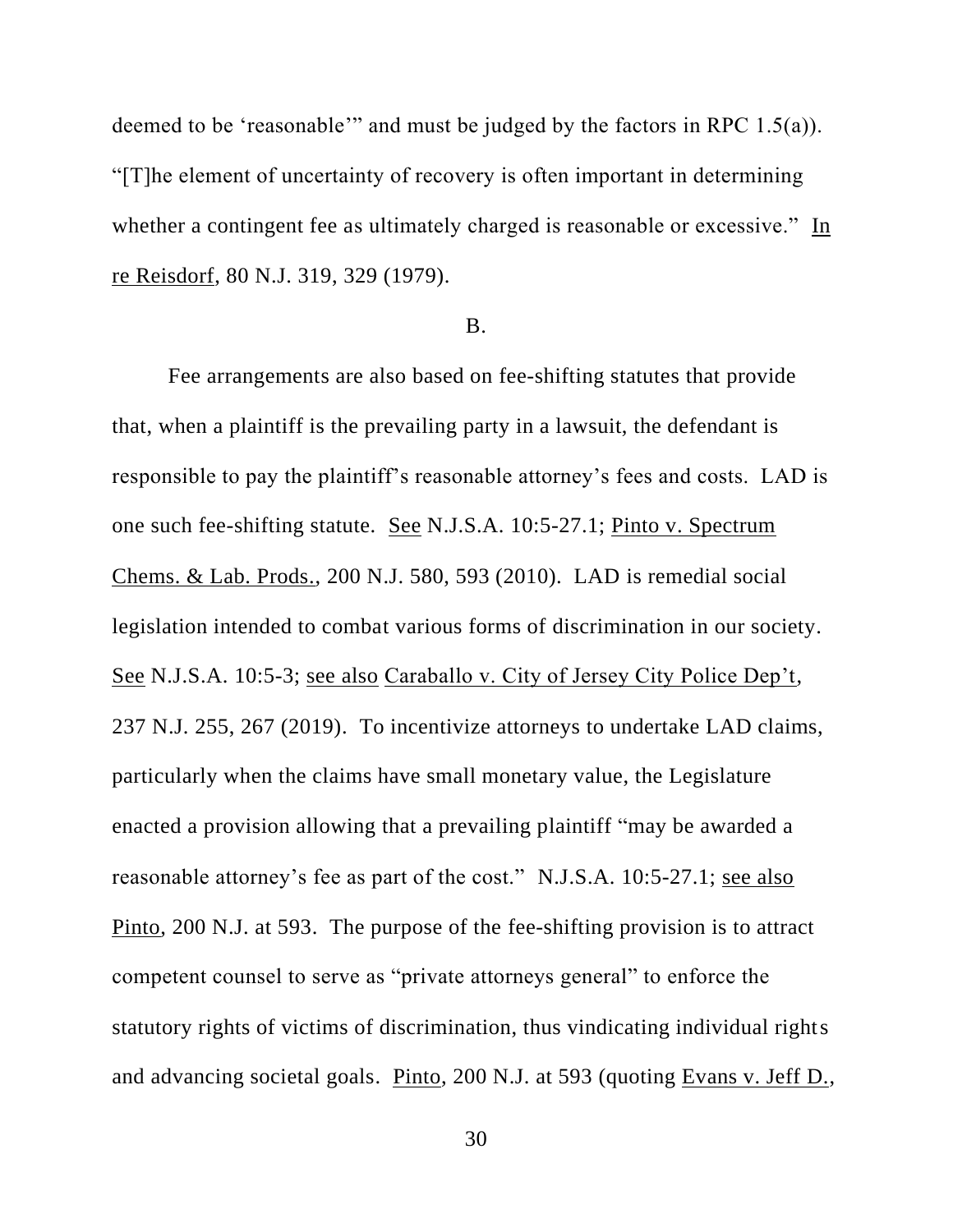475 U.S. 717, 745 (1986) (Brennan, J., dissenting)); New Jerseyans for a Death Penalty Moratorium v. Dep't of Corr., 185 N.J. 137, 152-53 (2005).

The fee-shifting provisions in LAD and other fee-shifting statutes do not "require proportionality between damages recovered and counsel-fee awards even if the litigation . . . vindicates no rights other than those of the plaintiff." Szczepanski v. Newcomb Med. Ctr., Inc., 141 N.J. 346, 366 (1995) (LAD case); see also Furst v. Einstein Moomjy, Inc., 182 N.J. 1, 23 (2004) (adopting the same non-proportionality approach in a Consumer Fraud Act case). A reasonable attorney's fee may exceed the value of the recovery by the plaintiff. See, e.g., Abrams v. Lightolier Inc., 50 F.3d 1204, 1211, 1221-22 (3d Cir. 1995) (affirming an award of attorney's fees under LAD in the amount of \$546,379.59 where the damages award totaled only \$473,953.45); Gallo v. Salesian Soc'y, Inc., 290 N.J. Super. 616, 659-60 (App. Div. 1996) (affirming an award of attorney's fees under LAD in the amount of \$48,750 where the damages award totaled only \$24,000).

When the attorney and client enter into a contingent-fee arrangement in a LAD case, the statutory-fee award -- the reasonable value of services rendered by the attorney -- may yield a higher return to the attorney than a contingentfee award. For example, assuming a retainer agreement had a one-third contingent-fee component, and the plaintiff succeeds in the LAD action, with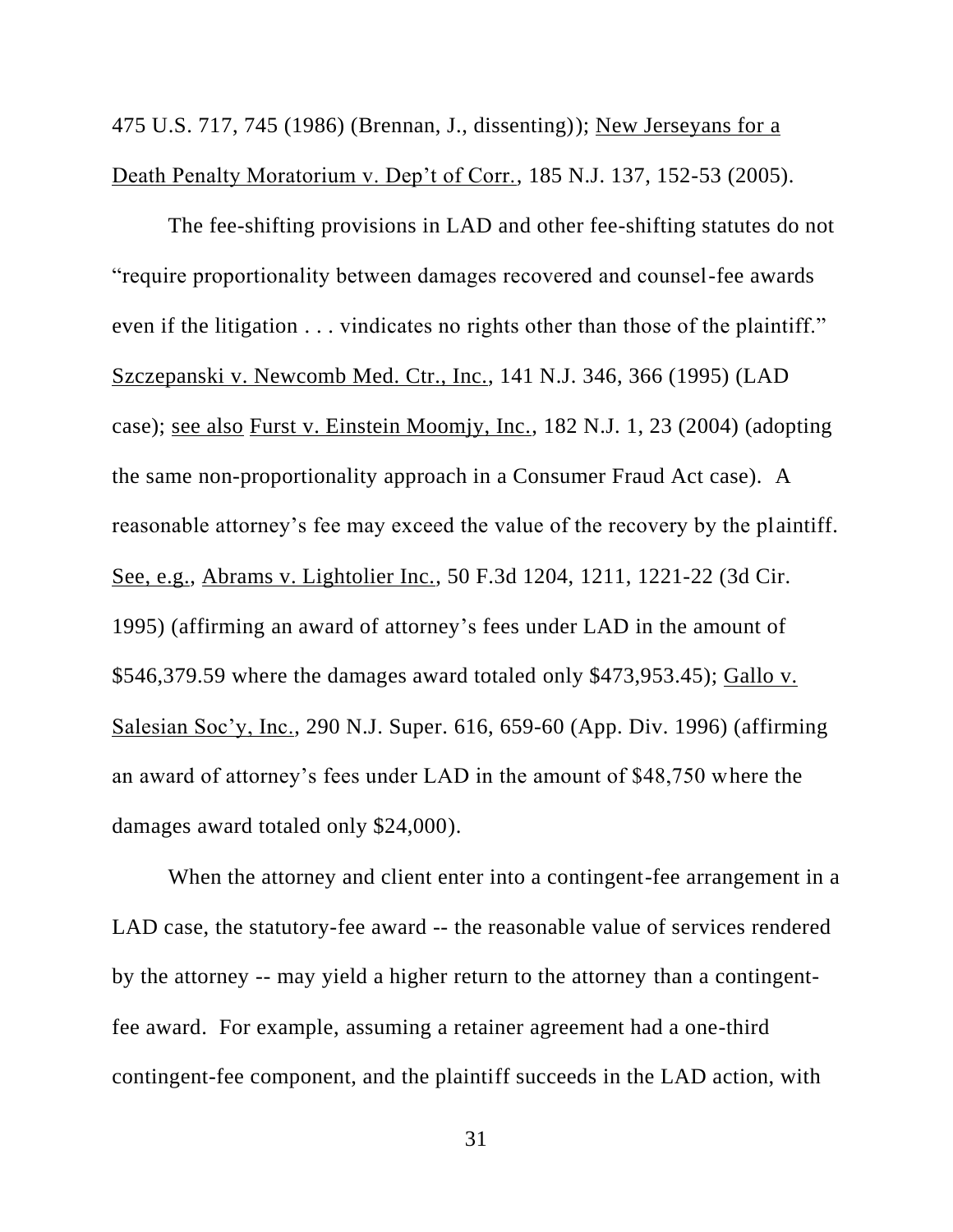the jury awarding \$100,000 in monetary damages and the court awarding \$100,000 in reasonable attorney's fees, the contingent fee would not represent the reasonable value of the attorney's services. In such a scenario, the client would receive the damages award and the attorney the statutory award for the reasonable value of his services. See Szczepanski, 141 N.J. at 366 ("The LAD's fee-shifting provision, N.J.S.A. 10:5-27.1, was intended to assure that counsel for litigants like plaintiff will receive reasonable compensation for services reasonably rendered to effectuate the LAD's objectives, even if the contingent fee payable based on the damages recovered did not constitute a reasonable fee for those services.").

Additionally, in many cases, an hourly-fee arrangement may better serve the client's interests than a contingent-fee arrangement -- provided the client has the resources to pay the hourly fee. That is because "[i]f the risk of nonpayment to a lawyer is small or nonexistent, resort to a contingent arrangement with its potential for a much larger fee, can be unfair and inequitable to the client." Reisdorf, 80 N.J. at 329.

These principles are relevant because hourly billing, contingent-fee arrangements, and fee-shifting provisions intersect in the retainer agreement in this appeal. That retainer agreement has prompted pronouncements by the Appellate Division that have raised concerns by three bar associations.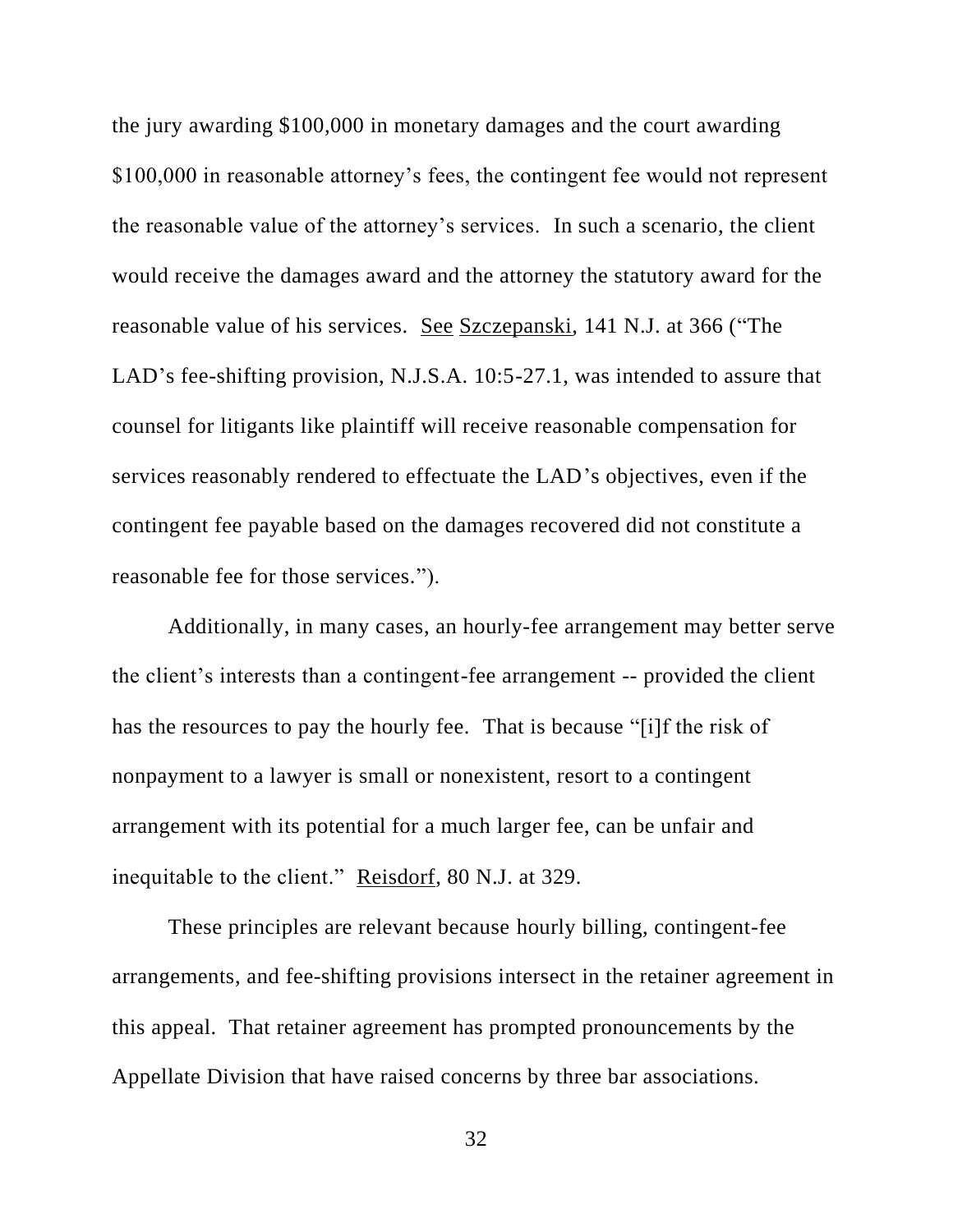The Appellate Division found the written retainer agreement here "problematic" because the attorney benefitted from the greater of a contingent fee, a statutory award of attorney's fees, and the attorney's hourly fee, win or lose. Under that agreement, all the risk was borne by the client. If the lawsuit prevailed, the attorney potentially could receive a windfall under the contingent-fee arrangement; if the lawsuit failed, the client potentially could be bankrupted by hundreds of thousands of dollars in fees owed to the attorney under the hourly-fee arrangement. Would a reasonably well-informed client agree to such an arrangement? The answer is, probably not. Balducci stated that she would not have done so. None of the amici came to the defense of this form of retainer agreement.

Amici assert that the Appellate Division has overreacted to the extremity of this retainer agreement by placing restrictions on otherwise appropriate fee arrangements presently in use in LAD and other fee-shifting cases and by placing unrealistic professional obligations on attorneys who handle such cases.

We now turn to some of the Appellate Division's statements that are the focus of the concerns raised by the amici and Cige. We are compelled to address those statements because of their potentially far-reaching impact on the practice of law.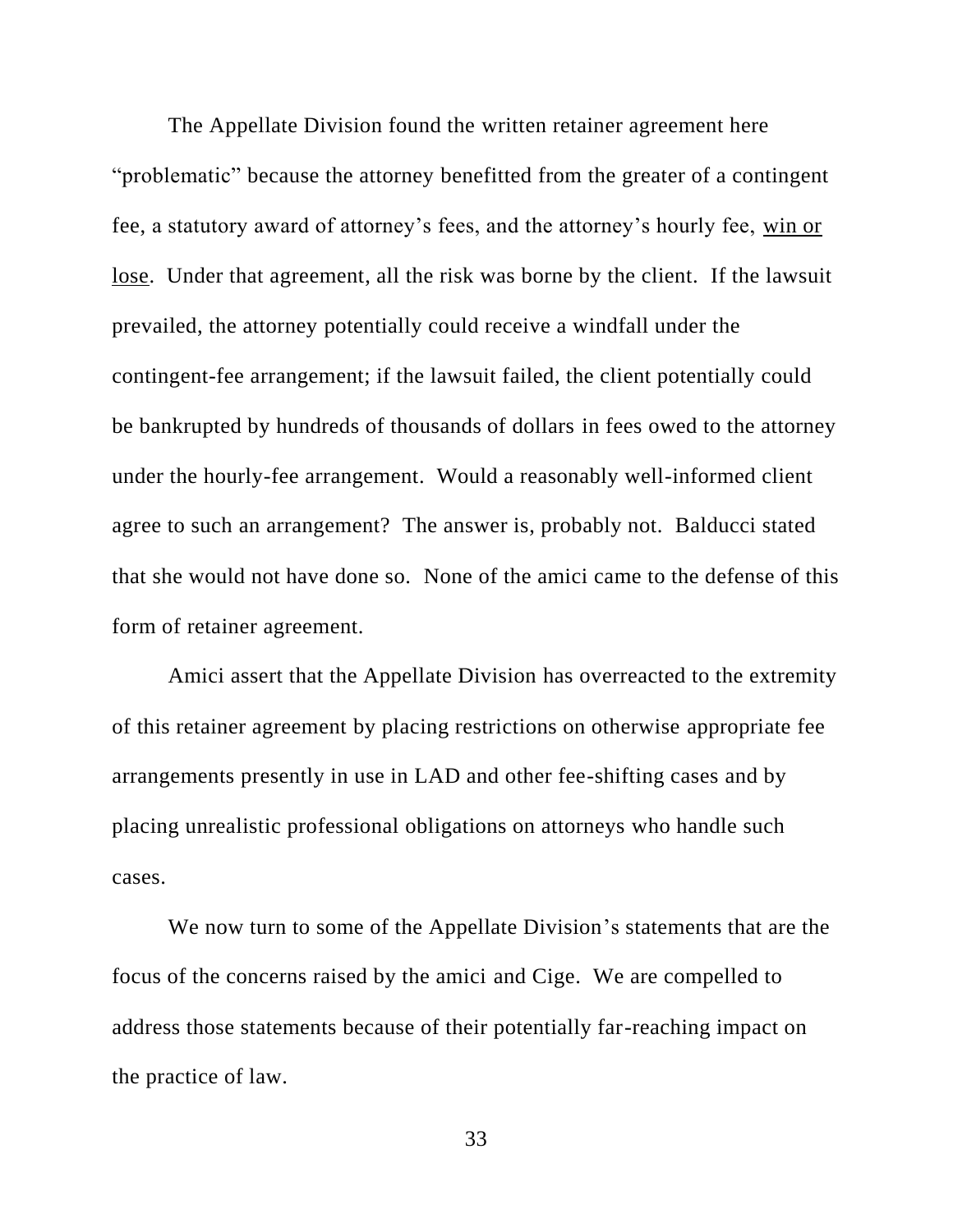Amici take issue with the Appellate Division's directive that "if an attorney's fee in a LAD or statutory fee-shifting case is based in whole or in part on an hourly rate," then the attorney (1) "must inform the client that if the case becomes complex and protracted, the hourly rate-based fee the client is responsible to pay can approach or even exceed his or her recovery"; (2) "should provide examples of how much hourly fees have totaled in similar cases"; and (3) "must provide the client with approximate costs . . . and must give examples of such costs in similar cases" "if the client is required to advance costs." Balducci, 456 N.J. Super. at 242-43.

First, it is not clear whether the Appellate Division has made a distinction between (1) an hourly rate that is computed based on a reasonable attorney's fee award owed to a plaintiff as the prevailing party in a LAD case and (2) an hourly rate that the client is responsible to pay regardless of the outcome. One of the amici at oral argument indicated that Cige's retainer agreement, requiring a client to pay the hourly rate in full even if the LAD lawsuit fails, appears to be an outlier. Amici have advised, however, that hybrid fee arrangements that include an hourly fee are used in LAD cases. In such cases, the client will pay an upfront retainer, covering part of the attorney's hourly fees, and then the remaining payment of attorney's fees,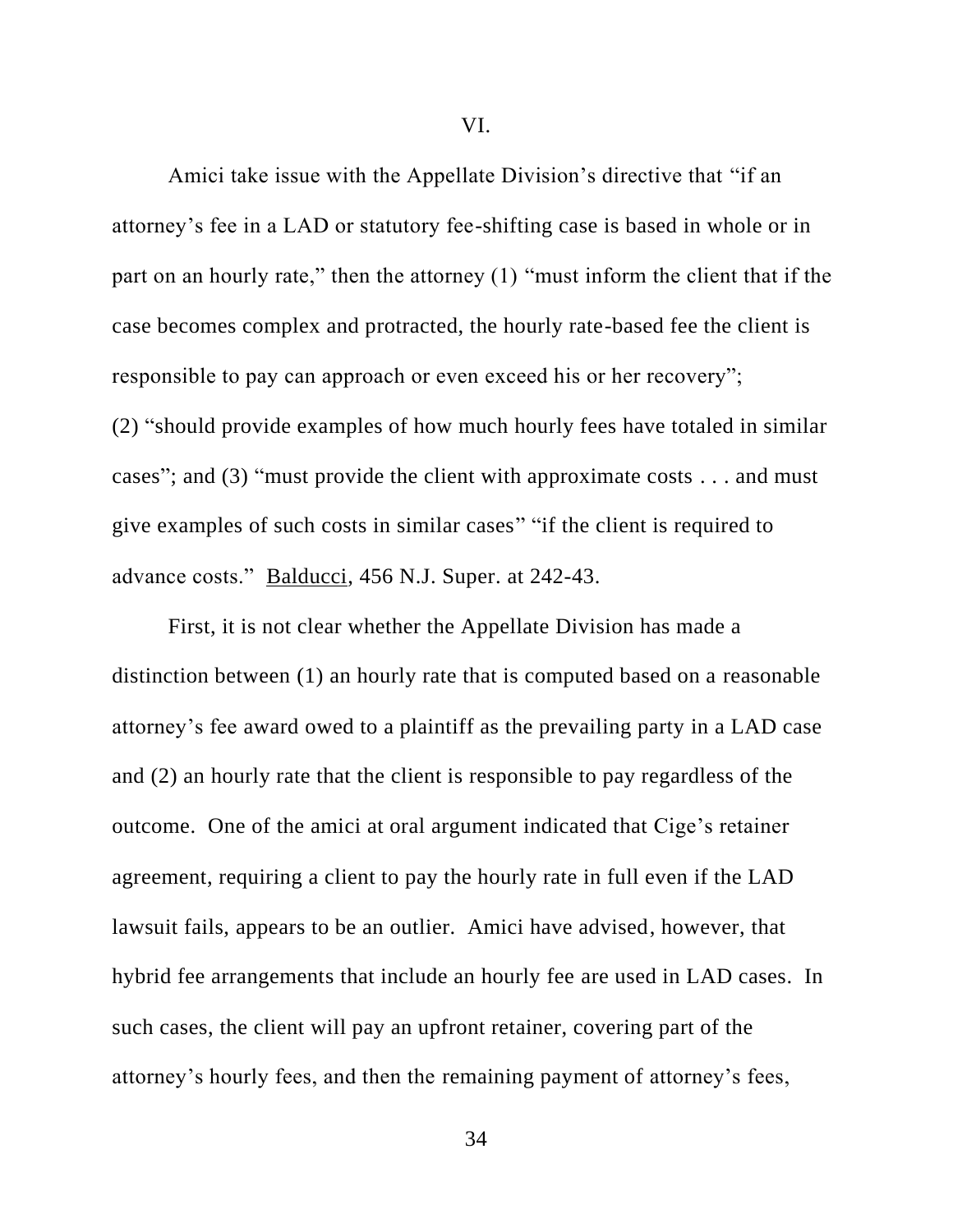whether contingent or statutorily based, depends on whether the lawsuit prevails. If the suit is successful, then the initial retainer is reimbursed through the attorney's fees awarded by statute or settlement. In that scenario, we are told the risk is shared by both attorney and client. Based on the record before us, and without the input of the Professional Responsibility Rules Committee, the Advisory Committee on Professional Ethics, or other relevant Court committees suggesting otherwise, we have no basis to cast ethical doubt on such fee arrangements.<sup>2</sup>

As earlier explained, in a fee-shifting case, the attorney's fees may exceed the recovery by the client. That clearly should be explained to the client to avoid any misunderstanding later in the litigation, particularly given the fact that most cases are resolved by settlement. See Alpert, 410 N.J. Super. at 531-32. For example, an attorney might explain that the value of the LAD claim is likely anywhere between \$100,000 and \$500,000, but that the final tally of reasonable attorney's fees will depend on various unknown factors, such as whether the discovery process extends over a period of years; whether discovery is labor intensive, involving numerous depositions and review of a

<sup>&</sup>lt;sup>2</sup> The Advisory Committee on Professional Ethics is designated to issue advisory opinions to answer questions raised concerning the propriety of particular professional practices or an attorney's ethical responsibilities in a particular context. See R. 1:19-2.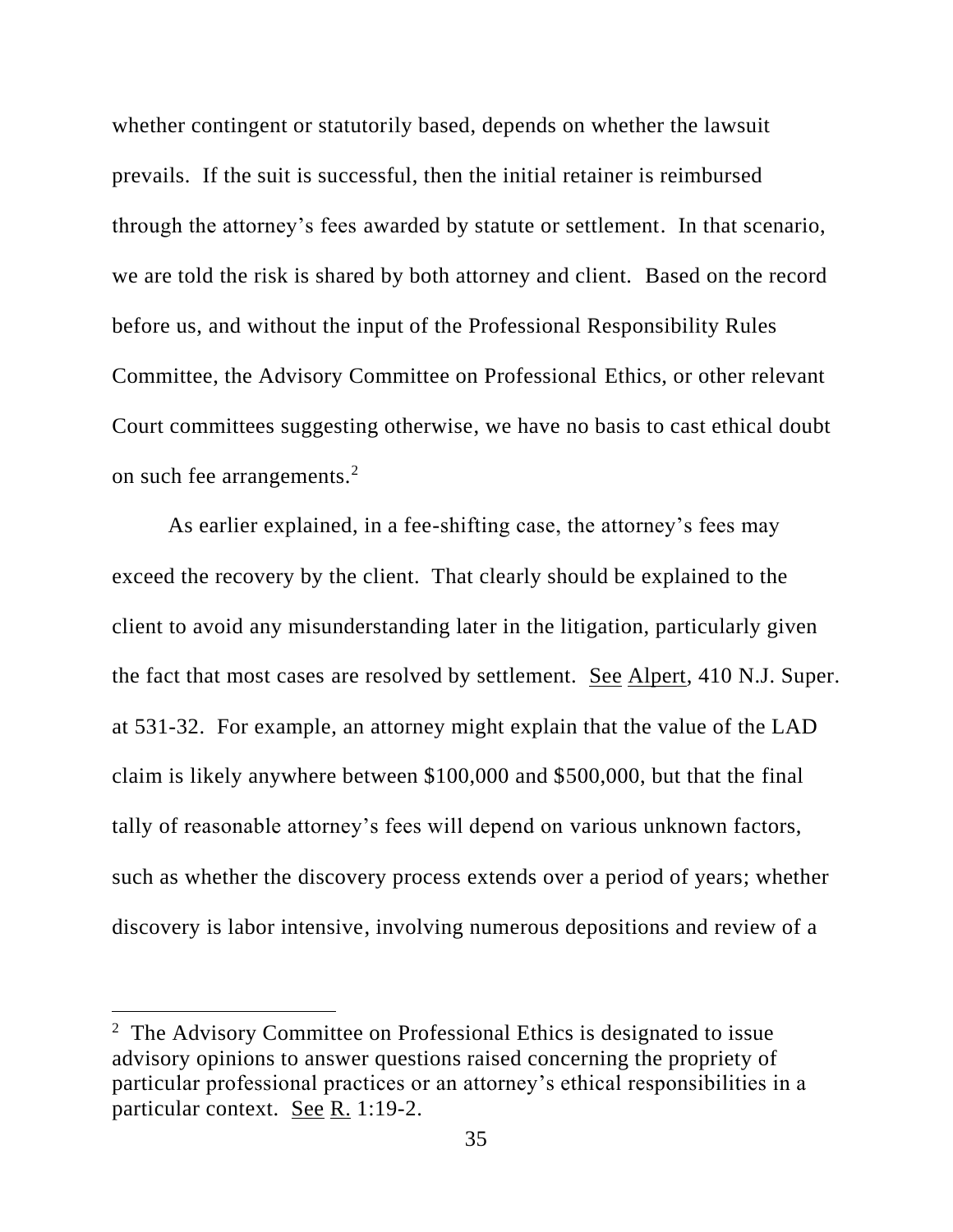multitude of documents; whether the case is settled or tried, and, if tried, the length of the trial; and whether there are appeals. Meaningful communication with the client and transparency are necessary for the client to make an informed decision. See generally Michels, § 33:1.

On the other hand, attorneys are not clairvoyant and can offer only their best professional judgment. Estimating the value of the case or the number of attorney hours that ultimately will be expended may not be possible with precision. For instance, in any case tried to a jury involving such intangibles as pain and suffering or loss of enjoyment of life, a wide spectrum of acceptable outcomes would be upheld by our courts. Cuevas v. Wentworth Grp., 226 N.J. 480, 500 (2019) ("Because no two juries likely will award the same damages for emotional distress in a discrimination case, a permissible award may fall within a wide spectrum of acceptable outcomes."). Estimating expenses likewise depends on whether a case settles early or goes the distance. Nevertheless, attorneys must give their clients meaningful guidance on their potential financial obligations. See Alpert, 410 N.J. Super. at 530-31.

Mandating that LAD attorneys -- or attorneys in other fee-shifting cases -- "provide examples of how much hourly fees [and costs] have totaled in similar cases" imposes a difficult, if not impossible, task. The attorney would have to know whether the "similar case" settled or was tried, the nature and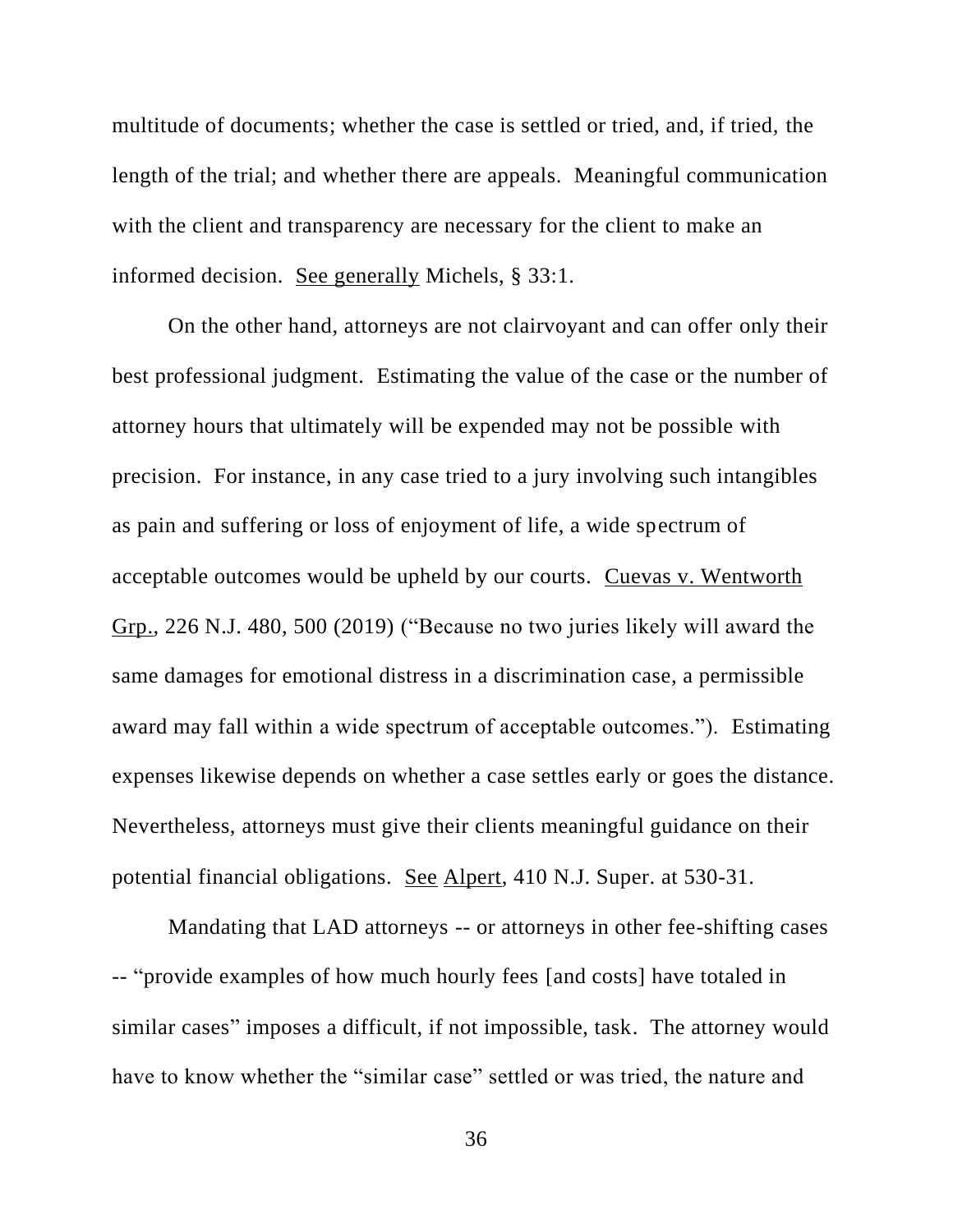length of the discovery process, the number of depositions conducted and expert witnesses retained, the overall complexity of the litigation, and many other factors. Amici pose a practical question: how are they to acquire meaningful information about comparable hourly fees and costs? We recently have spoken critically about the "comparative-verdict methodology," noting that the varying awards in LAD and other cases "are not easily susceptible to comparison." Cuevas, 226 N.J. at 486-87. In the same way, attorneys who take on LAD cases are unlikely to have sufficient information on hours and costs in similar cases for any "meaningful comparative approach." See id. at 487.

Nevertheless, an attorney has an obligation to provide the client with meaningful information about the potential aggregate hourly fees and costs that may be incurred during the course of the litigation so that the client may make an intelligent assessment whether to retain the attorney and on what terms. See Alpert, 410 N.J. Super. at 531-32. Clearly, at the outset of the attorney-client relationship, the charges for identifiable costs, such as photocopying expenses, should be disclosed. In the present case, the retainer agreement did not disclose that the client would be charged \$1.00 for every email received or sent, in addition to the hourly fee charged for preparing and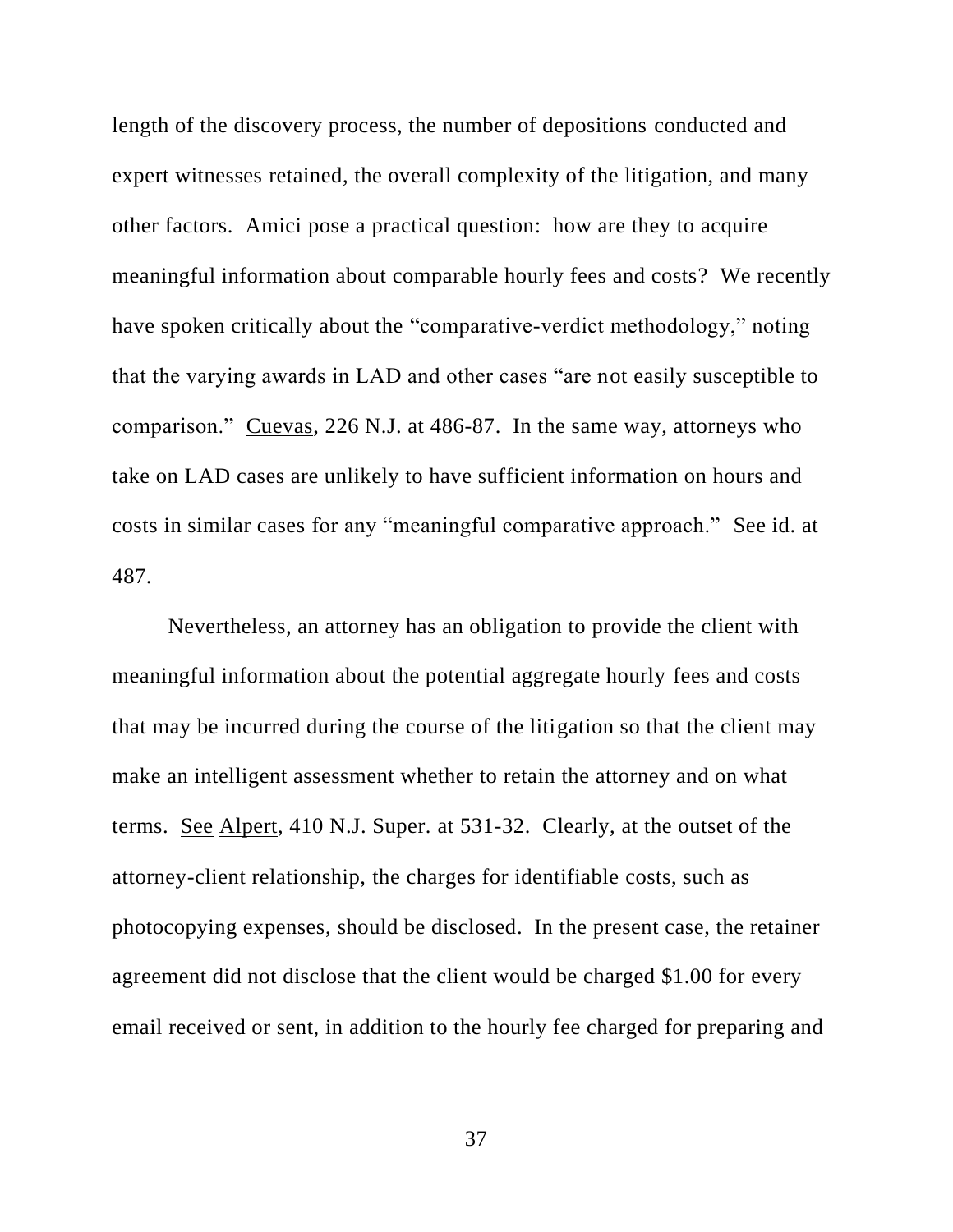reading those emails. Such an email charge does not appear to conform to a standard of reasonableness.

Like amici, we have doubts about the soundness of the Appellate Division's command that "the attorney must inform the client [that] other competent counsel represent clients in similar cases solely on a contingent fee basis, without an hourly component." See Balducci, 456 N.J. Super. at 242. As explained earlier, an hourly-rate fee arrangement may benefit a client more than a contingent-fee arrangement in certain cases. The wide diversity of cases and the varying fee arrangements used by attorneys may not call for the imposition of blunt and broad ethical obligations on attorneys.

Currently, many attorneys advance litigation costs, and others do not. We harbor doubts about the Appellate Division's directive that an attorney "must disclose [that] other competent counsel who represent clients in similar cases advance litigation costs." See id. at 243. Must an attorney refer a potential client to a competitor who may be less experienced or skilled merely because that attorney advances litigation costs? The answer to that question suggests that the Appellate Division's disclosure requirement must be considered critically. It bears mentioning that, in the age of the Internet, much information is available to an inquisitive client in searching for an attorney.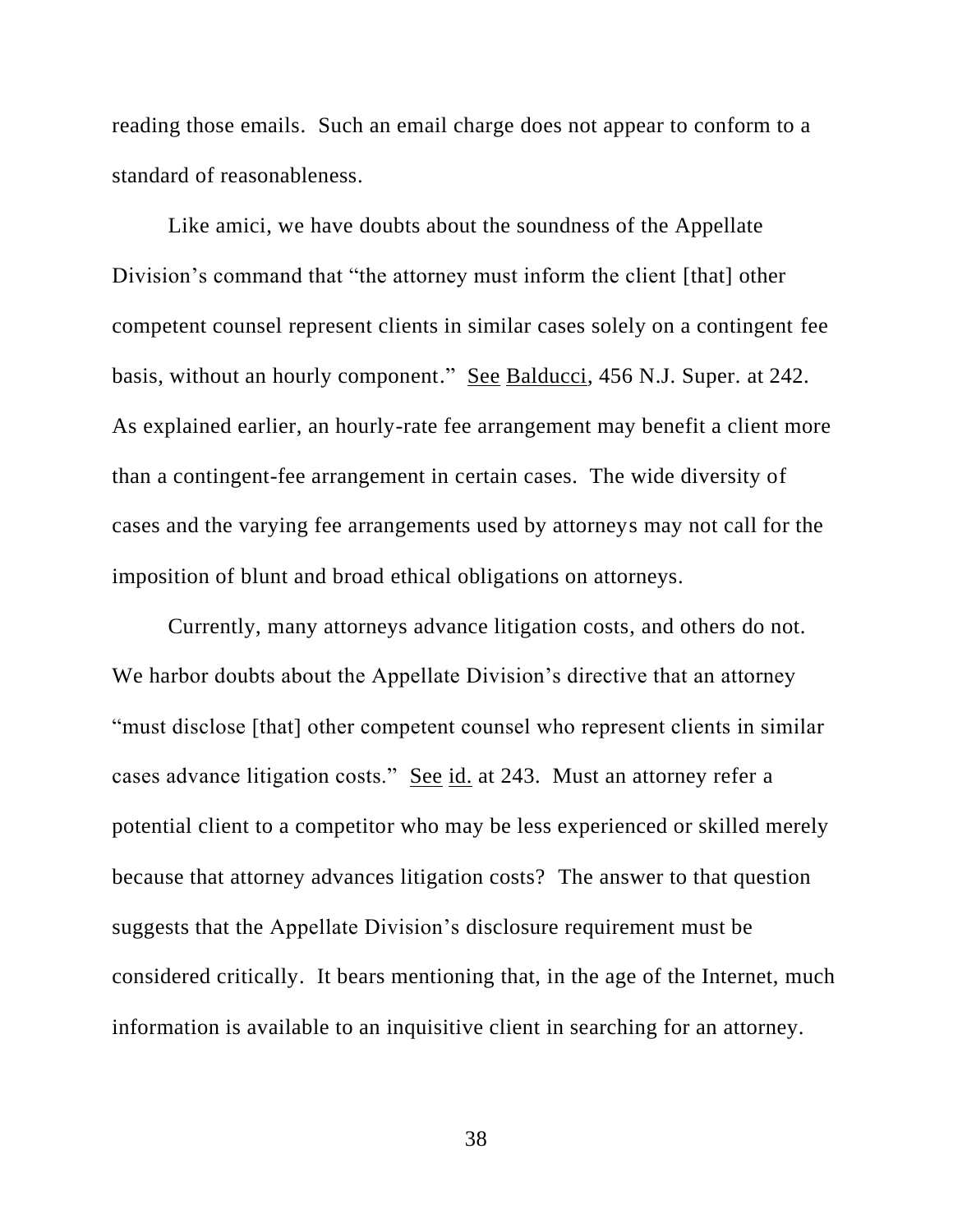Additionally, we question the correctness of the Appellate Division's suggestion that when LAD attorneys have not had experience with "similar cases," "consideration should be given to referring the case to a certified civil trial attorney." Id. at 242. Certainly, long experience handling discrimination cases is vitally important in assessing an attorney's capabilities. However, an attorney who has represented a client in one particular species of LAD cases may be no less capable of handling another species of such cases. We cannot say, for example, that an attorney who has handled multiple sex- and agediscrimination cases is not skilled or experienced enough to handle a race- or religious-discrimination case -- or a bullying case. In addition, without in any way diminishing the value or importance of the designation of certified civil trial attorney -- a special designation that signals that an attorney has recognized competence and experience as a litigator -- certification is a voluntary, lawyer-initiated process, and some of the finest attorneys in their respective fields have decided not to seek certification. See generally R. 1:39. And, there is no certification for the subspecialty of LAD cases. See ibid.

The Appellate Division, moreover, found "problematic" the provision in Cige's retainer agreement that calculated the contingent fee on the sum total of the award for damages and statutory attorney's fees. That method of calculation, however, may be relatively common and permissible. Indeed,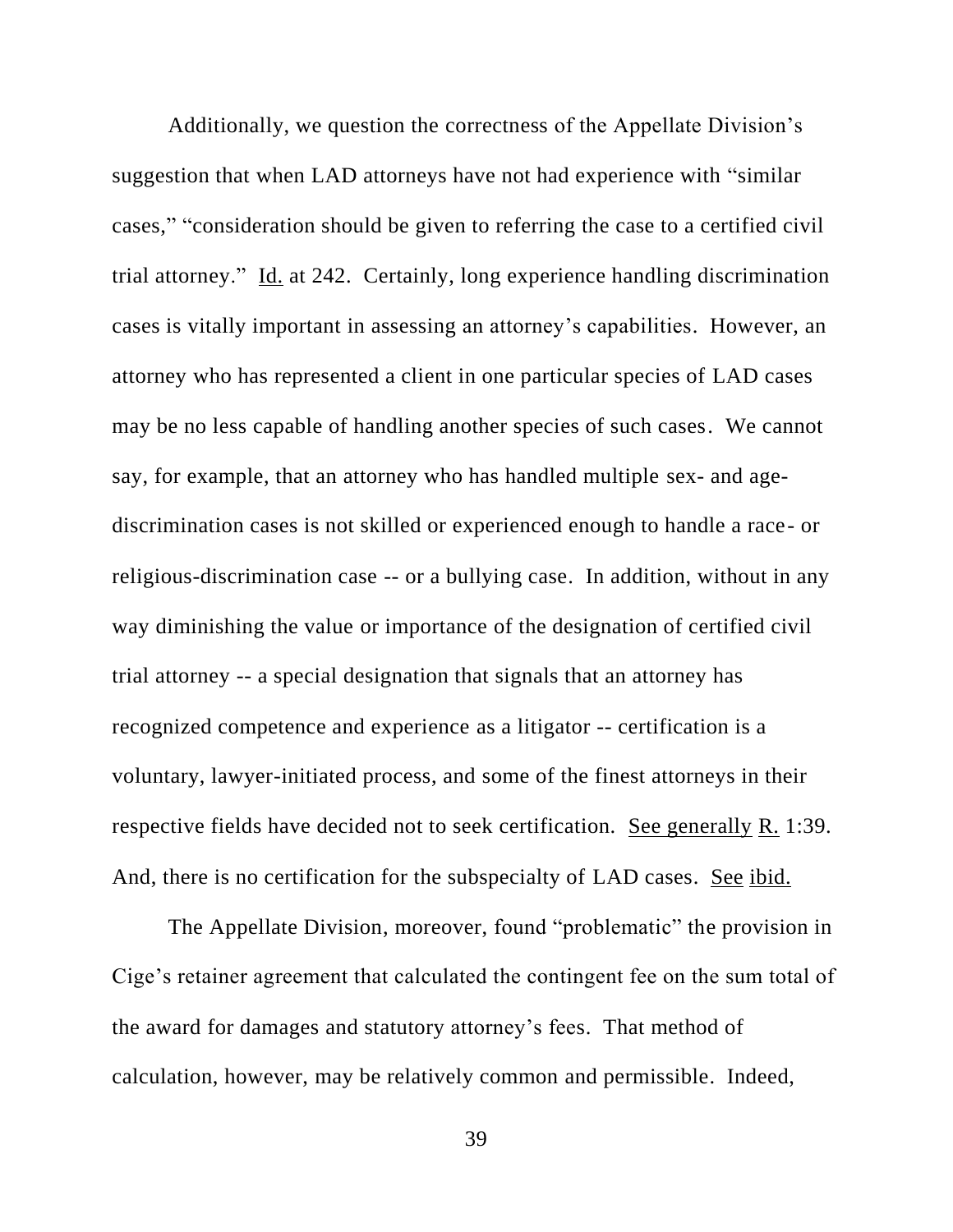Balducci's successor attorney had the same provision in his retainer agreement for calculating the contingent fee. In addition, other jurisdictions have authorized that method of calculation. See, e.g., Cambridge Tr. Co. v. Hanify & King Prof'l Corp., 721 N.E.2d 1, 6 (Mass. 1999) (stating that there is "no authority that makes it per se unreasonable for an attorney and client to agree that the attorney is to be paid a percentage of a total award, which may include damages as well as court-awarded attorney's fees"); Prof'l Ethics Comm'n, State of Maine, Op. No. 81 (1987) (stating that "a fee agreement which included the fee itself in the base against which the contingency percentage is to be charged" is not "excessive per se"); North Carolina State Bar, Formal Ethics Op. 4 (2002) (allowing an attorney to "add the court-awarded attorney fee . . . to the judgment . . . and take a one-third contingent fee from the total"). $3$ 

Last, the Appellate Division found "questionable the [retainer agreement's] additional fee of fifteen percent of one year's wages in the event a client who has lost a job based on discrimination is reinstated." Balducci, 456 N.J. Super. at 243. Cige evidently was using a form retainer agreement

<sup>&</sup>lt;sup>3</sup> At oral argument before this Court, counsel for the New Jersey Association for Justice stated that an attorney may appropriately receive "the greater of the contingency, the fee that's awarded, or the combination," while counsel for the New Jersey State Bar Association suggested that such an arrangement would be limited by RPC 1.5.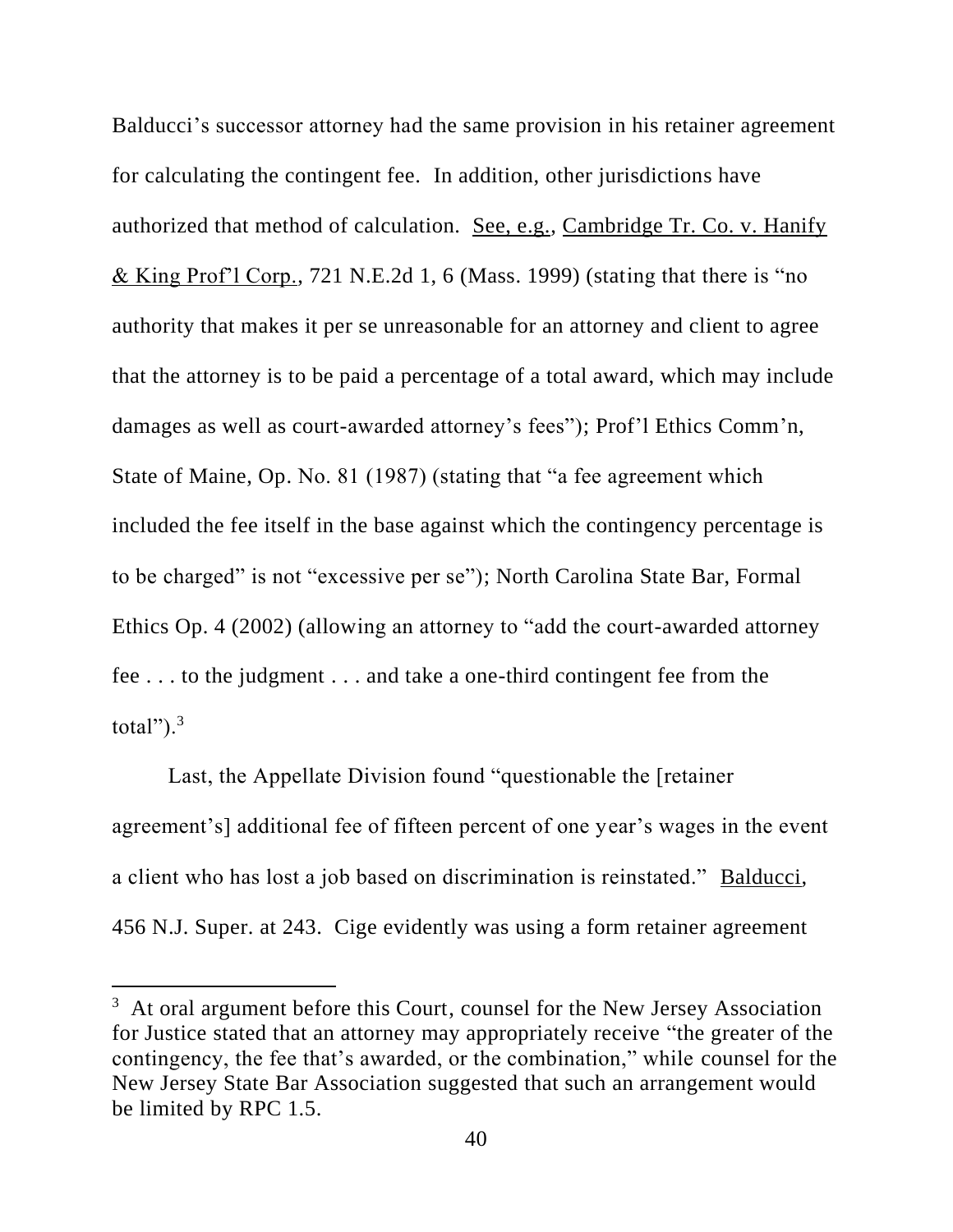because the present case did not involve a job loss. The reasonableness of such a provision applying in all discrimination cases, regardless of the financial recovery, may seem dubious. However, there may be employmentlaw cases in which the settlement provides only for reinstatement -- without any financial recovery, and without attorney's fees -- and therefore, it may be that in such a circumstance, a fee taken from a percentage of a year's salary would be reasonable.

All of the issues discussed above require careful and thoughtful consideration and deliberation. This Court generally establishes professional standards governing attorneys through the rulemaking process. Several Supreme Court committees have overlapping jurisdiction over the professional-responsibility issues raised in this opinion: the Civil Practice Committee, the Professional Responsibility Rules Committee, and the Advisory Committee on Professional Ethics. We have decided that the study of the professional-responsibility issues should be addressed by a newly established ad hoc committee comprised of representatives of those three committees, and of other representative members of the Bar and Bench with experience in these matters. We therefore will ask the Administrative Director of the Courts to select members for this committee for this Court's approval.